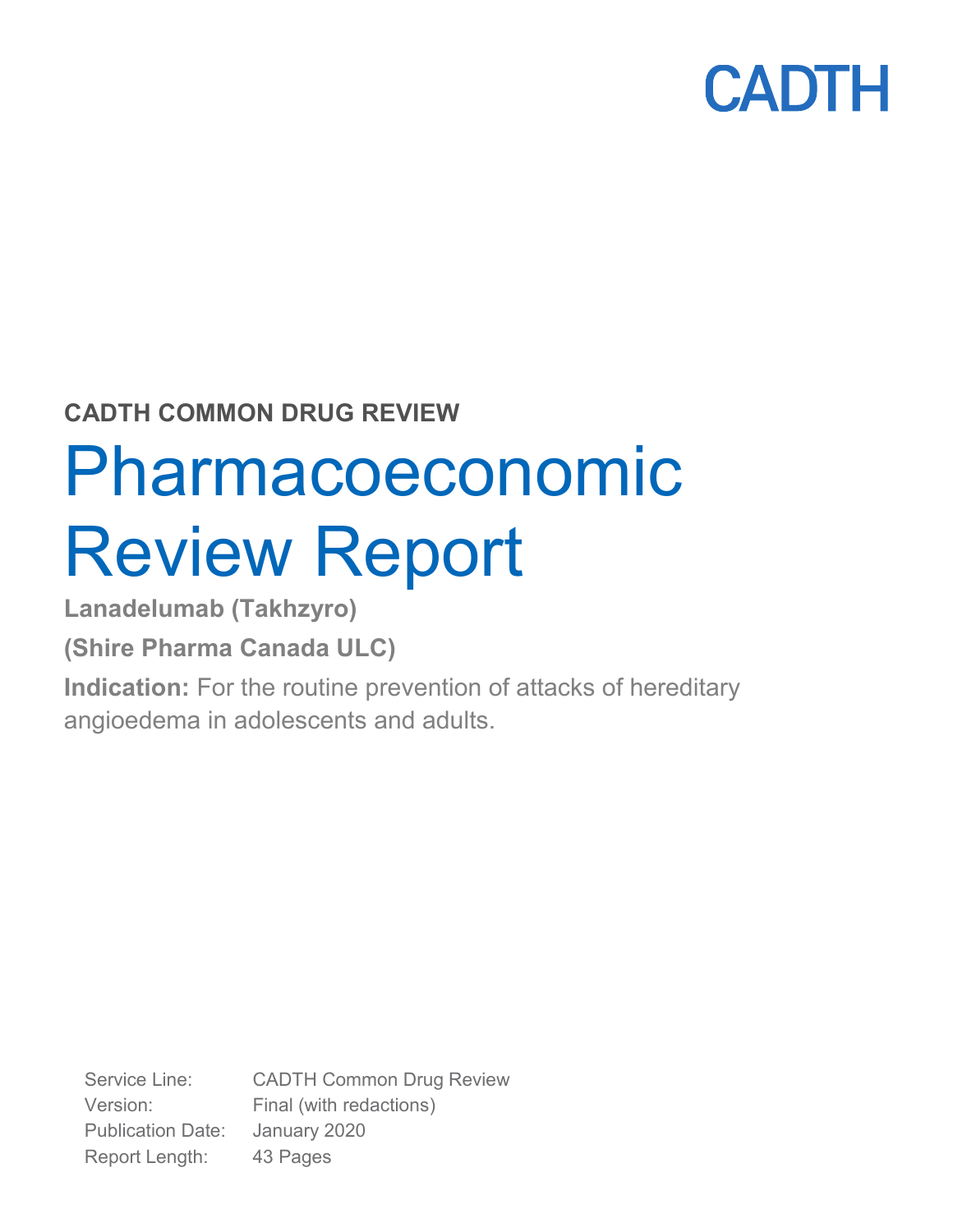**Disclaimer:** The information in this document is intended to help Canadian health care decision-makers, health care professionals, health systems leaders, and policy-makers make well-informed decisions and thereby improve the quality of health care services. While patients and others may access this document, the document is made available for informational purposes only and no representations or warranties are made with respect to its fitness for any particular purpose. The information in this document should not be used as a substitute for professional medical advice or as a substitute for the application of clinical judgment in respect of the care of a particular patient or other professional judgment in any decision-making process. The Canadian Agency for Drugs and Technologies in Health (CADTH) does not endorse any information, drugs, therapies, treatments, products, processes, or services.

While care has been taken to ensure that the information prepared by CADTH in this document is accurate, complete, and up-to-date as at the applicable date the material was first published by CADTH, CADTH does not make any guarantees to that effect. CADTH does not guarantee and is not responsible for the quality, currency, propriety, accuracy, or reasonableness of any statements, information, or conclusions contained in any third-party materials used in preparing this document. The views and opinions of third parties published in this document do not necessarily state or reflect those of CADTH.

CADTH is not responsible for any errors, omissions, injury, loss, or damage arising from or relating to the use (or misuse) of any information, statements, or conclusions contained in or implied by the contents of this document or any of the source materials.

This document may contain links to third-party websites. CADTH does not have control over the content of such sites. Use of third-party sites is governed by the third-party website owners' own terms and conditions set out for such sites. CADTH does not make any guarantee with respect to any information contained on such third-party sites and CADTH is not responsible for any injury, loss, or damage suffered as a result of using such third-party sites. CADTH has no responsibility for the collection, use, and disclosure of personal information by third-party sites.

Subject to the aforementioned limitations, the views expressed herein are those of CADTH and do not necessarily represent the views of Canada's federal, provincial, or territorial governments or any third-party supplier of information.

This document is prepared and intended for use in the context of the Canadian health care system. The use of this document outside of Canada is done so at the user's own risk.

This disclaimer and any questions or matters of any nature arising from or relating to the content or use (or misuse) of this document will be governed by and interpreted in accordance with the laws of the Province of Ontario and the laws of Canada applicable therein, and all proceedings shall be subject to the exclusive jurisdiction of the courts of the Province of Ontario, Canada.

The copyright and other intellectual property rights in this document are owned by CADTH and its licensors. These rights are protected by the Canadian *Copyright Act* and other national and international laws and agreements. Users are permitted to make copies of this document for non-commercial purposes only, provided it is not modified when reproduced and appropriate credit is given to CADTH and its licensors.

**About CADTH:** CADTH is an independent, not-for-profit organization responsible for providing Canada's health care decision-makers with objective evidence to help make informed decisions about the optimal use of drugs, medical devices, diagnostics, and procedures in our health care system.

**Funding:** CADTH receives funding from Canada's federal, provincial, and territorial governments, with the exception of Quebec.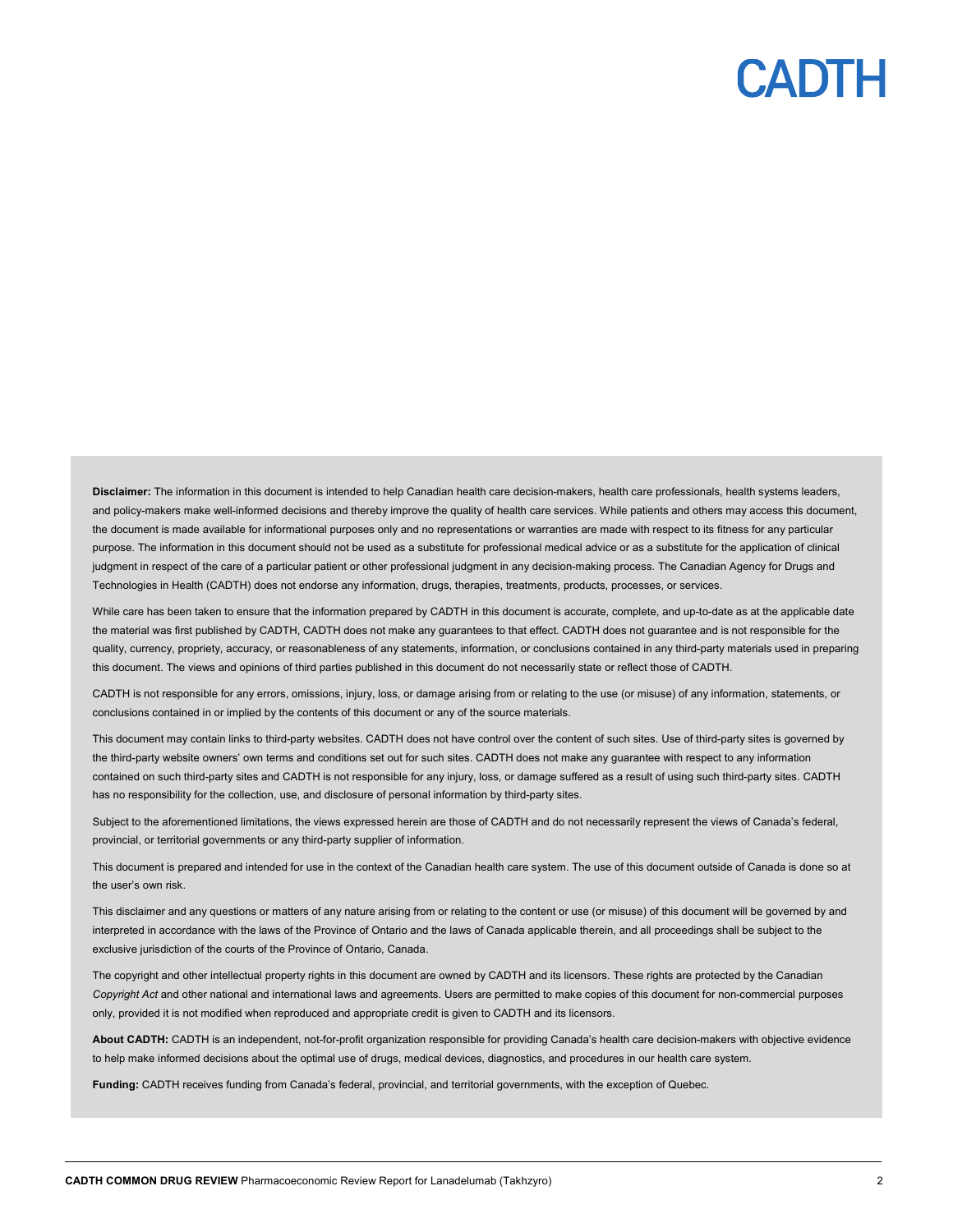

### **Table of Contents**

| Appendix 4: Summary of Other Health Technology Assessment Reviews of Drug26                                                                                        |  |
|--------------------------------------------------------------------------------------------------------------------------------------------------------------------|--|
|                                                                                                                                                                    |  |
|                                                                                                                                                                    |  |
| <b>Tables</b>                                                                                                                                                      |  |
|                                                                                                                                                                    |  |
| Table 2: Results of the Manufacturer's Scenario Analysis Considering No Prophylaxis  14                                                                            |  |
|                                                                                                                                                                    |  |
|                                                                                                                                                                    |  |
| Table 5: CADTH Common Drug Review Cost Comparison Table for the Routine Prevention                                                                                 |  |
| Table 6: When Considering Only Costs, Outcomes, and Quality of Life, How Attractive                                                                                |  |
| Table 7: When Considering Only Costs, Outcomes, and Quality of Life, How Attractive<br>Is Lanadelumab Relative to Cinryze Intravenous or Berinert Intravenous?  24 |  |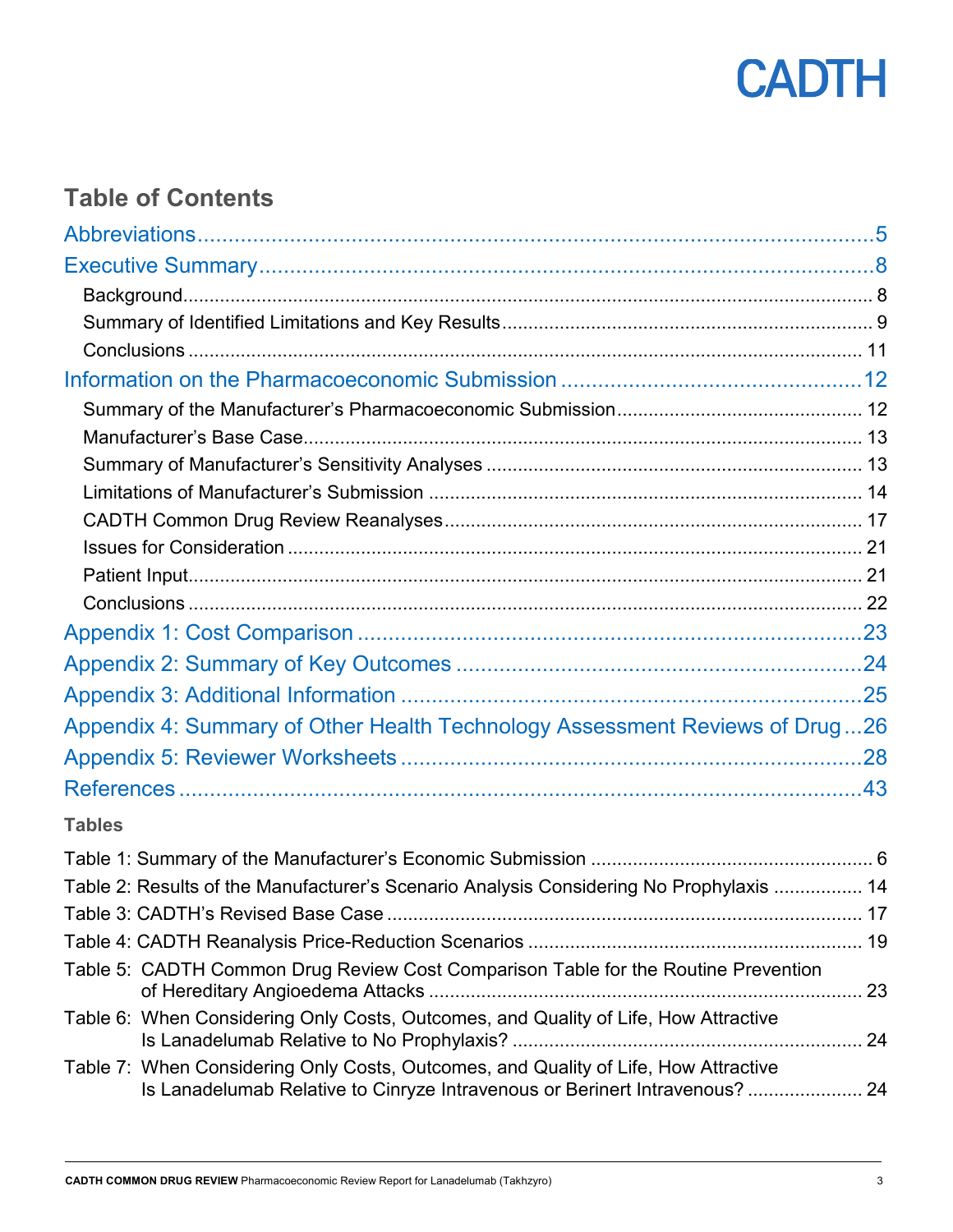| Table 17: Results of CADTH Scenario Analyses (Including No Prophylaxis) 36 |  |
|----------------------------------------------------------------------------|--|
| Table 18: Results of CADTH Scenario Analyses (Excluding No Prophylaxis) 39 |  |

### **Figures**

| Figure 2: Cost-Effectiveness Plane Obtained From the Manufacturer's Base Case  33 |  |
|-----------------------------------------------------------------------------------|--|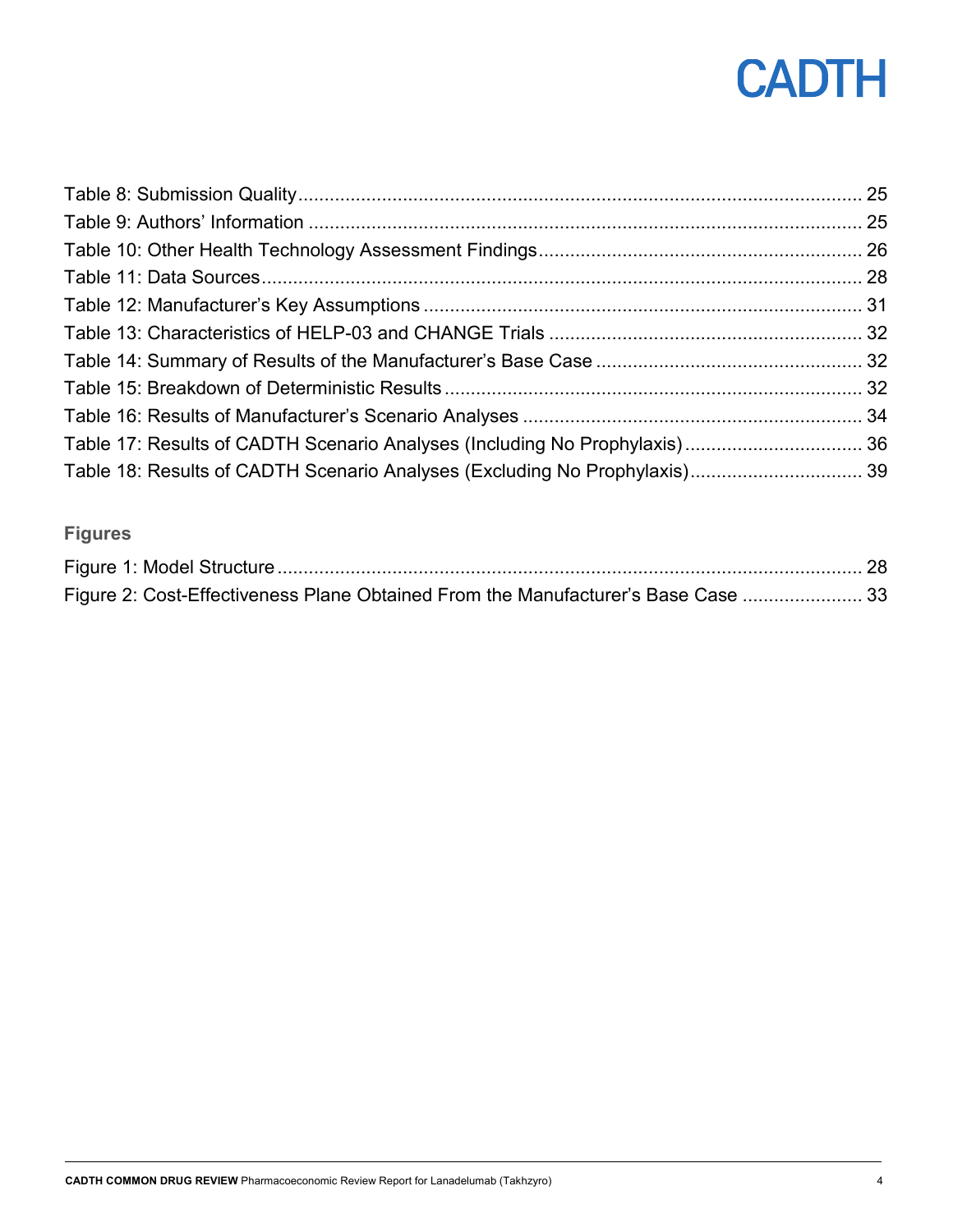### <span id="page-4-0"></span>**Abbreviations**

| AF           | adverse event                  |
|--------------|--------------------------------|
| <b>AIC</b>   | Akaike information criterion   |
| C1-INH       | C1 esterase inhibitor          |
| <b>CUA</b>   | cost-utility analysis          |
| <b>EQ-5D</b> | EuroQol 5-Dimensions           |
| ER           | emergency room                 |
| HAE          | hereditary angioedema          |
| <b>ICUR</b>  | incremental cost-utility ratio |
| IV           | intravenous                    |
| NMA          | network meta-analysis          |
| QALY         | quality-adjusted life-year     |
| RCT          | randomized controlled trial    |
| RR.          | rate ratio                     |
| SC           | subcutaneous                   |
| WTP          | willingness to pay             |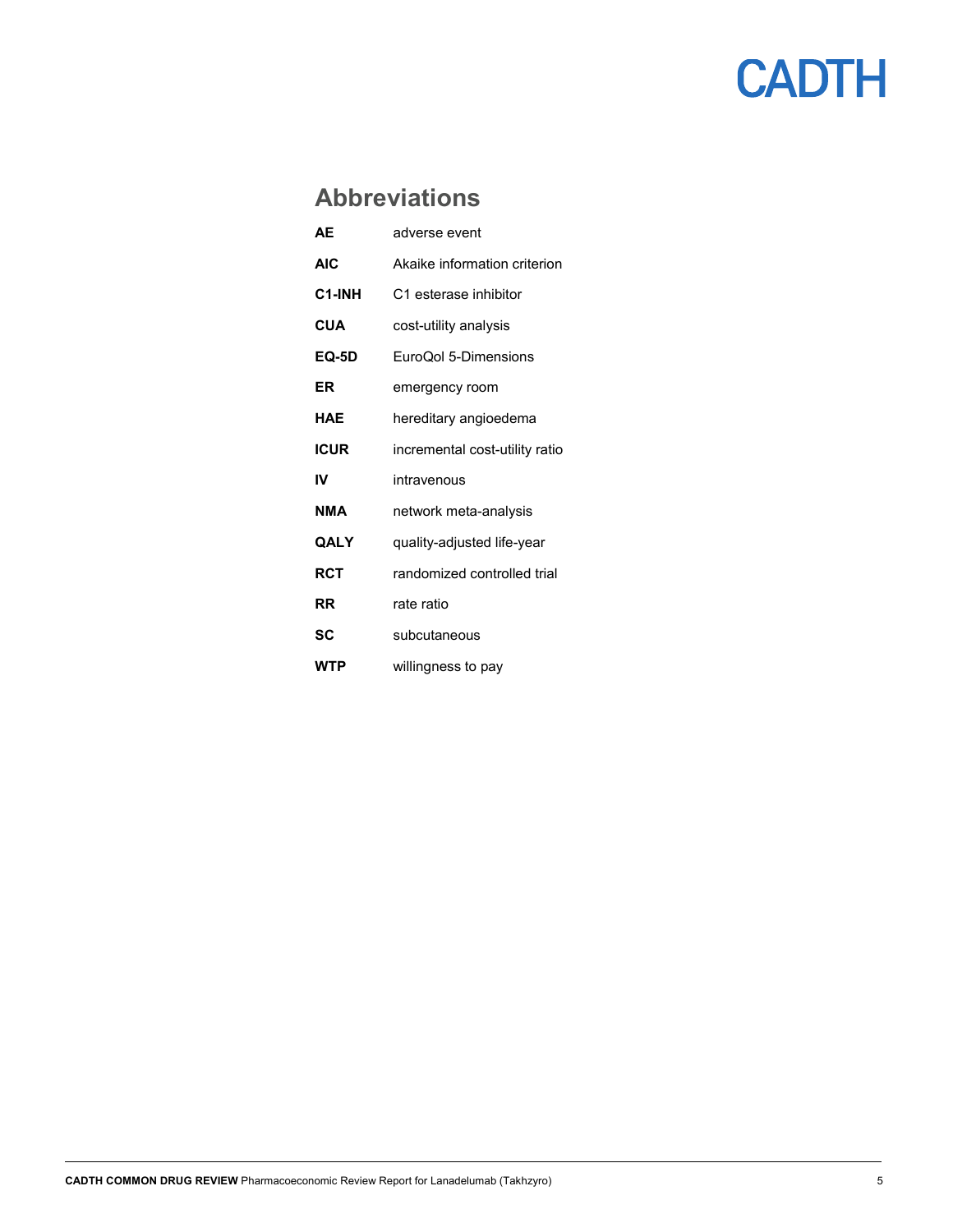| <b>Drug Product</b>                | Lanadelumab (Takhzyro) injection 300 mg                                                                                                                                                                                                                                                                                                                                                                                                                                                                                                                                                                                                                                                                                                                                                                                                                                                                                                                                                                                                                                                                                                                                                          |  |  |
|------------------------------------|--------------------------------------------------------------------------------------------------------------------------------------------------------------------------------------------------------------------------------------------------------------------------------------------------------------------------------------------------------------------------------------------------------------------------------------------------------------------------------------------------------------------------------------------------------------------------------------------------------------------------------------------------------------------------------------------------------------------------------------------------------------------------------------------------------------------------------------------------------------------------------------------------------------------------------------------------------------------------------------------------------------------------------------------------------------------------------------------------------------------------------------------------------------------------------------------------|--|--|
| <b>Study Question</b>              | What is the cost-effectiveness of lanadelumab compared with C1 esterase inhibitors (C1-<br>INHs) for routine prevention of hereditary angioedema (HAE) attacks in adolescents and<br>adults?                                                                                                                                                                                                                                                                                                                                                                                                                                                                                                                                                                                                                                                                                                                                                                                                                                                                                                                                                                                                     |  |  |
| <b>Type of Economic Evaluation</b> | Cost-utility analysis                                                                                                                                                                                                                                                                                                                                                                                                                                                                                                                                                                                                                                                                                                                                                                                                                                                                                                                                                                                                                                                                                                                                                                            |  |  |
| <b>Target Population</b>           | Patients with HAE aged 12 years or older who require prophylactic care                                                                                                                                                                                                                                                                                                                                                                                                                                                                                                                                                                                                                                                                                                                                                                                                                                                                                                                                                                                                                                                                                                                           |  |  |
| <b>Treatment</b>                   | Lanadelumab 300 mg subcutaneously every two weeks, or every four weeks if a patient has<br>been attack-free for more than six months                                                                                                                                                                                                                                                                                                                                                                                                                                                                                                                                                                                                                                                                                                                                                                                                                                                                                                                                                                                                                                                             |  |  |
| <b>Outcome</b>                     | QALYs                                                                                                                                                                                                                                                                                                                                                                                                                                                                                                                                                                                                                                                                                                                                                                                                                                                                                                                                                                                                                                                                                                                                                                                            |  |  |
| <b>Comparator</b>                  | C1-INHs consisting of a single blended comparator: Cinryze IV ( <sup>96</sup> ), Berinert* IV 20 IU/kg<br>%), Berinert* IV 40 IU/kg ( %), Berinert* IV 60 IU/kg ( %)<br>*Berinert IV used as off-label as a prophylactic treatment                                                                                                                                                                                                                                                                                                                                                                                                                                                                                                                                                                                                                                                                                                                                                                                                                                                                                                                                                               |  |  |
| <b>Perspective</b>                 | Canadian publicly funded health care payer                                                                                                                                                                                                                                                                                                                                                                                                                                                                                                                                                                                                                                                                                                                                                                                                                                                                                                                                                                                                                                                                                                                                                       |  |  |
| <b>Time Horizon</b>                | 60 years (lifetime horizon)                                                                                                                                                                                                                                                                                                                                                                                                                                                                                                                                                                                                                                                                                                                                                                                                                                                                                                                                                                                                                                                                                                                                                                      |  |  |
| <b>Results for Base Case</b>       | Lanadelumab dominates C1-INH – C1-INHs were more costly ( $\Delta C = $1,775,242$ ) and<br>associated with fewer QALYs ( $\triangle QALYs = -1.391$ )                                                                                                                                                                                                                                                                                                                                                                                                                                                                                                                                                                                                                                                                                                                                                                                                                                                                                                                                                                                                                                            |  |  |
| <b>Key Limitations</b>             | • There is substantial uncertainty in the comparative efficacy and safety of lanadelumab and<br>C1-INHs. The supporting network meta-analysis should be interpreted with caution, given<br>the substantial differences in trial design, key eligibility criteria, treatment duration,<br>protocols for rescue therapy, and outcome measures.<br>• There are no data to support the manufacturer's assumption that, at six months, 80% of<br>patients will switch from receiving lanadelumab 300 mg every two weeks to every four<br>weeks.<br>• Health utility values used in the manufacturer's model may not reflect the preferences of<br>Canadian patients with HAE in Canada.<br>• Health care utilization used in the model may not reflect health care utilization required by<br>patients in actual clinical practice in Canada.<br>• The manufacturer omitted no prophylaxis as a comparator in its reference-case analysis. It<br>did, however, include it as a scenario analysis upon request.<br>• The effects of long-term safety and efficacy were uncertain, as the economic model was<br>based on a randomized controlled trial with a short treatment duration, i.e., 26 weeks. |  |  |
| <b>CADTH Estimate(s)</b>           | • The CADTH reanalysis incorporated no prophylaxis as a comparator. C1-INHs were also<br>disaggregated to consider them as individual comparators. Additionally, Cinryze IV was<br>removed as a rescue therapy, as it has not been approved for this purpose in Canada; the<br>estimate of emergency department cost was replaced by an estimate reported by the<br>OCCI; and the proportion of patients who switch to the every-four-week dosage regimen<br>was changed from 80% to 0%.<br>• When considering no prophylaxis in the CADTH reanalysis, Cinryze IV dominated Berinert<br>IV, but it was extendedly dominated by lanadelumab. Compared with no prophylaxis, the<br>ICUR for lanadelumab was \$6,872,940 per QALY. If no prophylaxis was excluded from the<br>CADTH reanalysis, Cinryze IV dominated Berinert IV, and the ICUR for lanadelumab<br>compared with Cinryze IV was \$6,981,558 per QALY.<br>• This ICUR of lanadelumab was highly sensitive to the assumption of a health utility<br>improvement due to a more preferential mode of administration for lanadelumab compared<br>with C1-INHs.                                                                            |  |  |

#### <span id="page-5-0"></span>**Table 1: Summary of the Manufacturer's Economic Submission**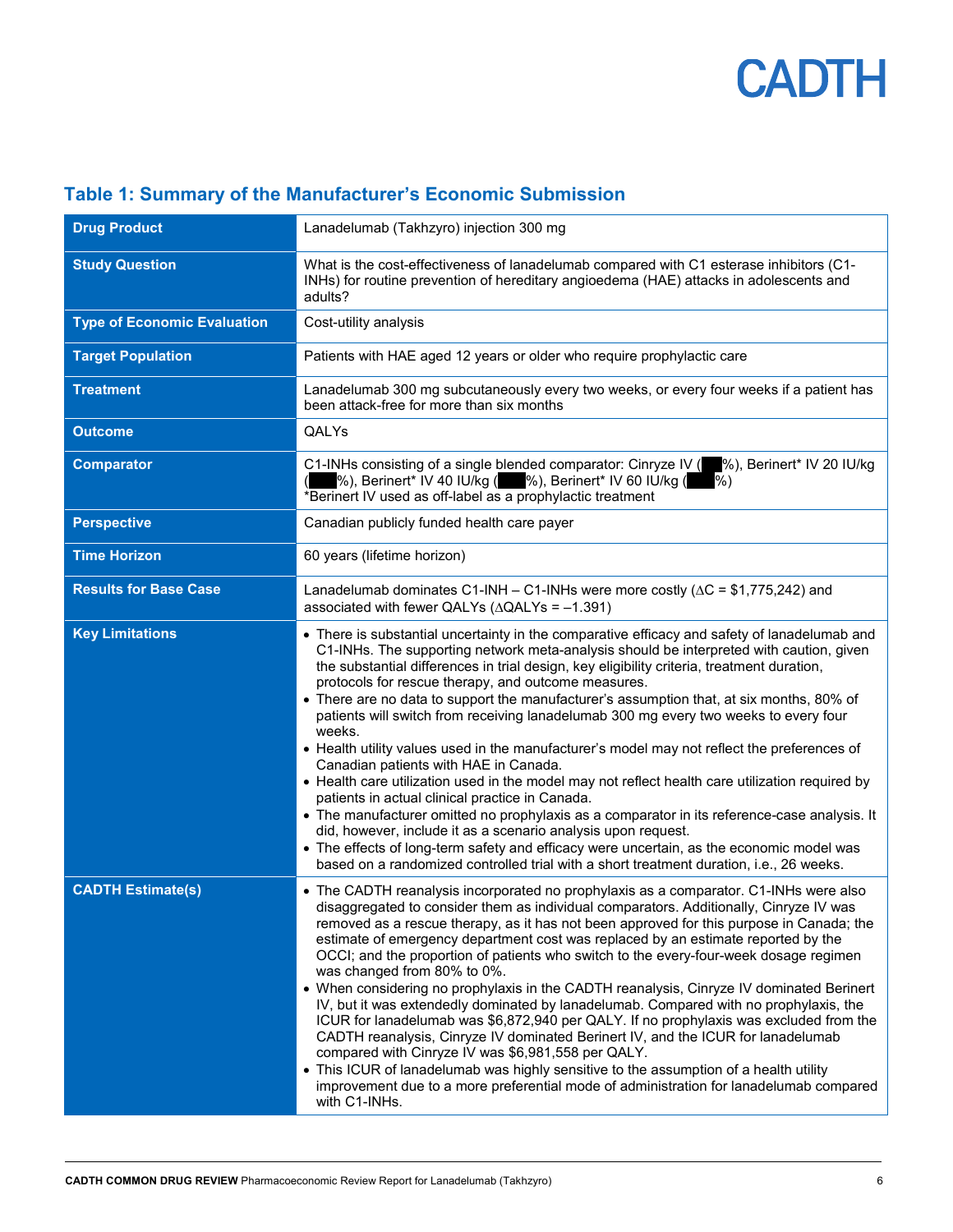| cost-effective was 0% at a WTP of \$50,000 per QALY. A price reduction of at least 84.7%<br>would be required for lanadelumab to have an ICUR less than \$50,000 per QALY.<br>• When the CADTH reanalysis excluded no prophylaxis, the probability of lanadelumab<br>being cost-effective was 0% at a WTP of \$50,000 per QALY, and a price reduction of at<br>least 58.6% would be required for lanadelumab to have an ICUR less than \$50,000 per<br>QALY. |
|--------------------------------------------------------------------------------------------------------------------------------------------------------------------------------------------------------------------------------------------------------------------------------------------------------------------------------------------------------------------------------------------------------------------------------------------------------------|
|--------------------------------------------------------------------------------------------------------------------------------------------------------------------------------------------------------------------------------------------------------------------------------------------------------------------------------------------------------------------------------------------------------------------------------------------------------------|

C1-INH = C1 esterase inhibitor; HAE = hereditary angioedema; ICUR = incremental cost-utility ratio; IV = intravenous; OCCI = Ontario Case Costing Initiative; QALY = quality-adjusted life-year; WTP = willingness to pay.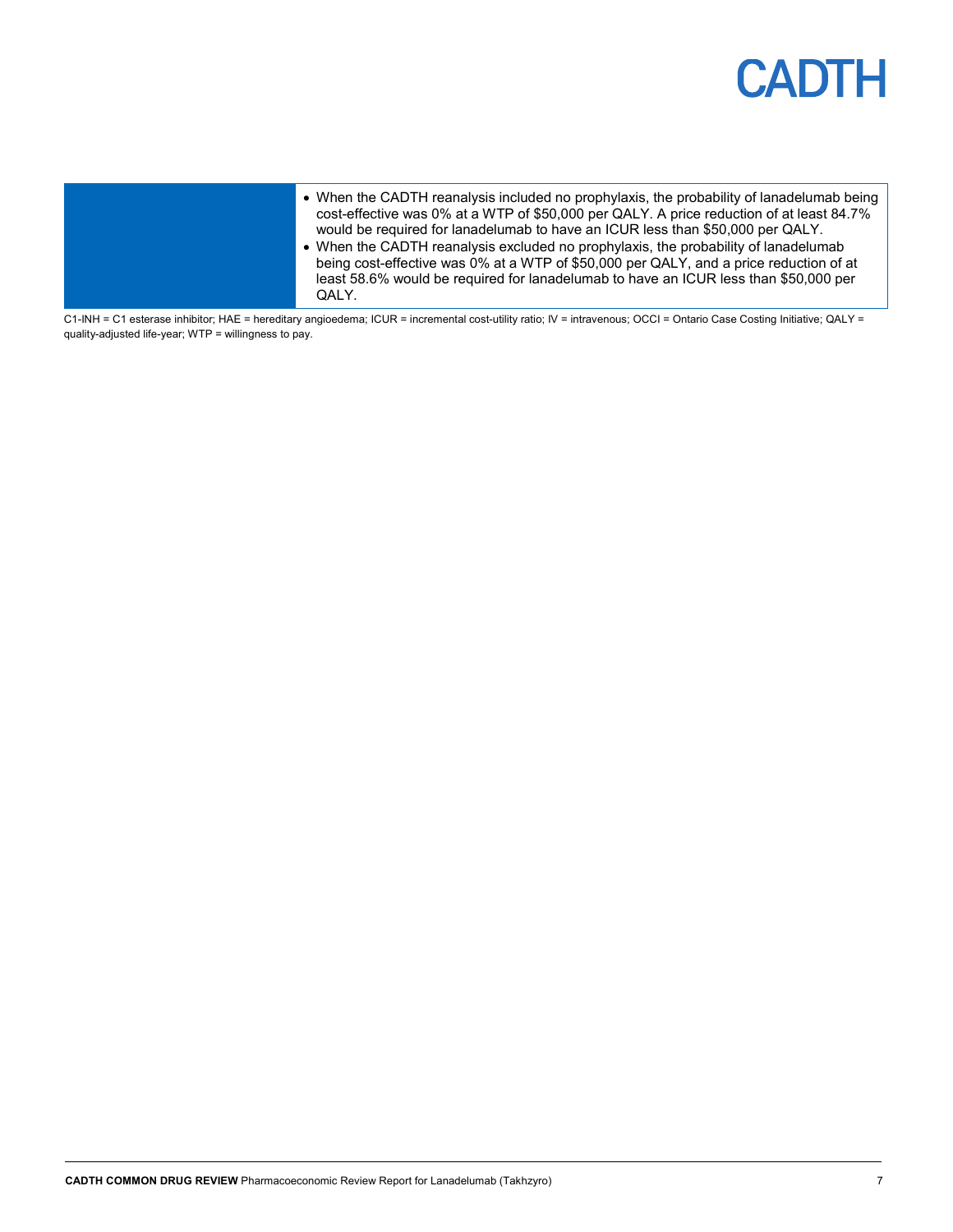| <b>Drug</b>                                                | Lanadelumab injection (Takhzyro)                                                 |
|------------------------------------------------------------|----------------------------------------------------------------------------------|
| Indication                                                 | Routine prevention of attacks of hereditary angioedema in adolescents and adults |
| <b>Reimbursement request</b>                               | As per indication                                                                |
| Dosage form(s) and route of<br>administration)/strength(s) | 150 mg/mL solution for subcutaneous injection                                    |
| NOC date                                                   | 19 September 2018                                                                |
| <b>Manufacturer</b>                                        | Shire Pharma Canada ULC                                                          |

### <span id="page-7-0"></span>**Executive Summary**

#### <span id="page-7-1"></span>**Background**

Lanadelumab is a human monoclonal antibody with a targeted mechanism of action that provides sustained inhibition of plasma kallikrein, which prevents the subsequent release of bradykinin and attacks of hereditary angioedema (HAE). It is indicated for the routine prevention of attacks of HAE in adolescents and adults aged 12 years or older.1 The recommended dose of lanadelumab is 300 mg administered via subcutaneous injection every two weeks. A dosage interval of 300 mg every four weeks may be considered if the patient's HAE is well-controlled or the patient has been attack-free for more than six months. Lanadelumab is supplied as a single ready-to-use (300 mg/2 mL) solution at a submitted price of \$20,538 per vial. The average annual cost for lanadelumab is \$533,988 and \$266,994, with dosage intervals every two and four weeks, respectively.

The manufacturer submitted a cost-utility analysis over a lifetime horizon (i.e., 60 years) from a Canadian publicly funded health care payer perspective. <sup>2</sup> The analysis compared total costs and quality-adjusted life-years (QALYs) of lanadelumab and plasma-derived C1 esterase inhibitors (C1-INHs), including both Cinryze intravenous (IV) and Berinert IV as a single blended comparator (<sup>9</sup>% Cinryze, <sup>9</sup>% Berinert 20 IU/kg, <sup>9</sup>% Berinert 40  $IUVkg$ ,  $\%$  Berinert 60 IU/kg). The manufacturer also included no prophylaxis as part of a scenario analysis upon the request of CADTH. The manufacturer assumed Berinert IV 20 IU/kg, Berinert IV 40 IU/kg, and Berinert IV 60 IU/kg to have the same efficacy as Cinryze IV 20 IU/kg every three or four days because of the lack of studies assessing the effect of Berinert IV in preventing long-term HAE attacks.

The manufacturer used a cohort Markov model with two health states ("alive with HAE" and "dead") to trace the total costs and QALYs of HAE patients using 28-day cycles. Average attack rates and attack duration for lanadelumab and C1-INHs were obtained from the HELP-03 trial<sup>3</sup> and a network meta-analysis (NMA)<sup>4</sup> that included the HELP-03 and CHANGE trials.<sup>3,5</sup> It was assumed that mortality rates were unaffected by treatment and were the same as those in the general Canadian population. In the manufacturer's base case, health utility values were based on two sources: utility value for patients experiencing HAE attack based on a cohort study of Swedish patients with HAE;<sup>6</sup> and a health utility increment due to a more preferential route of administration and less frequent drug administration, independent of disease area, <sup>7</sup> derived from 1,645 adults in the UK general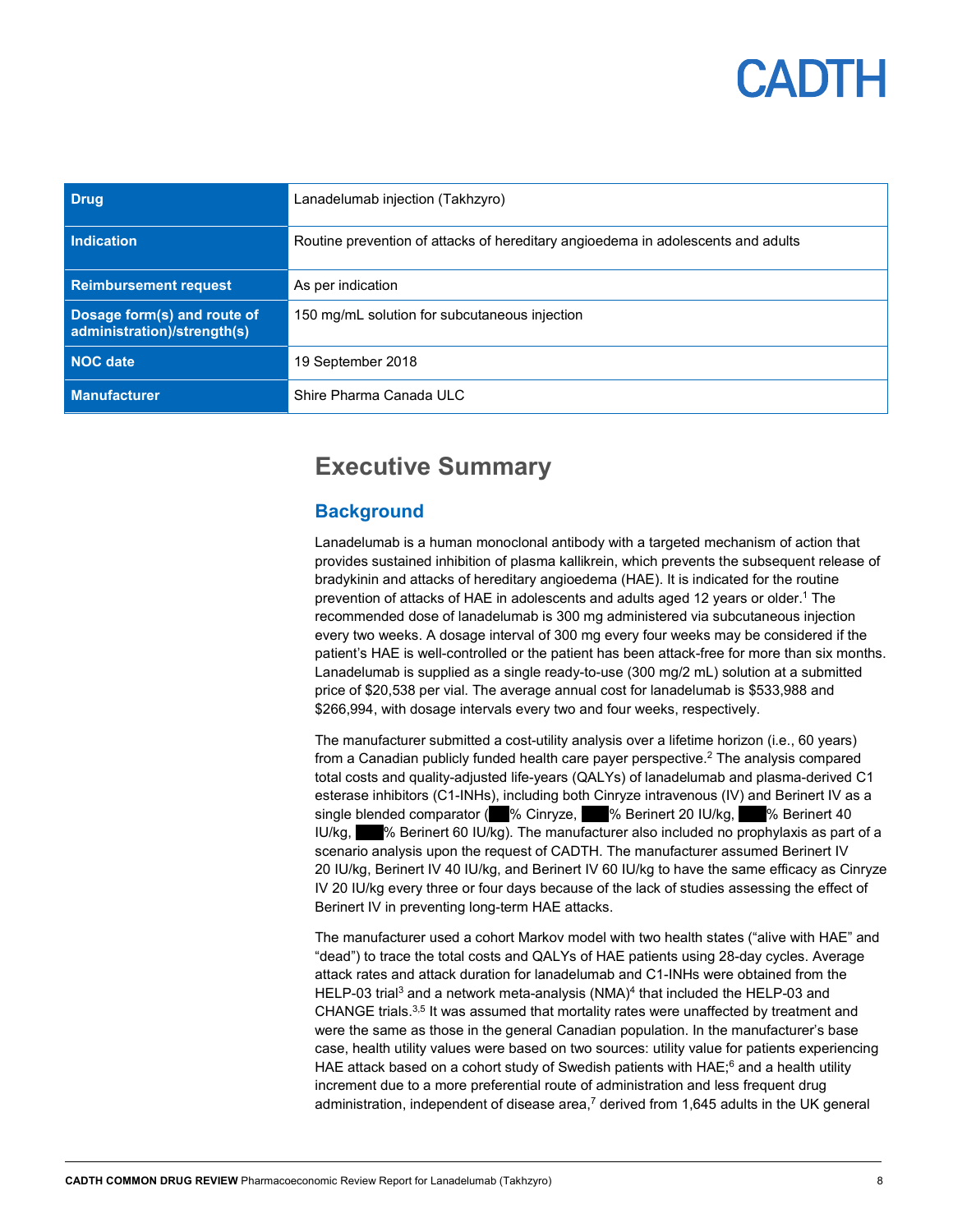population elicited using a time trade-off exercise. The manufacturer considered drug acquisition, resource use associated with HAE attacks, and adverse event costs (such as hospitalization, emergency room visit, and physician visits).

The manufacturer reported that lanadelumab dominated C1-INHs, as it was associated with lower health care costs (\$9,091,303 versus \$10,866,545) and improved QALYs (24.347 versus 22.955). The probability that lanadelumab is cost-effective was 100% at a willingness-to-pay (WTP) threshold of \$50,000 per QALY.

#### <span id="page-8-0"></span>**Summary of Identified Limitations and Key Results**

CADTH identified a number of limitations as part of its review. The manufacturer excluded no prophylaxis from its reference-case analysis. The manufacturer did, however, include no prophylaxis as a scenario analysis upon the request of CADTH. No prophylaxis is a relevant comparator in patients with a very low frequency of HAE attacks, especially in men, according to a clinical expert consulted by CADTH.

The manufacturer assumed that, after six months, 80% of patients receiving lanadelumab switched from receiving the recommended 300 mg dose administered via subcutaneous injection every two weeks to receiving it every four weeks. However, this assumption was not well-justified. According to a clinical expert consulted by CADTH, the optimal dosage for patients with well-controlled HAE remains unknown, given that the evidence from the HELP-03 trial suggests that 300 mg every four weeks may be less efficacious than 300 mg every two weeks; however, no statistical comparisons were conducted between treatment groups in HELP-03.

C1-INHs were included in the analysis as a single blended comparator. It is inappropriate to combine Cinryze IV and Berinert IV, as it is not possible to compare the cost-effectiveness of lanadelumab with each comparator individually. Additionally, the evidence on the clinical efficacy of Berinert IV for HAE prophylaxis was lacking because it is indicated only as a rescue treatment for HAE, and its safety and efficacy for prophylactic therapy has not been established. The manufacturer therefore assumed that the efficacy of Berinert IV was equal to that of Cinryze IV. The manufacturer reported that Cinryze IV has a small market share  $\sim$  %), with off-label Berinert IV accounting for most of the market for prophylactic therapy in Canada. It is, therefore, questionable whether the efficacy data of Cinryze IV can represent the efficacy of all C1-INHs. There is substantial uncertainty in the comparative efficacy and safety of lanadelumab and C1-INHs. The comparative efficacy of lanadelumab and C1-INHs were obtained from a fixed-effects NMA, but the results of the NMA should be interpreted with caution, given the substantial differences in trial design, key eligibility criteria, treatment duration, protocols for rescue therapy, and outcome measures.

The manufacturer estimated the health-related quality of life and health utility values associated with being attack-free from a cohort of patients with HAE in Sweden.<sup>6</sup> The study showed that attack frequency (regression coefficient =  $-0.0043$  per attack;  $P < 0.0001$ ) and older age (regression coefficient = –0.02205 per 10 years of age; *P* < 0.0001) were associated with reduced health utility scores and that the number of days since the last attack had a positive correlation with health utility scores. The manufacturer did not describe why its health utility algorithm did not account for the number of days since the last attack. Furthermore, a health utility increment due to a more preferential mode of drug administration was obtained from an adult UK general population. <sup>7</sup> This value may not reflect the health utility of patients in Canada, and it is uncertain whether this is applicable in the treatment of HAE.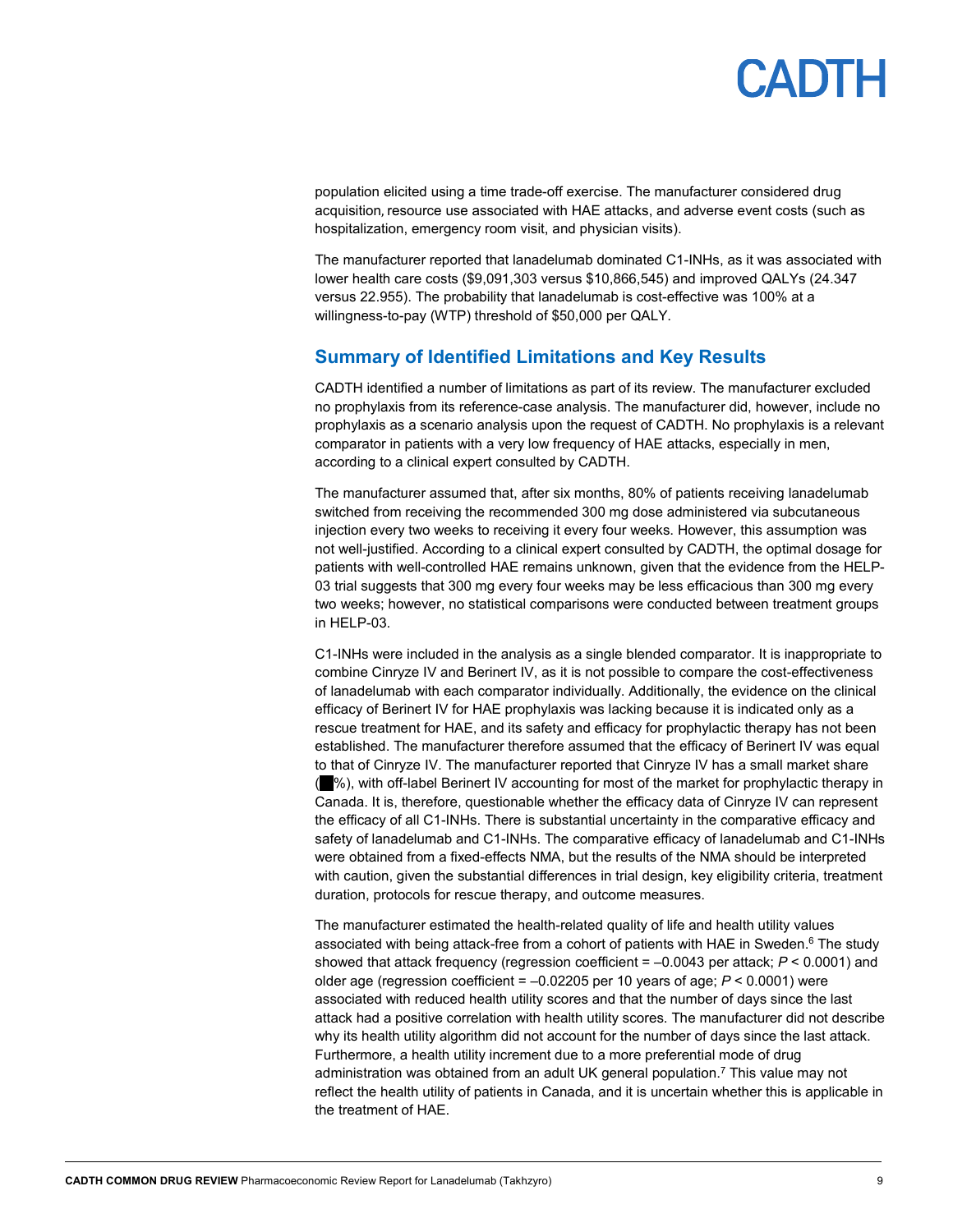In the manufacturer's base case, it assumed that 10% and 100% of patients with HAE attacks would require hospitalization or emergency room (ER) visits, respectively. The clinical experts consulted by CADTH disagreed with this assumption and noted that only patients with severe attacks would require an ER visit or hospitalization, because most attacks can be self-treated by patients. Additionally, the cost of an ER visit was underestimated, as it included only emergency physician fees but did not include the costs of other health care professionals providing care in ERs and costs that are not directly related to patient care (e.g., general administration, information technology, capital expenses, etc.).

The manufacturer did not account for HAE-specific mortality. Existing evidence shows that laryngeal attacks would lead to a reported mortality rate of 40% if they were left untreated; 2 however, both the HELP-03 and CHANGE trials reported no deaths due to HAE attacks. Excluding HAE-specific mortality may overestimate the life expectancy of HAE patients, but it is likely to have a minimal impact on the incremental cost-utility ratios (ICURs) because the HELP-03 and the CHANGE trials reported no deaths due to HAE attacks or serious treatment-emergent adverse events.

In the revised base case, CADTH considered no prophylaxis as a comparator; considered Cinryze IV and Berinert IV as individual comparators; and added direct and indirect hospital costs to ER physician costs, as reported by the Ontario Case Costing Initiative. Cinryze IV was also removed as a rescue therapy, as it is not approved for the treatment for HAE acute attacks in Canada. Furthermore, the proportion of patients who switch to a less frequent dosage regimen, i.e., every four weeks, from six months onward was reduced from 80% to 0%. Results of the CADTH base case showed that Cinryze IV dominated Berinert IV but was extendedly dominated by lanadelumab. When considering non-dominated options, lanadelumab would be considered an optimal option compared with no prophylaxis if the WTP is less than \$6,872,940 per QALY. The cost-effectiveness of lanadelumab compared with no prophylaxis was highly sensitive to assumptions regarding preferences for the mode of administration. If the mode of administration of lanadelumab (subcutaneous injection) has no impact on patients' quality of life, then the ICUR of lanadelumab compared with no prophylaxis would increase to \$10,918,255 per QALY.

CADTH also included a scenario analysis and excluded no prophylaxis from a list of comparators. This reanalysis showed that Cinryze IV dominated Berinert IV. Compared with Cinryze IV, the ICUR for lanadelumab was \$6,981,558 per QALY. Consistent with the first CADTH reanalysis with no prophylaxis, the cost-effectiveness of lanadelumab compared with Cinryze IV or Berinert IV was highly sensitive to assumptions regarding preferences for the mode of administration. If the mode of administration of lanadelumab (subcutaneous injection) did not improve patients' quality of life, then the ICUR of lanadelumab compared with Cinryze IV would increase to \$15,417,069 per QALY.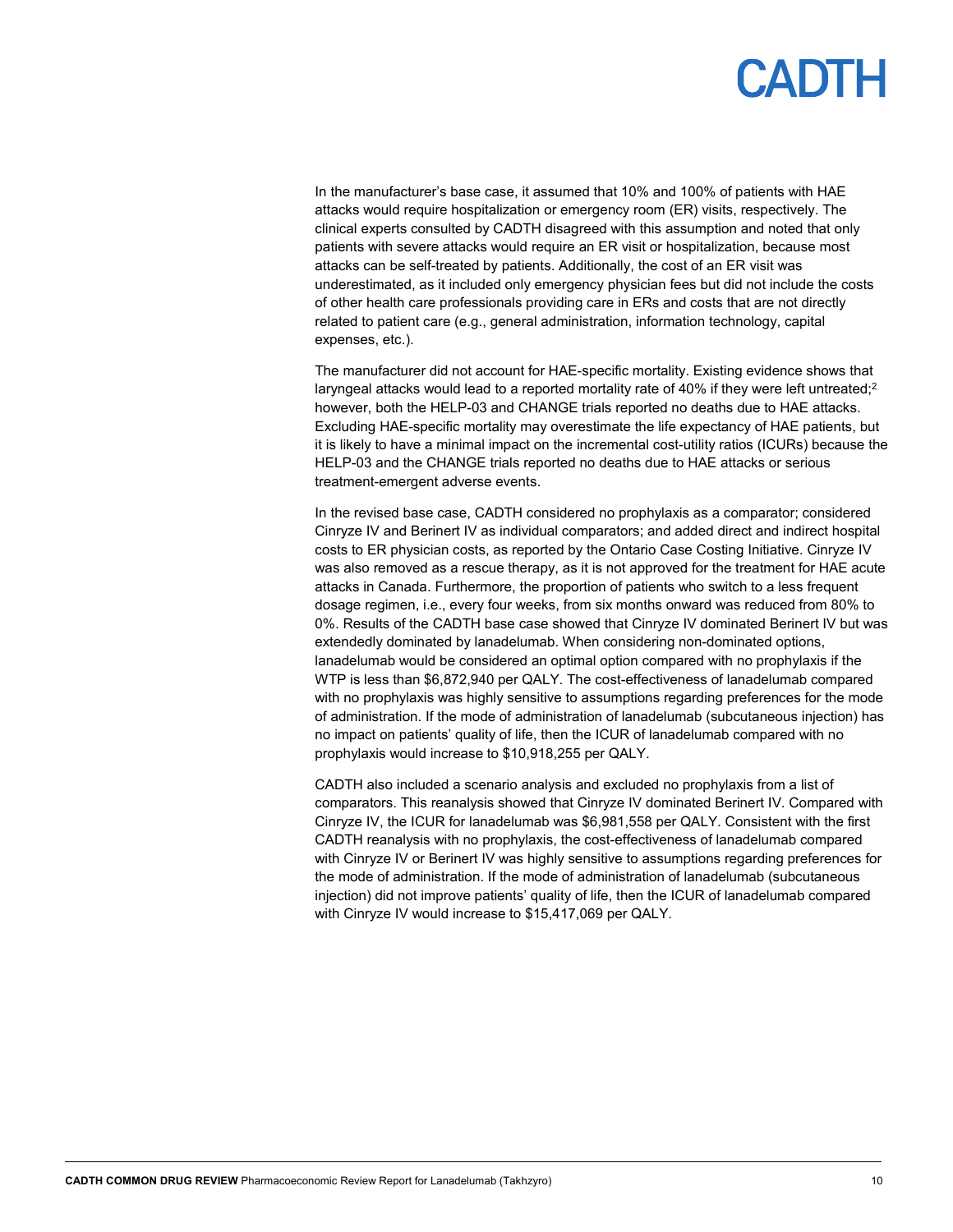#### <span id="page-10-0"></span>**Conclusions**

CADTH's revised base case showed that, when considering no prophylaxis, Cinryze IV dominates Berinert IV but is extendedly dominated by lanadelumab. However, lanadelumab is not cost-effective compared with no prophylaxis, with an ICUR of \$6,872,940 per QALY. The probability that lanadelumab is cost-effective was 0% at the WTP value of \$50,000 per QALY. A price reduction of 84.7% or greater is required for lanadelumab to be cost-effective at a WTP threshold of \$50,000 per QALY.

A scenario analysis that excluded no prophylaxis from CADTH's base case showed that Cinryze IV dominated Berinert IV and that lanadelumab is not cost-effective compared with Cinryze IV, with an ICUR of \$6,981,558 per QALY. The probability that lanadelumab is costeffective was 0% at a WTP value of \$50,000 per QALY. A price reduction of 58.6% or greater is required for lanadelumab to be cost-effective at a WTP threshold of \$50,000 per QALY if no prophylaxis is excluded as a comparator in the sequential analysis.

The cost-effectiveness of lanadelumab compared with C1-INHs is highly uncertain, given that evidence on the comparative efficacy of lanadelumab and subcutaneous C1-INHs was not included as part of the NMA report submitted by the manufacturer.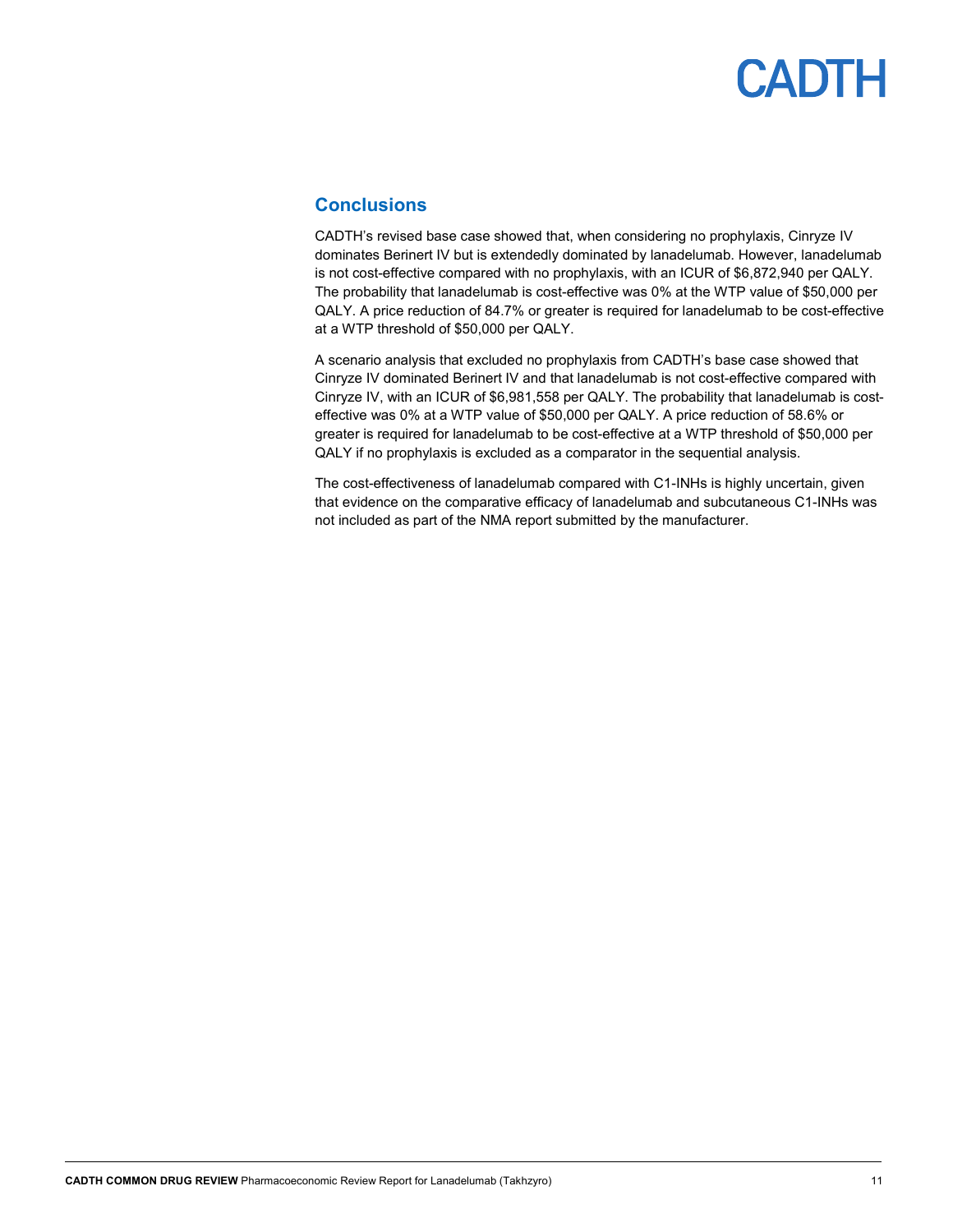### <span id="page-11-0"></span>**Information on the Pharmacoeconomic Submission**

#### <span id="page-11-1"></span>**Summary of the Manufacturer's Pharmacoeconomic Submission**

The manufacturer submitted a cost-utility analysis (CUA) comparing lanadelumab 300 mg with C1 esterase inhibitors (C1-INHs) for the routine prevention of hereditary angioedema (HAE) attacks in adolescents and adults aged 12 years or older. No prophylaxis was included as part of a scenario analysis upon request by CADTH. The target population was aligned with the patient population who were part of the HELP-03 study,<sup>8</sup> a pivotal phase III randomized controlled trial (RCT) that assessed the efficacy and safety of subcutaneous lanadelumab 300 mg and placebo in preventing HAE. The CUA was conducted from a Canadian publicly funded health care payer perspective using Ontario as a proxy for all other Canadian provinces and territories. A Markov cohort model with two health states ("alive with HAE" and "dead") was used to simulate total costs and quality-adjusted life-years (QALYs) over a time horizon of 60 years. The model used a 28-day cycle length to be consistent with the intervals used for the follow-up and dosage schedule of lanadelumab in the HELP-03 study. The HELP-03 trial was a multi-centre, parallel-arm, double-blind trial that compared three subcutaneous (SC) lanadelumab regimens (300 mg every two weeks, 300 mg every four weeks, and 150 mg every four weeks) and placebo among 126 patients with a confirmed diagnosis of type I or II HAE. Patients underwent a four-week run-in period and a 26-week treatment period.

In the manufacturer's base case, the efficacy (i.e., a reduction in the number of attacks) of lanadelumab was obtained from the HELP-03 study, while the efficacy of C1-INHs was based on a fixed-effects network meta-analysis  $(NMA)^4$  that estimated the rate ratio  $(RR)$  of the attack frequency of lanadelumab versus placebo and C1-INHs versus placebo. The estimated RR for C1-INHs versus placebo was applied to a Poisson regression based on data from a placebo arm of the HELP-03 study to get the number of attacks for C1-INHs. Poisson regression analyses were used to model the number of attacks for each treatment arm, including lanadelumab 300 mg every four weeks, lanadelumab 300 mg every two weeks, and placebo. These Poisson regression models included two covariates: baseline risk and the number of attacks in the previous cycle. The selection of these covariates was guided by clinicians, results of subgroup analyses of the HELP-03 trial, and the goodness of fit of a Poisson model (i.e., Akaike information criterion [AIC]). In the manufacturer's base case, the Poisson regression model by treatment arms was chosen, as it had a slightly better goodness of fit than a pooled model that included all treatment arms (AIC: versus versus were respectively). The attack rate data from the HELP-03 trial were adjusted for treatment discontinuation, as it was calculated by dividing the number of attacks during the treatment period (26 weeks) by the number of days the patients contributed to the period. Patients who discontinued the therapy were assumed to receive no further prophylactic treatments. Due to a lack of data on the distribution of attack severity for Cinryze IV, the manufacturer assumed that the attack severity distribution of C1-INHs was equal to that of lanadelumab, as reported in the HELP-03 trial. Data on the average duration of attacks were obtained from the HELP-03 and CHANGE trials<sup>5</sup> for lanadelumab/placebo and C1-INHs administered intravenously (IV), respectively. The CHANGE trial was a phase III, double-blind crossover trial that compared Cinryze IV 1,000 unit in 10 mL of sterile water with placebo (10 mL of saline) among 22 patients with a confirmed diagnosis of HAE.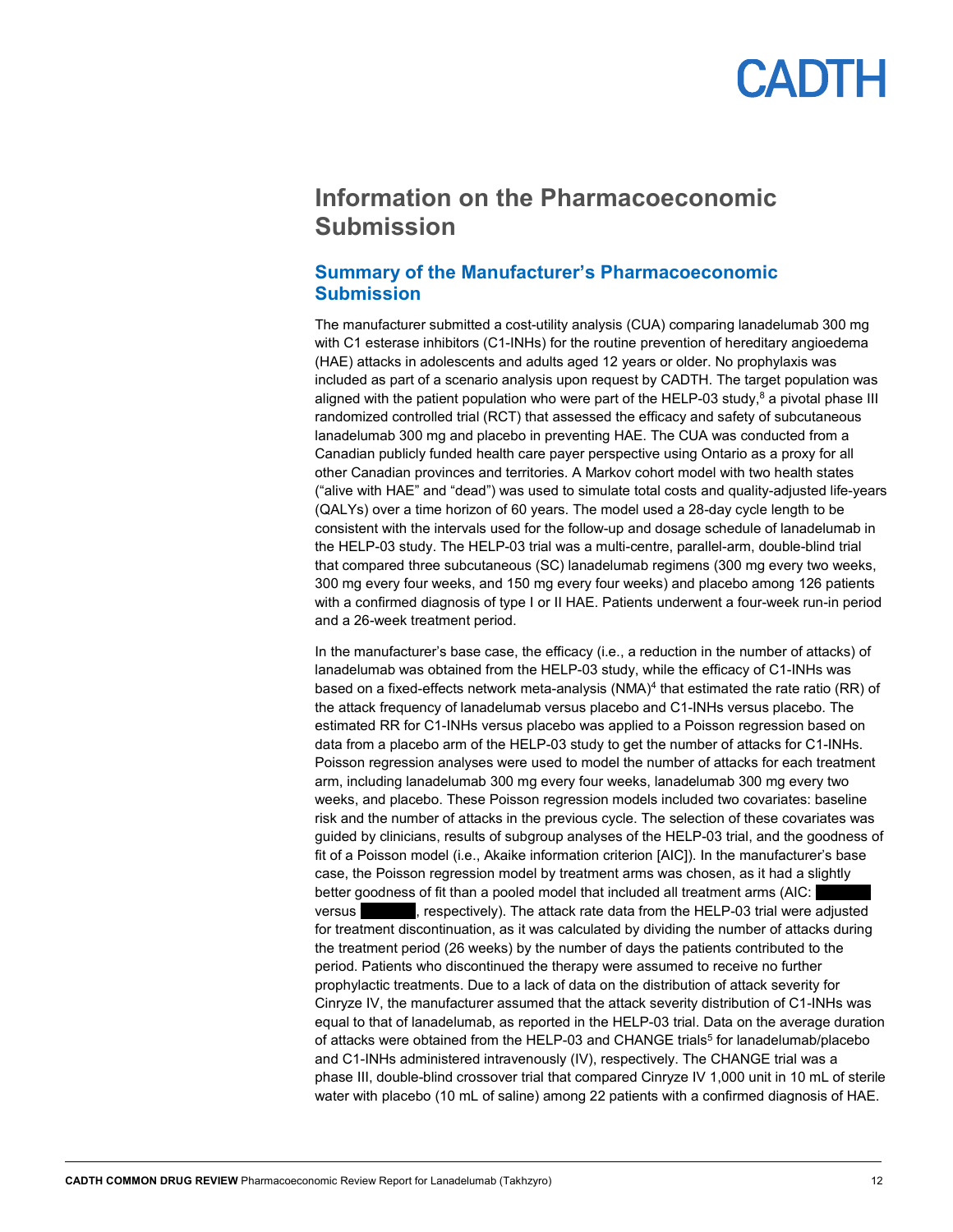The trial consisted of two consecutive 12-week treatment periods, during which patients received Cinryze IV or placebo IV every three to four days.

Patients who received lanadelumab, C1-INHs, or no prophylaxis (in a scenario analysis) were assumed to have a risk of death that was equal to general population mortality rates in Canada, given that no HAE-specific mortality data were available. In the manufacturer's base case, health utility values for attack-free patients were based on a survey of Swedish patients with HAE who completed EuroQol 5-Dimensions (EQ-5D) questionnaires for the attack-free state and the last HAE attack. <sup>6</sup> This study showed that attack frequency (regression coefficient –0.0043 per attack; *P* < 0.0001) and older age (regression coefficient –0.02205 per 10 years of age; *P* < 0.0001) were associated with reduced health utility scores and that the number of days since the last attack had a positive correlation with health utility scores. The manufacturer's model used health utility values weighted by attack severity distribution shown in the lanadelumab arm of the HELP-03 trial. In the base case, the manufacturer applied a health utility increment of 0.024 to the model to account for the preferential and less frequent administration of lanadelumab compared with C1-INHs IV. Health utility decrements due to adverse events (AEs) were not included in the manufacturer's model.

Severe AE (grade 3 or higher) rates were obtained from the HELP-03 trial for lanadelumab/placebo and the CHANGE trial for C1-INHs. The manufacturer's model considered the costs of drugs, acute attacks, and AEs. Administration and monitoring costs were excluded from the base case, as global clinical experts suggested that patients receiving C1-INH require minimal monitoring visits/tests, and that these visits were likely to be similar across all C1-INH IV treatments. The manufacturer assumed self-administration for all treatments, regardless of route of administration, but applied a 30-minute training fee for the first administration. The proportion of patients who are self-administering the treatment was varied in sensitivity analyses. In the manufacturer's base case, 10% and 100% of patients with HAE attack were assumed to require hospitalization or emergency room (ER) visits, respectively. The manufacturer assumed that 80% of HAE patients receiving lanadelumab switched dosage regimens from every two weeks to every four weeks from six months onwards. AE costs were assumed to be equal to an extra physician visit. Physician costs were obtained from the Ontario Schedule of Benefits. <sup>9</sup> Cost data were reported in 2019 Canadian dollars. A series of scenario analyses were performed to assess the robustness of the cost-effectiveness findings.

#### <span id="page-12-0"></span>**Manufacturer's Base Case**

The manufacturer reported that, over a 60-year time horizon, lanadelumab was less costly (\$9,091,303 versus \$10,866,545) but more effective (24.35 versus 22.96 QALYs) than C1- INHs; thus, lanadelumab was dominant. Results from a probabilistic analysis revealed that lanadelumab was cost-saving in 100% of 5,000 simulations. However, there was a 37% chance that lanadelumab would result in fewer QALYs than C1-INHs (Appendix 5, Figure 2). The probability of lanadelumab being cost-effective compared with C1-INHs at a willingness to pay (WTP) of \$50,000 per QALY was 100%.

#### <span id="page-12-1"></span>**Summary of Manufacturer's Sensitivity Analyses**

Results of scenario analyses showed that C1-INHs were dominated by lanadelumab in all scenarios. In a scenario analysis considering no prophylaxis, C1-INHs were also dominated by lanadelumab, as they were more costly and produced fewer QALYs. Compared with no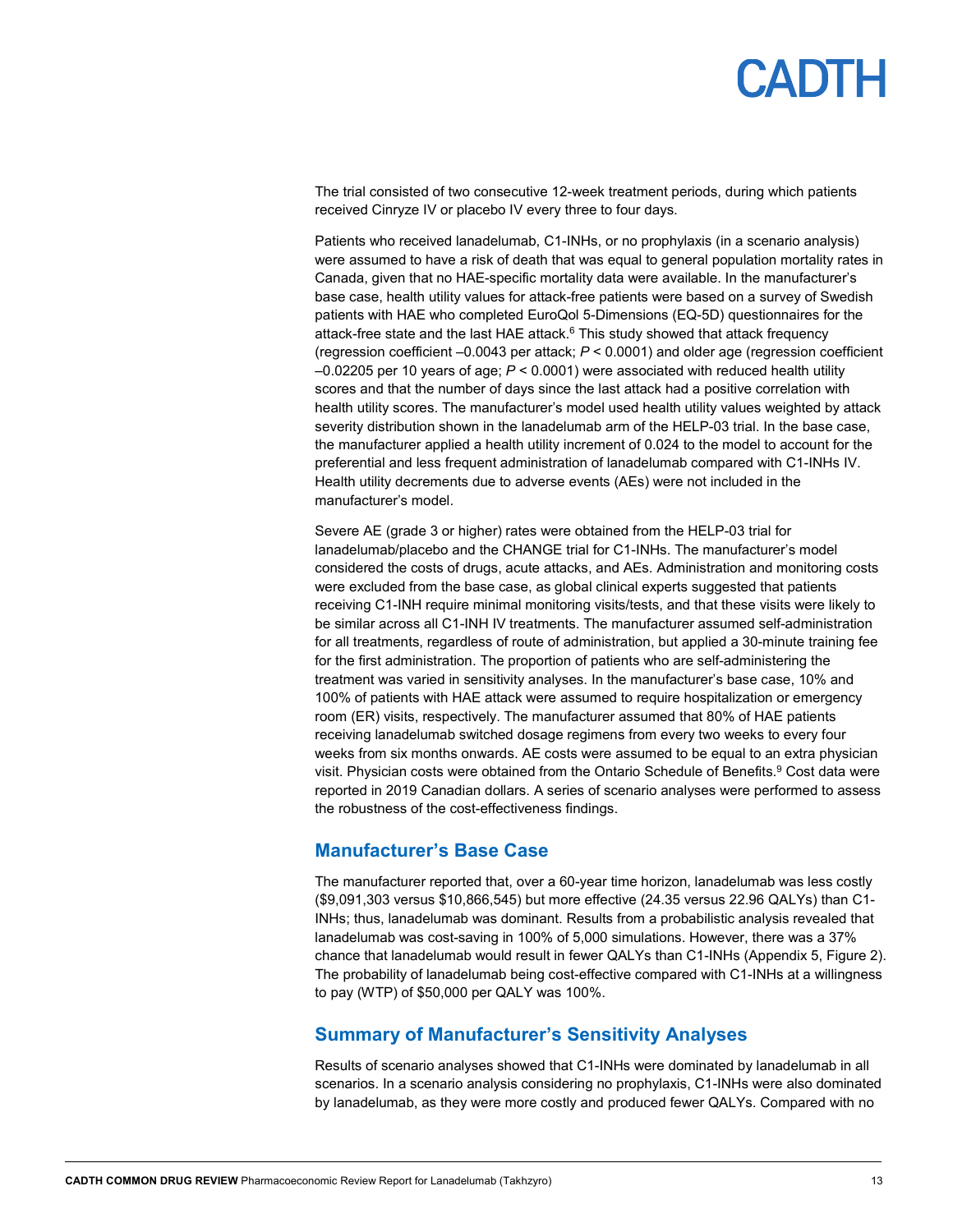prophylaxis, lanadelumab was more expensive (\$9,097,786 versus \$1,934,964) but more effective (24.233 versus 22.393 QALYs), suggesting that lanadelumab was the optimal therapy at a WTP greater than \$3,893,812 per QALY (Table 2). The probability that lanadelumab is cost-effective was 0% at a WTP of \$50,000 per QALY.

#### <span id="page-13-1"></span>**Table 2: Results of the Manufacturer's Scenario Analysis Considering No Prophylaxis**

|                                  | <b>Total Costs (\$)</b> | <b>Incremental Cost</b><br>$($ \$) | <b>Total QALYs</b> | <b>Incremental</b><br><b>QALYs</b> | $\overline{\phantom{a}}$ Sequential ICUR $\overline{\phantom{a}}$<br>(S/QALY) |
|----------------------------------|-------------------------|------------------------------------|--------------------|------------------------------------|-------------------------------------------------------------------------------|
| <b>Non-dominated options</b>     |                         |                                    |                    |                                    |                                                                               |
| No prophylaxis                   | \$1,934,964             | -                                  | 22.393             |                                    |                                                                               |
| Lanadelumab                      | \$9,097,786             | \$7,162,822                        | 24.233             | 1.840                              | \$3,893,812                                                                   |
| <b>Dominated treatments</b>      |                         |                                    |                    |                                    |                                                                               |
| C <sub>1</sub> -INH <sub>s</sub> | \$11,300,592            | \$2,202,806                        | 22.976             | $-1.257$                           | Dominated by<br>lanadelumab                                                   |

<span id="page-13-0"></span>C1-INH = C1 esterase inhibitor; ICUR = incremental cost-utility ratio; QALY = quality-adjusted life-year.

#### **Limitations of Manufacturer's Submission**

CADTH identified the following key limitations with the manufacturer's submission.

**Lack of head-to-head comparative efficacy and safety data for lanadelumab and C1- INHs.** The manufacturer derived the comparative efficacy of lanadelumab and C1-INHs IV from a fixed-effects NMA. However, findings from the NMA should be interpreted with caution, given the substantial differences in trial design, key eligibility criteria, treatment duration, protocols for rescue treatment, and outcome measures.

Clinical experts consulted by CADTH also raised their concerns about the exclusion of two pivotal RCTs from the NMA (and value of and virial), which assessed the efficacy of subcutaneous C1-INHs. Although no subcutaneous C1-INH is currently marketed in Canada, Berinert subcutaneous injection with doses up to 60 IU/kg has been used off-label as long-term prophylactic therapy in Canada for several years. Furthermore, clinical experts consulted by CADTH noted that the C1-INH dosage used in the trial was not weight-based, although the CHANGE trial was a pivotal study for Cinryze IV. Consequently, patients may receive higher doses of Cinryze IV in clinical practice than did the patients who participated in the CHANGE trial.

CADTH also identified issues related to the manufacturer-conducted NMA. There was potential clinical heterogeneity in the characteristics of patients enrolled in the HELP-03 and CHANGE trials, but CADTH was unable to fully assess the appropriateness of the use of the fixed-effects NMA and the heterogeneity in patient populations in the two studies because the CHANGE trial did not report key baseline patient characteristics (i.e., the number of attacks at baseline and the attack sites). Furthermore, the quality of the CHANGE trial was low, as the trial did not appropriately report or conduct randomization, concealment, or blinding of care providers, participants, and outcome assessors.

CADTH noted that the average attack duration for each comparator was based on two RCTs (HELP-03 trial for lanadelumab/placebo and CHANGE trial for C1-INHs). The observed differences in attack duration between the two treatments should be interpreted cautiously, as they were based on a naive direct comparison, and no attempt was made to adjust for any differences in patient baseline characteristics between the trials. The observed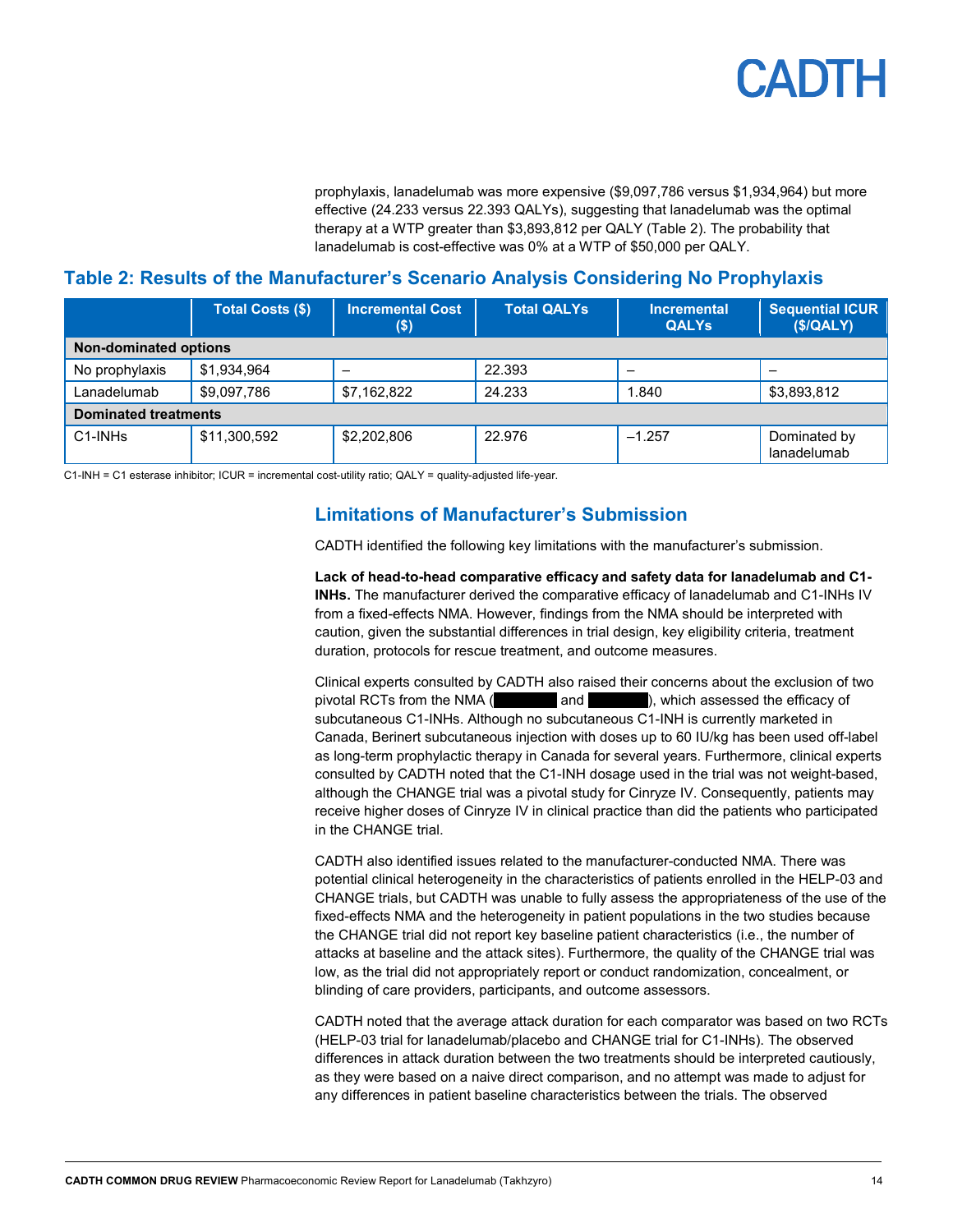difference in attack duration may be a result of differences in population, trial characteristics, and C1-INH dosage schedules.

**Proportion of patients switching to less frequent dosages of lanadelumab.** The manufacturer assumed that, after six months, 80% of patients receiving lanadelumab switched from receiving the recommended 300 mg dose administered subcutaneously every two weeks to receiving it every four weeks. The product monograph for lanadelumab does indicate that a dosage interval of 300 mg every four weeks may be considered if the patient's HAE is well-controlled or the patient has been attack-free for more than six months.

However, according a clinical expert consulted by CADTH, there is high uncertainty regarding the switching to a less frequent dosage regimen. According to the clinical expert, the optimal dosage for patients with well-controlled HAE remains unknown, given that the evidence from the HELP-03 trial suggests that 300 mg every four weeks may be less efficacious than 300 mg every two weeks; however, no statistical comparisons were conducted between treatment groups in HELP-03. Given the lack of data to support the reduced dosage frequency, CADTH assumed in its revised base case that zero per cent of patients receiving lanadelumab 300 mg every two weeks switch to receiving it every four weeks.

**Using C1-INHs as a single, blended comparator.** The manufacturer's approach, which used a single blended comparator to represent C1-INHs (combining Cinryze IV and Berinert IV), was not appropriate. The efficacy of Berinert IV for long-term prophylaxis also remains unknown. More importantly, the manufacturer reported that Cinryze IV has a small market share ( $\%$ ), with off-label Berinert IV capturing much of the market for prophylactic therapy in Canada. It is, therefore, questionable to use efficacy data of Cinryze IV to represent the efficacy of all C1-INHs. It would be more appropriate to consider each C1-INH separately. This approach would allow the manufacturer to perform a sequential analysis and test the uncertainty in the comparative efficacy of lanadelumab versus Cinryze IV and versus Berinert IV. CADTH used Cinryze IV and Berinert IV as separate comparators in all reanalyses. Due to the lack of efficacy/safety of Berinert IV for the long-term prevention of HAE, CADTH assumed the efficacy of Berinert IV to be equal to that of Cinryze IV.

**Data sources for health utility values.** The manufacturer derived health utility values associated with the attack-free health state from the following formula:

Attack-free utility =  $0.825 - 0.02205 \times age - 0.0043 \times number of attacks in the$ previous cycle

This equation was part of regression results reported by Nordenfelt et al.  $(2014)^6$  that estimated the burden of HAE and health utility in patients with HAE in Sweden. The study showed that attack frequency (regression coefficient –0.0043 per attack; *P* < 0.0001) and older age (regression coefficient –0.02205 per 10 years of age; *P* < 0.0001) were associated with reduced health utility scores, while days since the last attack had a positive correlation with health utility scores. The manufacturer did not describe why the coefficient of days since the last attack was excluded from the equation and whether the manufacturer contacted the authors to access all regression coefficients that were significantly associated with the health utility values of HAE patients. Moreover, a health utility increment due to more preferential and less frequent drug administration was derived from the adult UK general population.<sup>7</sup> This value may not reflect the health utility of Canadians, and it is uncertain whether this is applicable to patients with HAE.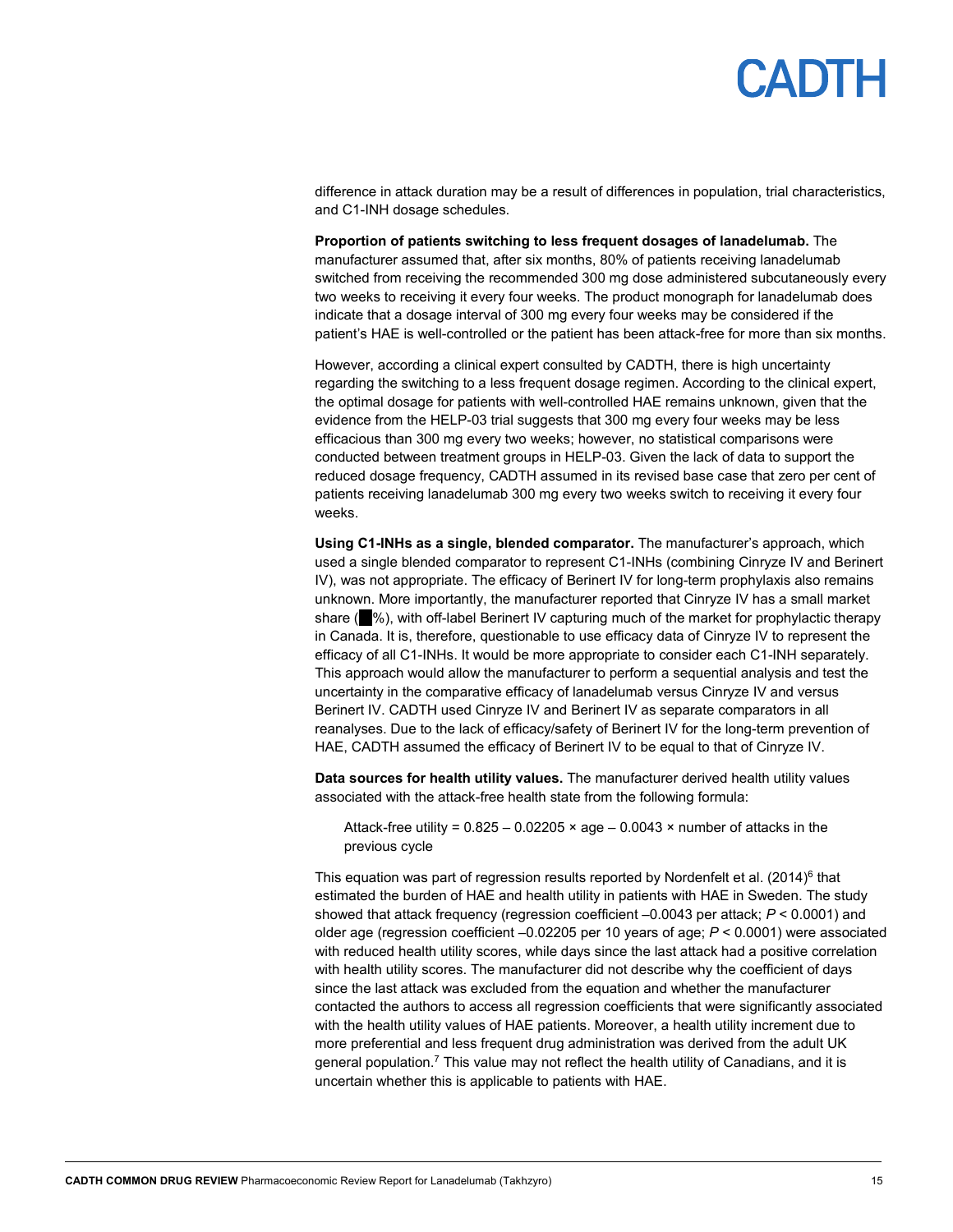**Health care resources required for HAE acute attack**. In the base case, the manufacturer assumed that 10% and 100% of patients who experienced an acute attack would require hospitalization or an ER visit, respectively. The clinical experts consulted by CADTH disagreed with this assumption and suggested that most patients with an acute attack would typically self-administer treatment. Patients visiting the ER would typically be patients with severe and life-threatening HAE attacks, especially laryngeal attacks. Hospital length of stay for an acute attack in Canada was assumed to be one day, based on clinical expert opinion; however, the manufacturer did not describe how expert opinion was elicited. CADTH tested the uncertainty in this estimate by using the hospital length of stay for acute attack, as reported in Wilson et al. (2000).<sup>12</sup> Moreover, the manufacturer's model underestimated ER costs, since it included only emergency physician fees but did not include the costs of other health care professionals providing care in ERs and costs that are not directly related to patient care, such as general administration, information technology, and overhead.

**Higher mortality due to HAE.** The manufacturer's model did not consider HAE-specific mortality. Existing evidence has shown that laryngeal attacks would lead to a reported mortality rate of 40% if left untreated. A previous study<sup>13</sup> has shown that the life expectancy of patients with undiagnosed HAE who died due to asphyxiation attributable to the disease was shorter than the life expectancy of patients who died as a result of other causes. Excluding HAE-specific mortality may overestimate the life expectancy of HAE patients, but it is likely to have a minimal impact on incremental cost-utility ratios (ICURs), as the HELP-03 and CHANGE trials reported no deaths due to HAE attacks or serious treatmentemergent adverse events.

**The omission of key comparators.** The manufacturer's base case did not consider no prophylaxis as a comparator. CADTH *Guidelines for the Economic Evaluation of Health Technologies* recommend that "it is crucial to identify all appropriate comparators for the analysis, as the choice will be important in determining the cost-effectiveness of the intervention and the relevance of the study to decision-makers." As a scenario analysis upon the request of CADTH, the manufacturer provided an updated economic model with no prophylaxis as a treatment option. However, the manufacturer claimed that a comparison of lanadelumab with no prophylaxis should be interpreted with caution, as there is little justification to consider a placebo comparison in clinical practice, when considering the patient population that forms the basis of this reimbursement request. Given the serious morbidity and mortality associated with HAE, and the inability to predict when a lifethreatening attack may occur, routine prophylaxis is an important component in the management of HAE. Thus, long-term prophylaxis therapy is not an alternative to an ondemand only strategy. The clinical experts consulted by CADTH disagreed with this claim, and believed that no prophylaxis was relevant, especially for patients who experienced few HAE attacks and especially for male patients. According to the clinical experts consulted by CADTH, less than 50% of all HAE patients in Canada receive long-term prophylactic treatment. Additionally, 40.2% of patients in the HELP-03 study had received no prior longterm prophylaxis use at baseline.<sup>3</sup> The manufacturer's market research indicates that 67% of treated HAE patients are receiving prophylactic therapy in Canada. CADTH concluded that there is uncertainty surrounding the proportion of HAE patients receiving prophylactic therapy in Canada, and this could range between half and two-thirds of patients.

**Inclusion of inappropriate rescue treatment.** CADTH noted that the manufacturer allowed patients to receive Cinryze IV as a rescue treatment. This assumption may not be appropriate, as Cinryze IV is indicated only for HAE prophylaxis in Canada.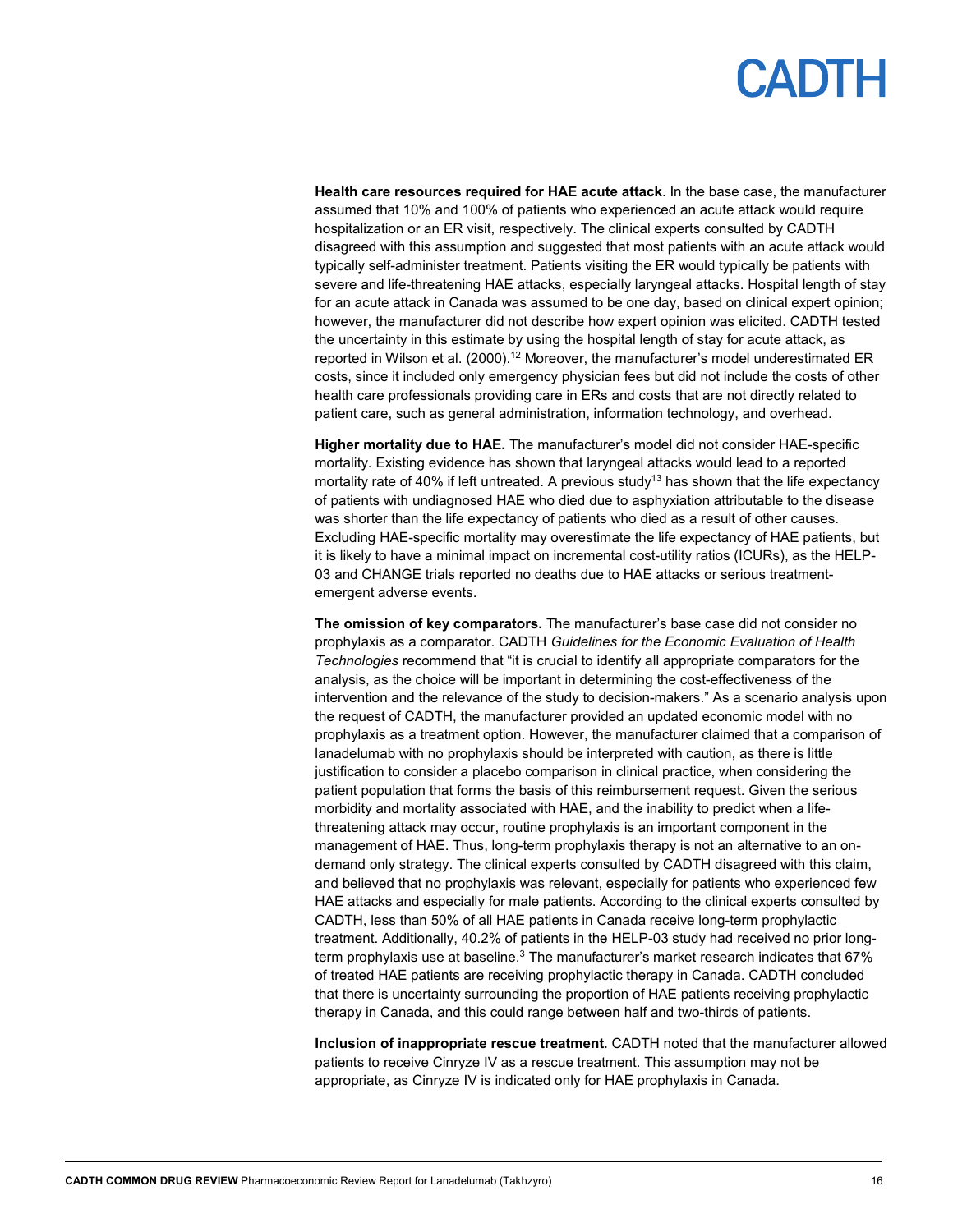#### <span id="page-16-0"></span>**CADTH Common Drug Review Reanalyses**

For the revised base case, CADTH:

- 1. considered no prophylaxis as a comparator
- 2. considered Cinryze IV and Berinert IV as separate comparators but assumed the same efficacy due to the lack of evidence on the efficacy of Berinert IV for HAE prevention
- 3. replaced the ER costs by what was reported by the Ontario Case Costing Initiative; Cinryze IV was also removed from a list of subsequent rescue therapies, as it is not indicated for the treatment for HAE acute attacks in Canada
- 4. removed Cinryze IV as from a list of rescue treatments and considered only Firazyr SC or Berinert IV as subsequent rescue treatments; the proportion of patients receiving these treatments was calculated by adjusting the proportion of patients receiving Firazyr SC or Berinert IV observed in the HELP-03 trial to 100%
- 5. reduced the proportion of patients who switch dosage regimen of lanadelumab from every two weeks to every four weeks from 80% to 0%.

The probabilistic reanalysis was undertaken using the same number of iterations as used in the manufacturer's base case (5,000 iterations), as an increased number of iterations had only a minimal impact on the ICURs (± 2% change).

Results of the CADTH revised base case showed that Cinryze IV dominated Berinert IV but was extendedly dominated by lanadelumab. When considering non-dominated options, lanadelumab would be considered an optimal therapy at an ICUR of \$6,872,940 per QALY (Table 3). The probability of lanadelumab being cost-effective was 0% at a WTP of \$50,000 per QALY.

When no prophylaxis was excluded from the CADTH revised base-case analysis, Cinryze IV dominated Berinert IV. Compared with Cinryze IV, lanadelumab had an ICUR of \$6,981,558 per QALY. The probability of lanadelumab being cost-effective was 0% at a WTP of \$50,000 per QALY.

#### <span id="page-16-1"></span>**Table 3: CADTH's Revised Base Case**

|                                                                   | <b>Total Costs (\$)</b>                            | <b>Total QALYs</b> | <b>Incremental Cost per QALY</b><br><b>Gained Versus</b><br><b>C1-INHs or No Prophylaxis</b>          | <b>Sequential ICUR (\$/QALY)</b>       |  |
|-------------------------------------------------------------------|----------------------------------------------------|--------------------|-------------------------------------------------------------------------------------------------------|----------------------------------------|--|
| Manufacturer's base case                                          |                                                    |                    |                                                                                                       |                                        |  |
| C <sub>1</sub> -INH <sub>s</sub> IV                               | \$10,866,545                                       | 22.955             |                                                                                                       |                                        |  |
| Lanadelumab                                                       | \$9,091,303                                        | 24.347             | Dominant (less costly but more QALYs compared with C1-INHs IV)                                        |                                        |  |
|                                                                   |                                                    |                    | Reanalysis 1: Considering no prophylaxis as one of the comparators (Manufacturer's scenario analysis) |                                        |  |
| <b>Non-dominated options</b>                                      |                                                    |                    |                                                                                                       |                                        |  |
| No prophylaxis                                                    | \$1,934,964                                        | 22.393             |                                                                                                       |                                        |  |
| Lanadelumab                                                       | \$9,097,786                                        | 24.233             | \$3,893,812 (versus no<br>prophylaxis)                                                                | \$3,893,812 (versus no<br>prophylaxis) |  |
| <b>Dominated options</b>                                          |                                                    |                    |                                                                                                       |                                        |  |
| C1-INHs IV                                                        | \$11,300,592<br>22.976<br>Dominated by lanadelumab |                    |                                                                                                       |                                        |  |
| Reanalysis 2: Separating C1-INHs IV to Cinryze IV and Berinert IV |                                                    |                    |                                                                                                       |                                        |  |
| <b>Non-dominated options</b>                                      |                                                    |                    |                                                                                                       |                                        |  |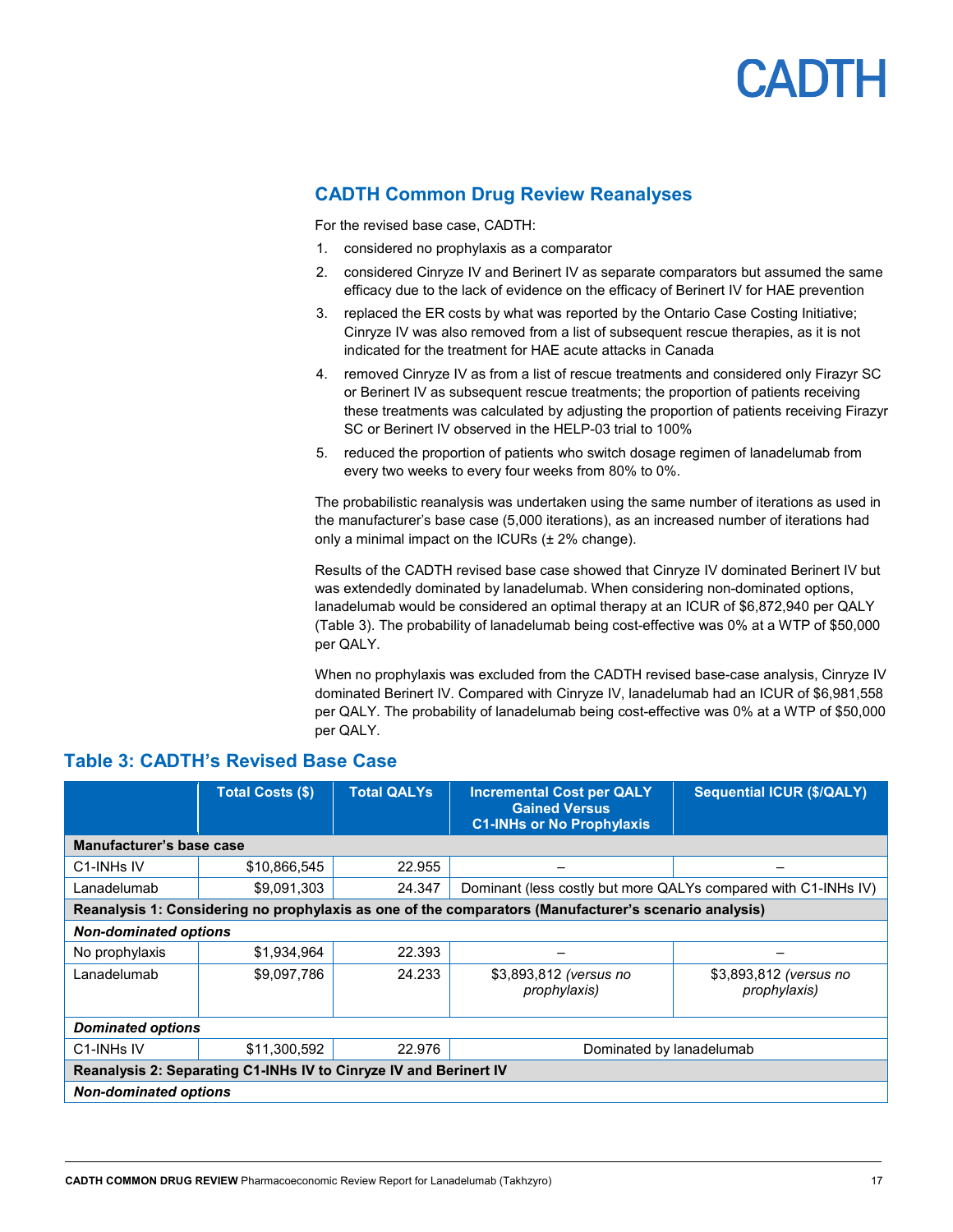|                                                                                                                              | <b>Total Costs (\$)</b>                                            | <b>Total QALYs</b> | <b>Incremental Cost per QALY</b><br><b>Gained Versus</b><br><b>C1-INHs or No Prophylaxis</b> | <b>Sequential ICUR (\$/QALY)</b>       |  |
|------------------------------------------------------------------------------------------------------------------------------|--------------------------------------------------------------------|--------------------|----------------------------------------------------------------------------------------------|----------------------------------------|--|
| Cinryze IV                                                                                                                   | \$5,472,047                                                        | 22.950             |                                                                                              |                                        |  |
| Lanadelumab                                                                                                                  | \$9,089,594                                                        | 24.350             | \$2,584,206 (versus no<br>prophylaxis)                                                       | \$2,584,206 (versus no<br>prophylaxis) |  |
| <b>Dominated options</b>                                                                                                     |                                                                    |                    |                                                                                              |                                        |  |
| <b>Berinert IV</b>                                                                                                           | \$11,542,275                                                       | 22.945             | Dominated by lanadelumab                                                                     |                                        |  |
|                                                                                                                              | Reanalysis 3: Replacing ER cost with that reported by the OCCI     |                    |                                                                                              |                                        |  |
| C1-INHs IV                                                                                                                   | \$11,012,647                                                       | 23.052             |                                                                                              |                                        |  |
| Lanadelumab                                                                                                                  | \$9,159,440                                                        | 24.449             | Dominant (less costly but more QALYs compared with C1-INHs IV)                               |                                        |  |
|                                                                                                                              | Reanalysis 4: Removing Cinryze IV from a list of rescue treatments |                    |                                                                                              |                                        |  |
| C1-INHs IV                                                                                                                   | \$11,593,060                                                       | 23.001             |                                                                                              |                                        |  |
| Lanadelumab                                                                                                                  | \$9,135,421                                                        | 24.328             | Dominant (less costly but more QALYs compared with C1-INHs IV)                               |                                        |  |
| Reanalysis 5: Reducing the proportion of patients who switch to a less frequent dosage regimen of lanadelumab<br>(80% to 0%) |                                                                    |                    |                                                                                              |                                        |  |
| C1-INHs IV                                                                                                                   | \$10,895,145                                                       | 23.048             |                                                                                              |                                        |  |
| Lanadelumab                                                                                                                  | \$14,888,389                                                       | 24.349             | \$3,069,715 (versus C1-INHs IV)                                                              | \$3,069,715 (versus C1-INHs<br>IV)     |  |
| CADTH's revised base case (Combining reanalyses 1, 2, 3, 4, and 5)                                                           |                                                                    |                    |                                                                                              |                                        |  |
| <b>Non-dominated options</b>                                                                                                 |                                                                    |                    |                                                                                              |                                        |  |
| No prophylaxis                                                                                                               | \$2,433,840                                                        | 22.398             |                                                                                              |                                        |  |
| Lanadelumab                                                                                                                  | \$12,361,630                                                       | 24.215             | \$6,872,940 (versus no<br>prophylaxis)                                                       | \$6,872,940 (versus no<br>prophylaxis) |  |
| <b>Dominated options</b>                                                                                                     |                                                                    |                    |                                                                                              |                                        |  |
| Cinryze IV                                                                                                                   | \$6,288,708                                                        | 22.978             | Extendedly dominated by lanadelumab                                                          |                                        |  |
| <b>Berinert IV</b>                                                                                                           | \$14,925,075                                                       | 22.977             | Dominated by Cinryze IV                                                                      |                                        |  |
| CADTH's revised base case without no prophylaxis (Combining reanalyses 2, 3, 4, and 5)                                       |                                                                    |                    |                                                                                              |                                        |  |
| <b>Non-dominated options</b>                                                                                                 |                                                                    |                    |                                                                                              |                                        |  |
| Cinryze IV                                                                                                                   | \$6,288,708                                                        | 22.978             |                                                                                              |                                        |  |
| Lanadelumab                                                                                                                  | \$14,925,075                                                       | 24.215             | \$6,981,558 (versus Cinryze IV)                                                              | \$6,981,558 (versus Cinryze IV)        |  |
| <b>Dominated options</b>                                                                                                     |                                                                    |                    |                                                                                              |                                        |  |
| <b>Berinert IV</b>                                                                                                           | \$12,361,630                                                       | 22.977             | Dominated by Cinryze IV                                                                      |                                        |  |

C1-INH = C1 esterase inhibitor; ICUR = incremental cost-utility ratio; IV = intravenous infusion; OCCI = Ontario Case Costing Initiative; QALY = quality-adjusted life-year.

CADTH performed a series of scenario analyses to assess the structural and parameter uncertainty associated with the manufacturer's model. Results from CADTH scenario analyses revealed that the magnitude of health utility increment due to more preferential drug administration was the most important driver of the cost-effectiveness of lanadelumab compared with no prophylaxis. If changing the route and the frequency of drug administration did not improve health utility, the ICUR of lanadelumab compared with no prophylaxis would increase to \$10,918,255 per QALY (56% increase). Other determinants of the cost-effectiveness findings consisted of the proportion of patients who switched to a less frequent dosage regimen, the approach used to estimate HAE attack rates for each comparator, the assumption on the variation in health utility values by attack severity, and the source of HAE-specific health utility. Detailed results of CADTH scenario analyses are shown in Appendix 5 (Tables 17 and 18).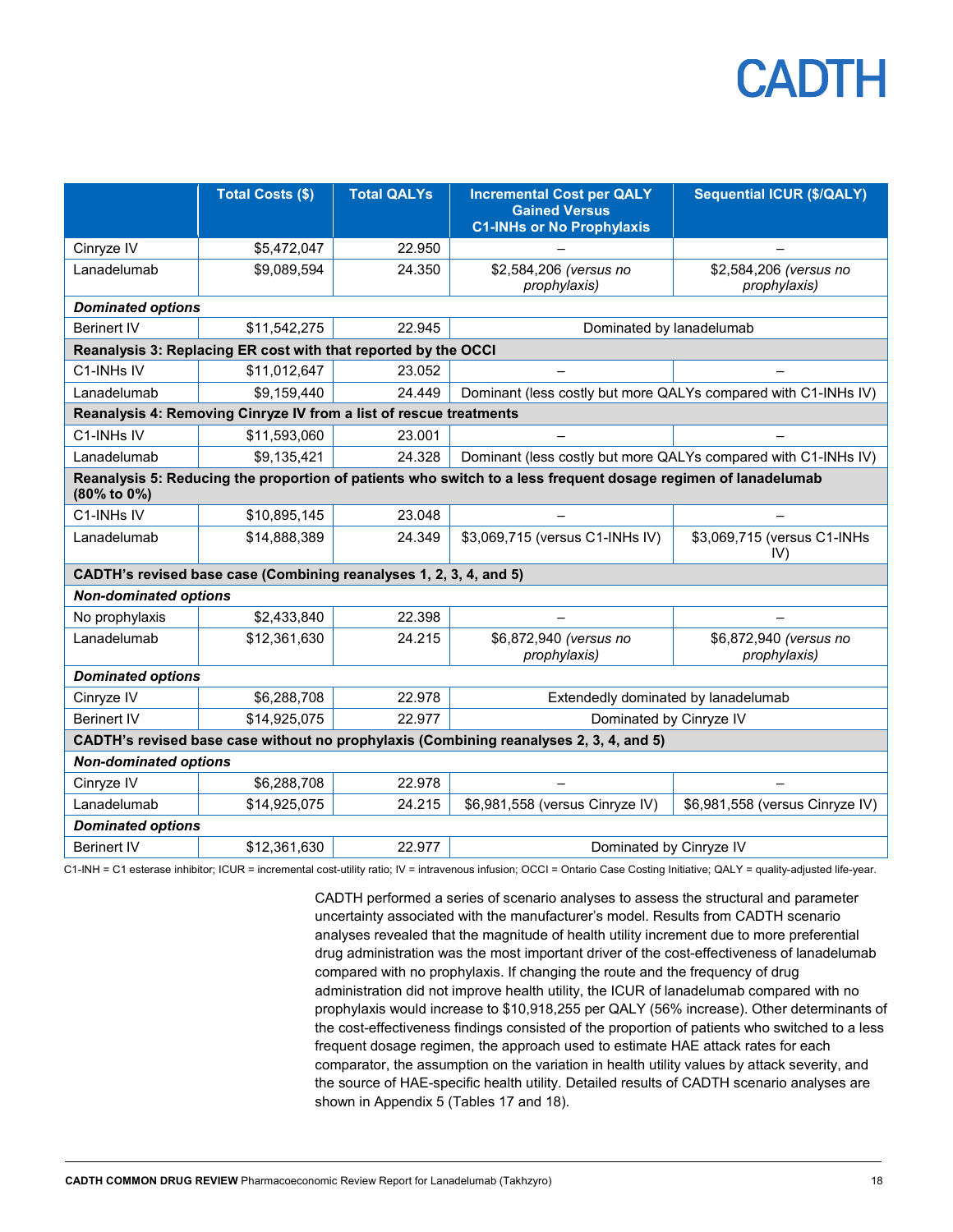CADTH undertook a price-reduction analysis based on the manufacturer's and CADTH's revised base case (Table 4). When no prophylaxis was included as a comparator (CADTH revised base case), Cinryze IV dominated Berinert IV but was extendedly dominated by lanadelumab in most scenarios. A price reduction of at least 84.7% was required for the ICUR of lanadelumab to be lower than a commonly used WTP of \$50,000 per QALY. In the CADTH reanalysis that excluded no prophylaxis as a comparator, a price reduction of at least 58.6% was required for the ICUR of lanadelumab compared with Cinryze IV to be lower than a commonly used WTP of \$50,000 per QALY.

#### <span id="page-18-0"></span>**Table 4: CADTH Reanalysis Price-Reduction Scenarios**

| <b>ICURs of Lanadelumab Versus Comparators</b> |                                                                                |                                                                                                                                                                                                           |                                                                                                                                                     |  |
|------------------------------------------------|--------------------------------------------------------------------------------|-----------------------------------------------------------------------------------------------------------------------------------------------------------------------------------------------------------|-----------------------------------------------------------------------------------------------------------------------------------------------------|--|
| <b>Price</b>                                   | <b>Base-Case</b><br><b>Analysis</b><br>Submitted by the<br><b>Manufacturer</b> | <b>Reanalysis by CADTH</b><br>(Including "No Prophylaxis" -<br><b>CADTH-Revised Base Case)</b>                                                                                                            | <b>Reanalysis by CADTH (Excluding</b><br>"No Prophylaxis")                                                                                          |  |
| <b>Submitted</b>                               | Lanadelumab is<br>optimal.<br>Lanadelumab<br>dominated C1-INHs<br>IV.          | If WTP < \$6,872,940/QALY, no<br>prophylaxis is optimal.<br>If WTP > \$6,872,940/QALY, lanadelumab<br>is optimal.<br>Cinryze IV dominated Berinert IV.<br>Lanadelumab extendedly dominated<br>Cinryze IV. | If WTP < \$6,981,558 /QALY, Cinryze IV<br>is optimal.<br>If WTP > \$6,981,558/QALY,<br>lanadelumab is optimal.<br>Cinryze IV dominated Berinert IV. |  |
| 10% reduction                                  |                                                                                | If WTP < \$5,804,444/QALY, no<br>prophylaxis is optimal.<br>If WTP > \$5,804,444/QALY, lanadelumab<br>is optimal.<br>Cinryze IV dominated Berinert IV.<br>Lanadelumab extendedly dominated<br>Cinryze IV. | If WTP < \$5,437,386/QALY, Cinryze IV<br>is optimal.<br>If WTP > \$5,437,386/QALY,<br>lanadelumab is optimal.<br>Cinryze IV dominated Berinert IV.  |  |
| 15% reduction                                  |                                                                                | If WTP < \$5,428,956/QALY, no<br>prophylaxis is optimal.<br>If WTP > \$5,428,956/QALY, lanadelumab<br>is optimal.<br>Cinryze IV dominated Berinert IV.<br>Lanadelumab extendedly dominated<br>Cinryze IV. | If WTP < \$4,886,425/QALY, Cinryze IV<br>is optimal.<br>If WTP > \$4,886,425/QALY,<br>lanadelumab is optimal.<br>Cinryze IV dominated Berinert IV.  |  |
| 20% reduction                                  |                                                                                | If WTP < \$5,198,438/QALY, no<br>prophylaxis is optimal.<br>If WTP > \$5,198,438/QALY, lanadelumab<br>is optimal.<br>Cinryze IV dominated Berinert IV.<br>Lanadelumab extendedly dominated<br>Cinryze IV. | If WTP < \$4,535,432/QALY, Cinryze IV<br>is optimal.<br>If WTP > \$4,535,432/QALY,<br>lanadelumab is optimal.<br>Cinryze IV dominated Berinert IV.  |  |
| 25% reduction                                  |                                                                                | If WTP < \$5,009,981/QALY, no<br>prophylaxis is optimal.<br>If WTP > \$5,009,981/QALY, lanadelumab<br>is optimal.<br>Cinryze IV dominated Berinert IV.<br>Lanadelumab extendedly dominated<br>Cinryze IV. | If WTP < \$4,216,935/QALY, Cinryze IV<br>is optimal.<br>If WTP > \$4,216,935/QALY,<br>lanadelumab is optimal.<br>Cinryze IV dominated Berinert IV.  |  |
| 30% reduction                                  |                                                                                | If WTP < \$4,036,575/QALY, no<br>prophylaxis is optimal.                                                                                                                                                  | If WTP < \$2,974,921/QALY, Cinryze IV<br>is optimal.                                                                                                |  |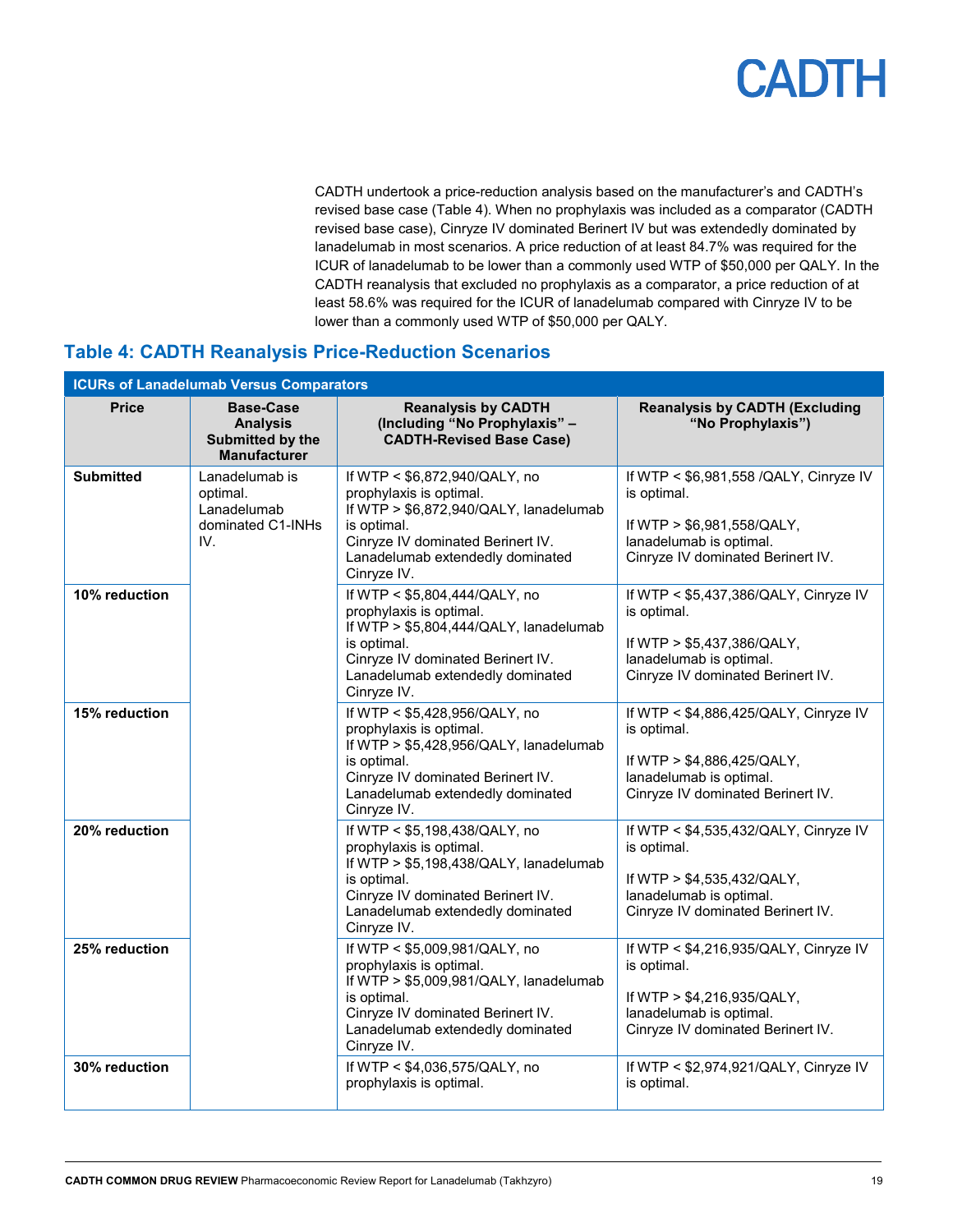| <b>ICURs of Lanadelumab Versus Comparators</b> |  |                                                                                                                                                                                                           |                                                                                                                                                      |  |
|------------------------------------------------|--|-----------------------------------------------------------------------------------------------------------------------------------------------------------------------------------------------------------|------------------------------------------------------------------------------------------------------------------------------------------------------|--|
|                                                |  | If WTP $>$ \$4,036,575/QALY lanadelumab<br>is optimal.<br>Cinryze IV dominated Berinert IV.<br>Lanadelumab extendedly dominated<br>Cinryze IV.                                                            | If WTP > \$2,974,921/QALY,<br>lanadelumab is optimal.<br>Cinryze IV dominated Berinert IV.                                                           |  |
| 40% reduction                                  |  | If WTP < \$3,796,048/QALY, no<br>prophylaxis is optimal.<br>If WTP > \$3,796,048/QALY, lanadelumab<br>is optimal.<br>Cinryze IV dominated Berinert IV.<br>Lanadelumab extendedly dominated<br>Cinryze IV. | If WTP < \$2,395,906/QALY, Cinryze IV<br>is optimal.<br>If WTP $>$ \$2,395,906/QALY,<br>lanadelumab is optimal.<br>Cinryze IV dominated Berinert IV. |  |
| 50% reduction                                  |  | If WTP < \$2,780,890/QALY, no<br>prophylaxis is optimal.<br>If WTP > \$2,780,890/QALY, lanadelumab<br>is optimal.<br>Cinryze IV dominated Berinert IV.<br>Lanadelumab extendedly dominated<br>Cinryze IV. | If WTP < \$1,034,690/QALY, Cinryze IV<br>is optimal.<br>If WTP > \$1,034,690/QALY,<br>lanadelumab is optimal.<br>Cinryze IV dominated Berinert IV.   |  |
| 58.6% reduction                                |  | If WTP < \$2,024,281/QALY, no<br>prophylaxis is optimal.<br>If WTP > \$2,024,281/QALY lanadelumab<br>is optimal.<br>Cinryze IV dominated Berinert IV.<br>Lanadelumab extendedly dominated<br>Cinryze IV.  | If WTP < \$46,286/QALY, Cinryze IV is<br>optimal.<br>If WTP > \$46,286/QALY, lanadelumab<br>is optimal. Cinryze IV dominated<br>Berinert IV.         |  |
| 60% reduction                                  |  | If WTP < \$1,934,724/QALY, no<br>prophylaxis is optimal.<br>If WTP > \$1,934,724/QALY, lanadelumab<br>is optimal.<br>Cinryze IV and Berinert IV were<br>dominated by lanadelumab.                         | Lanadelumab is optimal. Lanadelumab<br>dominated Cinryze IV and Berinert IV.                                                                         |  |
| 70% reduction                                  |  | If WTP < \$1,087,842/QALY, no<br>prophylaxis is optimal.<br>If $WTP > $1,087,842/QALY$ , lanadelumab<br>is optimal.<br>Cinryze IV and Berinert IV were<br>dominated by lanadelumab.                       | Lanadelumab is optimal. Lanadelumab<br>dominated Cinryze IV and Berinert IV.                                                                         |  |
| 80% reduction                                  |  | If WTP $<$ \$418,355/QALY, no prophylaxis<br>is optimal.<br>If $WTP > $418,355/QALY$ , lanadelumab is<br>optimal.<br>Cinryze IV and Berinert IV were<br>dominated by lanadelumab.                         | Lanadelumab is optimal. Lanadelumab<br>dominated Cinryze IV and Berinert IV.                                                                         |  |
| 84.7% reduction                                |  | If WTP < \$47,078 /QALY, no prophylaxis<br>is optimal.<br>If WTP > \$47,078 /QALY, lanadelumab is<br>optimal.<br>Cinryze IV and Berinert IV were<br>dominated by lanadelumab.                             | Lanadelumab is optimal. Lanadelumab<br>dominated Cinryze IV and Berinert IV.                                                                         |  |

C1-INH = C1 esterase inhibitor; ICUR = incremental cost-utility ratio; IV = intravenous infusion; QALY = quality-adjusted life-year; WTP = willingness to pay.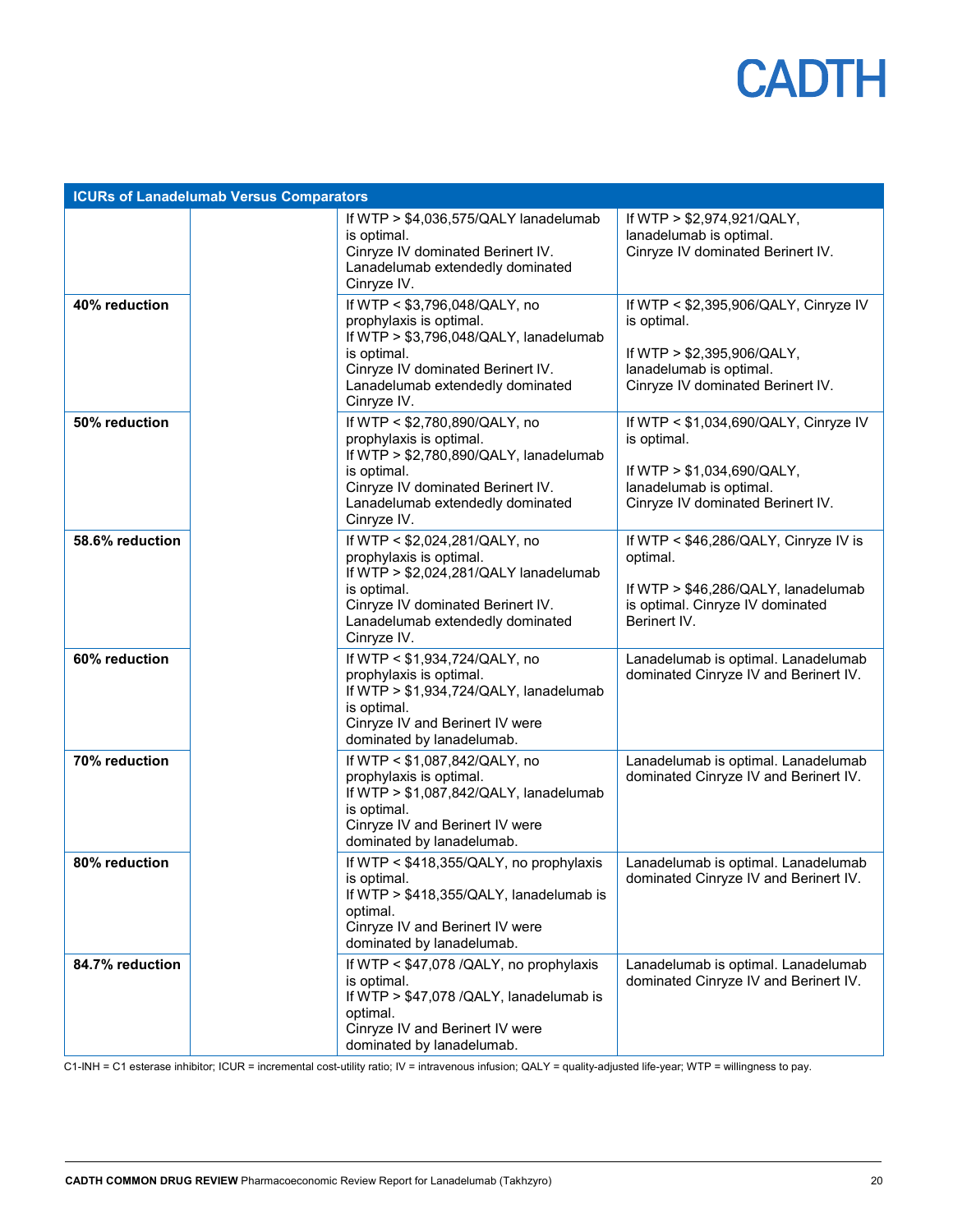#### <span id="page-20-0"></span>**Issues for Consideration**

CADTH identified several issues related to the manufacturer-conducted NMA. First, two important phase III studies, i.e., the value of value via value variations were excluded from the evidence network. Second, there was potential clinical heterogeneity in the characteristics of patients enrolled in the HELP-03 and CHANGE trials. However, CADTH was unable to fully assess the heterogeneity in patient populations in the two studies because the CHANGE trial did not report key baseline patient characteristics (i.e., the number of attacks at baseline and the attack sites). It is therefore difficult to evaluate the manufacturer's argument for preferring a fixed-effects over a random-effects model based on no systematic differences in study populations. Furthermore, the quality of the CHANGE study was low, as mentioned in the NMA report. Specifically, the study did not appropriately report or conduct randomization, concealment, or blinding of care providers, participants, and outcome assessors. Further descriptions of the critical appraisal have been detailed in the CADTH Clinical Review Report. CADTH's concerns regarding the incomplete evidence network were supported by clinical experts consulted by CADTH who suggested that Berinert SC injection has been used off-label for HAE prophylaxis for several years, although Haegarda has not been marketed in Canada. Additionally, the dose of Cinryze IV used in the CHANGE trial was not based on patient weight. Patients receiving Cinryze IV in clinical practice may therefore receive a higher dose than the patients who participated in the CHANGE trial, which may impact the cost-effectiveness findings. The cost-effectiveness of lanadelumab may be different if results from the vand vand varials are considered.

#### <span id="page-20-1"></span>**Patient Input**

One patient group (HAE Canada) provided input for the lanadelumab submission. A total of 73 Canadian type I and II HAE patients and caregivers responded to an online survey. Sixtyeight (92%) were individuals living with HAE, and six (8%) were caregivers. A total of eight survey respondents indicated that they had used (or are using) lanadelumab to treat their HAE. The patient group noted that better preventive treatments are urgently needed for the prevention of attacks, improvement in the acute management of HAE, improvement in patient quality of life, and more convenient methods/modalities of self-administration (versus IV). They noted that patients would have more prophylactic treatment options with the availability of lanadelumab and that lanadelumab is expected to better control HAE attacks, improve the management of acute HAE attacks, offer a more convenient route of administration compared with IV infusion, and improve quality of life. The manufacturer's economic model accounted for the benefit of lanadelumab in reducing HAE attacks and improving patient quality of life due to a more preferential administration.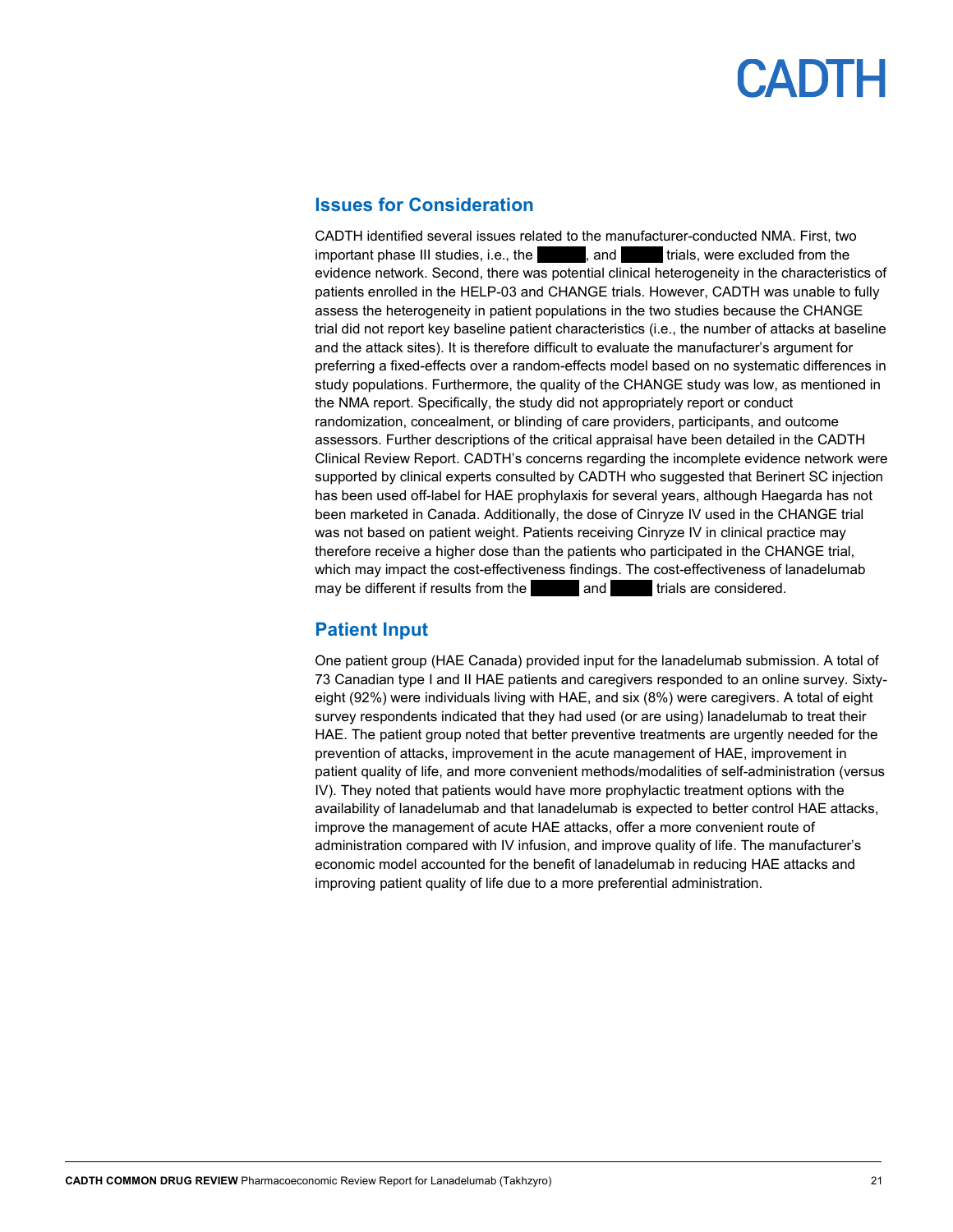#### <span id="page-21-0"></span>**Conclusions**

CADTH's revised base case showed that, when no prophylaxis was considered as a comparator, Cinryze IV dominated Berinert IV but was extendedly dominated by lanadelumab. Compared with no prophylaxis, lanadelumab was associated with higher costs and improved QALYs, with an ICUR of \$6,872,940 per QALY. The probability of lanadelumab being cost-effective was 0% at a WTP value of \$50,000 per QALY. A price reduction of 84.7% or greater is required for the ICUR of lanadelumab to be lower than the threshold of \$50,000 per QALY when no prophylaxis was included in the analysis. The costeffectiveness of lanadelumab compared with no prophylaxis was highly sensitive to the health utility increment due to more preferential drug administration. When no prophylaxis was excluded from the CADTH revised base case, Cinryze IV dominated Berinert IV and the ICUR for lanadelumab compared with Cinryze IV was \$6,981,558 per QALY. The probability of lanadelumab being cost-effective was 0% at a WTP value of \$50,000 per QALY. A price reduction of 58.6% or greater is required for the ICUR of lanadelumab to be lower than the threshold of \$50,000 per QALY when no prophylaxis is excluded from the analysis.

The ICUR of lanadelumab is highly uncertain, given the concerns about the substantial heterogeneity of the trials included in the NMA submitted by the manufacturer.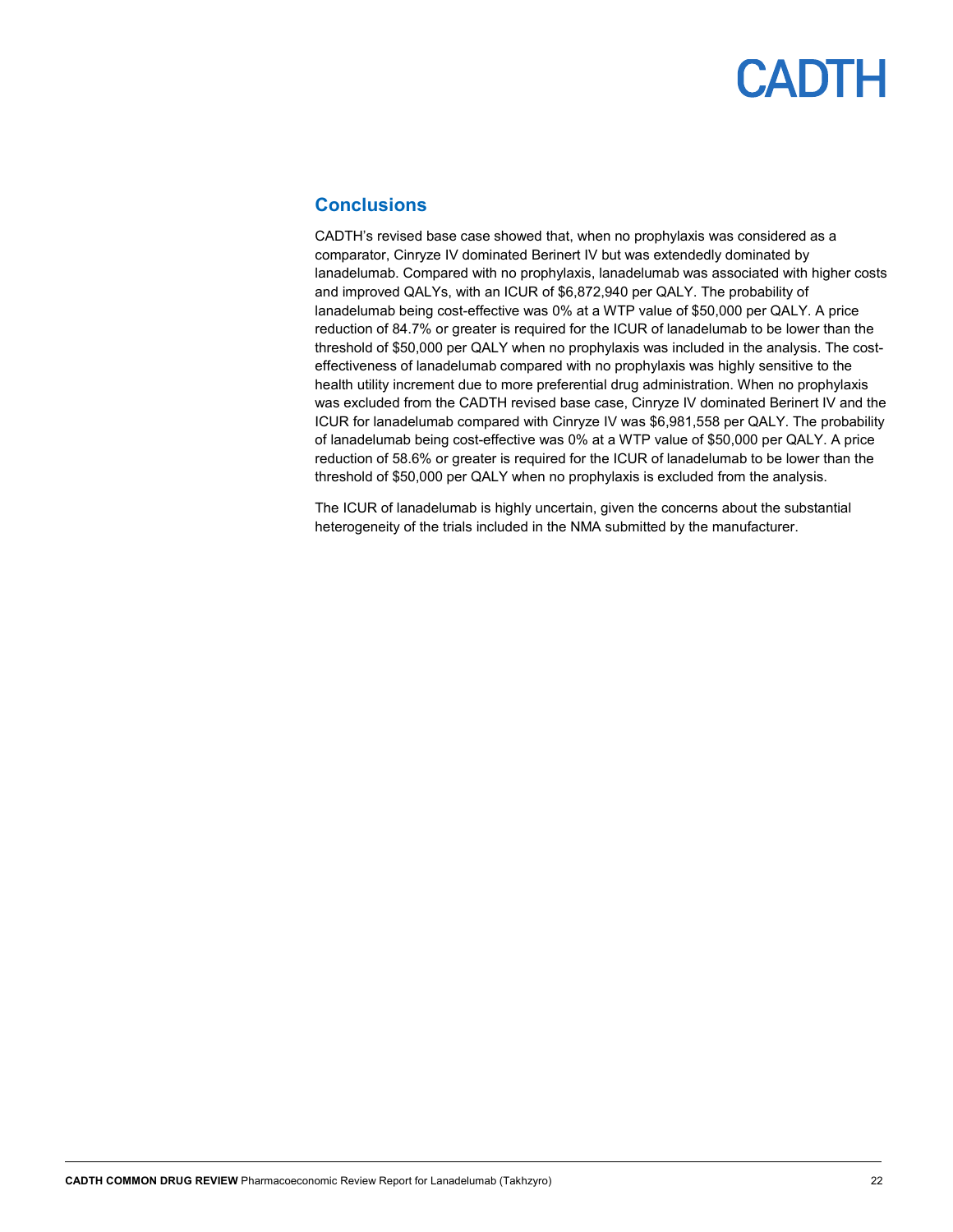

### **Appendix 1: Cost Comparison**

The comparators presented in Table 5 have been deemed to be appropriate by clinical experts. Comparators may be recommended (appropriate) practice, versus actual practice. Comparators are not restricted to drugs but may be devices or procedures. Costs are manufacturer's list prices, unless otherwise specified. Existing Product Listing Agreements are not reflected in the table, and, as a result, the table may not represent the actual costs to public drug plans.

#### <span id="page-22-1"></span><span id="page-22-0"></span>**Table 5: CADTH Common Drug Review Cost Comparison Table for the Routine Prevention of Hereditary Angioedema Attacks**

| Drug/<br><b>Comparator</b>                | <b>Strength</b>           | <b>Dosage</b><br><b>Form</b>                                    | Price (\$)                    | <b>Recommended Dosage</b>                                                                                                                                                | <b>Average</b><br><b>Daily Drug</b><br>$Cost($ \$)             | <b>Average</b><br><b>Annual Drug</b><br>$Cost($ \$)            |
|-------------------------------------------|---------------------------|-----------------------------------------------------------------|-------------------------------|--------------------------------------------------------------------------------------------------------------------------------------------------------------------------|----------------------------------------------------------------|----------------------------------------------------------------|
| I anadelumab<br>(Takhzyro)                | 300 mg / 2 mL             | Solution for<br>SC injection                                    | 20,538.0000 <sup>a</sup>      | 300 mg every 2 weeks<br>300 mg every 4 weeks<br>may be considered if the<br>patient's HAE is well-<br>controlled for more than<br>6 months                               | 1,467.00<br>733.50 once<br>well-<br>controlled for<br>6 months | 533,988<br>266,994 once<br>well-<br>controlled for<br>6 months |
| C1 esterase<br>inhibitor<br>(Cinryze)     | 500 IU                    | Two 500 IU<br>vials of<br>powder with<br>diluent per<br>package |                               | 1,000 IU every 3 or 4<br>days <sup>14</sup>                                                                                                                              |                                                                |                                                                |
| Not indicated for prophylactic use in HAE |                           |                                                                 |                               |                                                                                                                                                                          |                                                                |                                                                |
| C1 esterase<br>inhibitor<br>(Berinert)    | 500 IU<br>1.500 IU        | Kit, including<br>powder.<br>diluent, and<br>syringe            |                               | 20 IU per kg by IV<br>injection<br>Prophylactic use is not<br>indicated, although<br>clinical trials and<br>guidelines specify a dose<br>every 3 to 4 days <sup>14</sup> |                                                                |                                                                |
| Not indicated for use in HAE              |                           |                                                                 |                               |                                                                                                                                                                          |                                                                |                                                                |
| Danazol<br>(Cyclomen)                     | 50 mg<br>100 mg<br>200 mg | Capsule                                                         | 0.9983c<br>1.4816c<br>2.3676c | Less than 200 mg per<br>day <sup>14</sup>                                                                                                                                | $2.37$ (max)                                                   | 862 (max)                                                      |

CDR = CADTH Common Drug Review; HAE = hereditary angioedema; IV = intravenous; SC = subcutaneous.

Note: A year is assumed to be 13 28-week cycles, or 364 days long. Average patient weight assumed to be 75 kg. Costs do not include administration.

<sup>a</sup> Manufacturer's submitted price.<sup>2</sup>

 $^{\rm b}$  No public price available. Price listed was submitted by manufacturer as part of lanadelumab model. $^2$  CADTH was unable to confirm accuracy.

<sup>c</sup> Ontario Drug Benefit Formulary (July 2019).<sup>15</sup>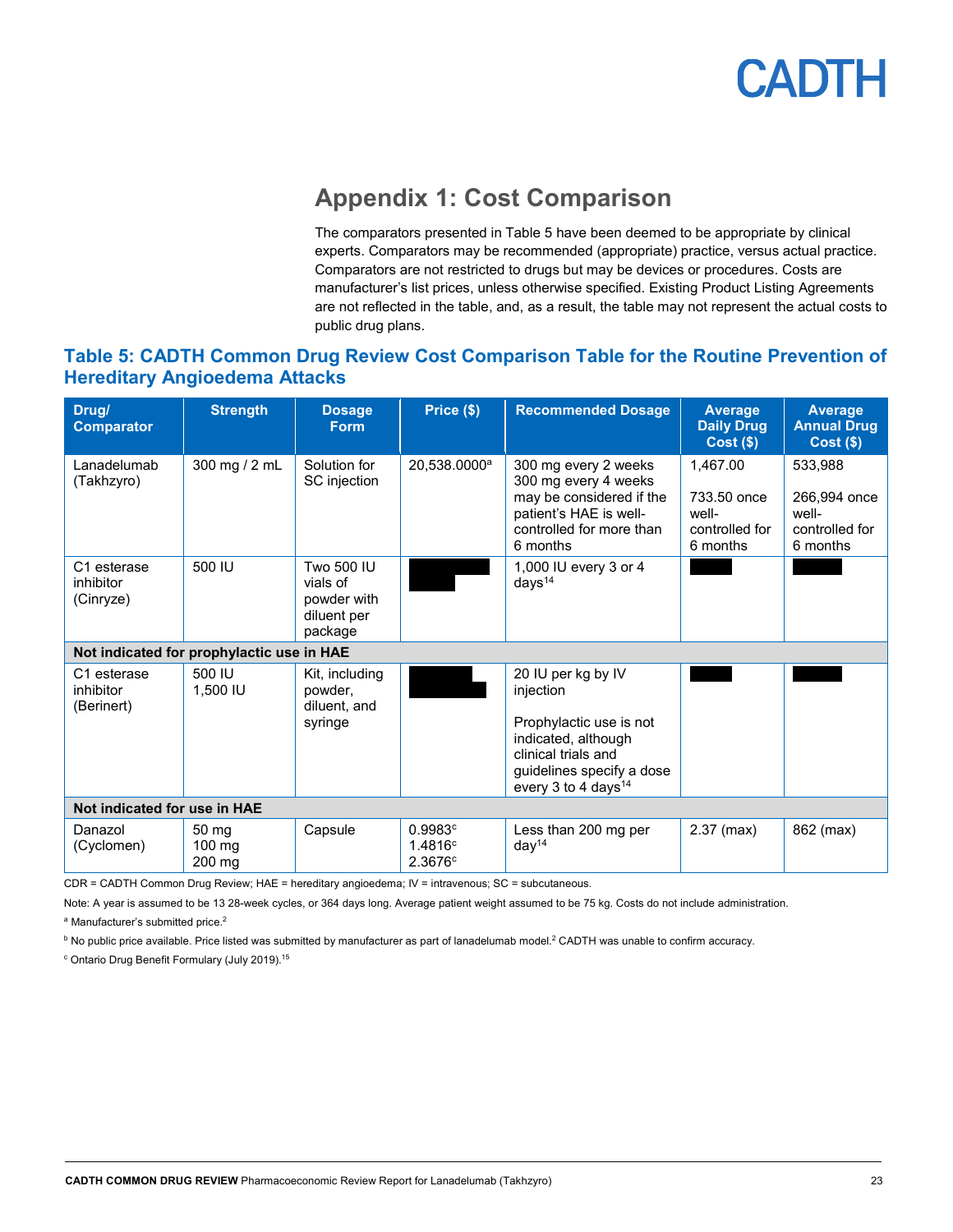

### **Appendix 2: Summary of Key Outcomes**

#### <span id="page-23-1"></span><span id="page-23-0"></span>**Table 6: When Considering Only Costs, Outcomes, and Quality of Life, How Attractive Is Lanadelumab Relative to No Prophylaxis?**

| Lanadelumab<br><b>Versus</b><br><b>C1-Inhibitors</b> | <b>Attractive</b> | <b>Slightly</b><br><b>Attractive</b>                                                                                                                                                                                                                                                   | <b>Equally</b><br><b>Attractive</b> | <b>Slightly</b><br><b>Unattractive</b> | <b>Unattractive</b> | <b>NA</b> |
|------------------------------------------------------|-------------------|----------------------------------------------------------------------------------------------------------------------------------------------------------------------------------------------------------------------------------------------------------------------------------------|-------------------------------------|----------------------------------------|---------------------|-----------|
| Costs (total)                                        |                   |                                                                                                                                                                                                                                                                                        |                                     |                                        | X                   |           |
| Drug treatment costs<br>alone                        |                   |                                                                                                                                                                                                                                                                                        |                                     |                                        | X                   |           |
| <b>Clinical outcomes</b>                             | x                 |                                                                                                                                                                                                                                                                                        |                                     |                                        |                     |           |
| <b>Quality of life</b>                               | X                 |                                                                                                                                                                                                                                                                                        |                                     |                                        |                     |           |
| Incremental CE ratio or<br>net benefit calculation   |                   | According to the CADTH reanalysis, from the perspective of a Canadian publicly funded health care<br>payer, lanadelumab was more expensive (\$12,491,235) and associated with improved QALYs<br>(1.817) when compared with no prophylaxis, with an estimated ICUR of \$6,872,940/QALY. |                                     |                                        |                     |           |

<span id="page-23-2"></span>CE = cost-effectiveness; NA = not applicable; QALY = quality-adjusted life-year.

#### **Table 7: When Considering Only Costs, Outcomes, and Quality of Life, How Attractive Is Lanadelumab Relative to Cinryze Intravenous or Berinert Intravenous?**

| lanadelumab<br><b>Versus</b><br><b>C1-Inhibitors</b> | <b>Attractive</b> | <b>Slightly</b><br><b>Attractive</b>                                                                                                                                                                                                                                                                                                                                                          | <b>Equally</b><br><b>Attractive</b> | <b>Slightly</b><br><b>Unattractive</b> | <b>Unattractive</b> | <b>NA</b> |
|------------------------------------------------------|-------------------|-----------------------------------------------------------------------------------------------------------------------------------------------------------------------------------------------------------------------------------------------------------------------------------------------------------------------------------------------------------------------------------------------|-------------------------------------|----------------------------------------|---------------------|-----------|
| Costs (total)                                        |                   |                                                                                                                                                                                                                                                                                                                                                                                               |                                     |                                        | X                   |           |
| <b>Drug treatment costs</b><br>alone                 |                   |                                                                                                                                                                                                                                                                                                                                                                                               |                                     |                                        | X                   |           |
| <b>Clinical outcomes</b>                             | X                 |                                                                                                                                                                                                                                                                                                                                                                                               |                                     |                                        |                     |           |
| <b>Quality of life</b>                               | X                 |                                                                                                                                                                                                                                                                                                                                                                                               |                                     |                                        |                     |           |
| Incremental CE ratio or<br>net benefit calculation   |                   | According to the CADTH reanalysis without no prophylaxis, from the perspective of a Canadian<br>publicly funded health care payer, Berinert IV was dominated by Cinryze IV ( $\Delta C = $6,072,922$ , $\Delta E = -$<br>0.001). Compared with Cinryze IV, lanadelumab incurred higher costs and improved QALYs ( $\Delta C$ =<br>\$8,636,367, ∆E= 1.237), with an ICUR of \$6,981,558/QALY). |                                     |                                        |                     |           |

CE = cost-effectiveness; IV = intravenous; NA = not applicable; QALY = quality-adjusted life-year.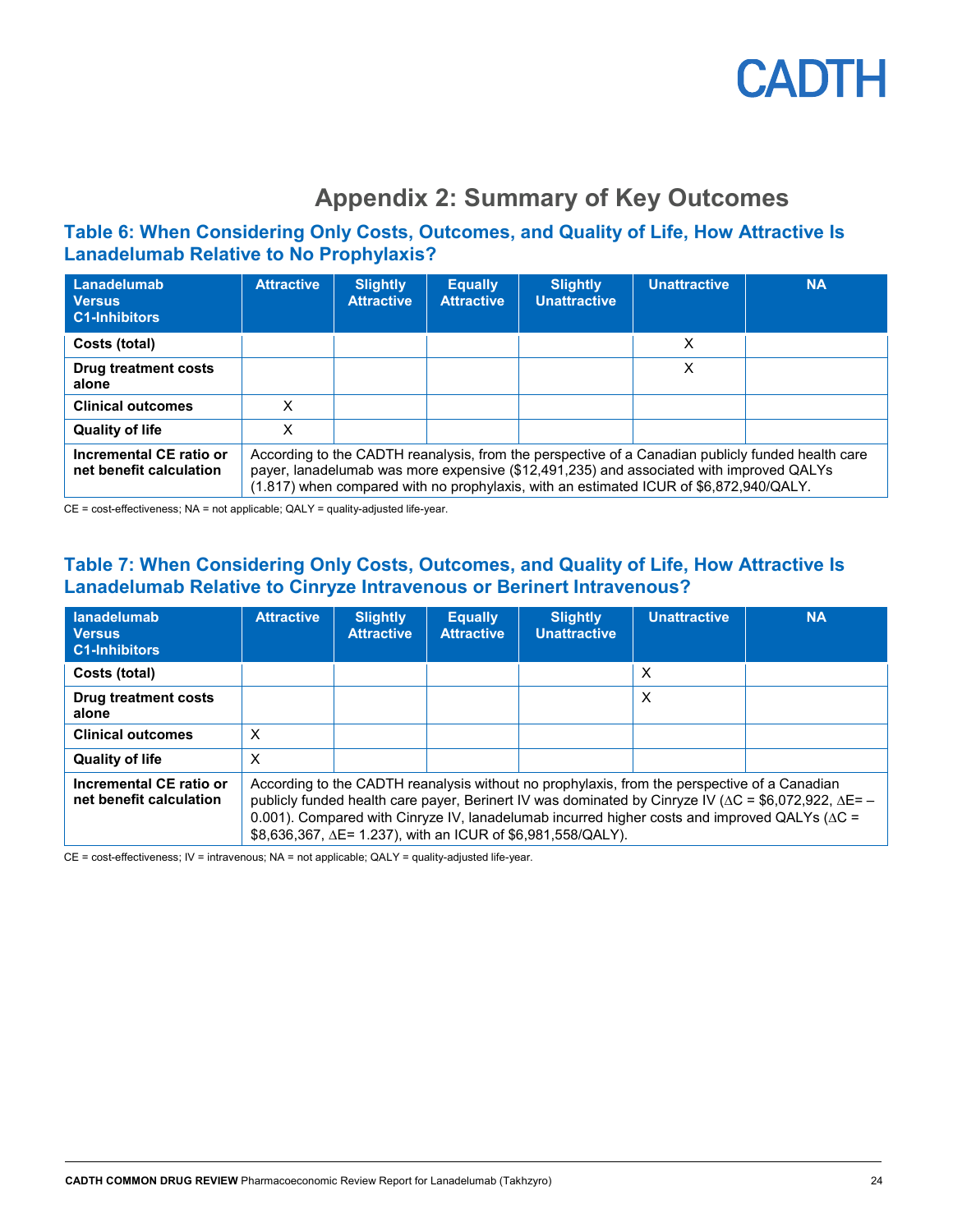

### **Appendix 3: Additional Information**

#### <span id="page-24-1"></span><span id="page-24-0"></span>**Table 8: Submission Quality**

|                                                                          | Yes/<br>Good                                                                                                                                                                                                                                                                                                                                                                                                                                                                                                                   | Somewhat/<br><b>Average</b> | No/<br>Poor |  |
|--------------------------------------------------------------------------|--------------------------------------------------------------------------------------------------------------------------------------------------------------------------------------------------------------------------------------------------------------------------------------------------------------------------------------------------------------------------------------------------------------------------------------------------------------------------------------------------------------------------------|-----------------------------|-------------|--|
| Are the methods and analysis clear and transparent?                      |                                                                                                                                                                                                                                                                                                                                                                                                                                                                                                                                | X                           |             |  |
| Comments<br>Reviewer to provide comments if checking "no"                | The quality of the submitted economic model and economic report<br>is judged to be fair. The original and updated manufacturer's<br>models did not include all relevant comparators available in<br>Canada. The methodological quality of the supporting network<br>meta-analysis was poor because it excluded two important<br>phase III RCTs and pooled the results from RCTs that were<br>substantially different in terms of patient characteristics, trial<br>design, protocols for rescue therapy, and outcome measures. |                             |             |  |
| Was the material included (content) sufficient?                          |                                                                                                                                                                                                                                                                                                                                                                                                                                                                                                                                | X                           |             |  |
| Comments<br>Reviewer to provide comments if checking "poor"              | None                                                                                                                                                                                                                                                                                                                                                                                                                                                                                                                           |                             |             |  |
| Was the submission well organized and was information<br>easy to locate? |                                                                                                                                                                                                                                                                                                                                                                                                                                                                                                                                | X                           |             |  |
| Comments<br>Reviewer to provide comments if checking "poor"              | None                                                                                                                                                                                                                                                                                                                                                                                                                                                                                                                           |                             |             |  |

<span id="page-24-2"></span>RCT = randomized controlled trial.

#### **Table 9: Authors' Information**

| Authors of the pharmacoeconomic evaluation submitted to CDR                                                                                                                                                                                                                                                                                       |            |           |                  |  |  |
|---------------------------------------------------------------------------------------------------------------------------------------------------------------------------------------------------------------------------------------------------------------------------------------------------------------------------------------------------|------------|-----------|------------------|--|--|
| $\Box$ Adaptation of global model/Canadian model done by the manufacturer<br>$\boxtimes$ Adaptation of global model/Canadian model done by a private consultant contracted by the manufacturer<br>$\Box$ Adaptation of global model/Canadian model done by an academic consultant contracted by the manufacturer<br>$\Box$ Other (please specify) |            |           |                  |  |  |
|                                                                                                                                                                                                                                                                                                                                                   | <b>Yes</b> | <b>No</b> | <b>Uncertain</b> |  |  |
| X<br>Authors signed a letter indicating agreement with entire document                                                                                                                                                                                                                                                                            |            |           |                  |  |  |
| Authors had independent control over the methods and right to publish analysis                                                                                                                                                                                                                                                                    | x          |           |                  |  |  |

CDR = CADTH Common Drug Review.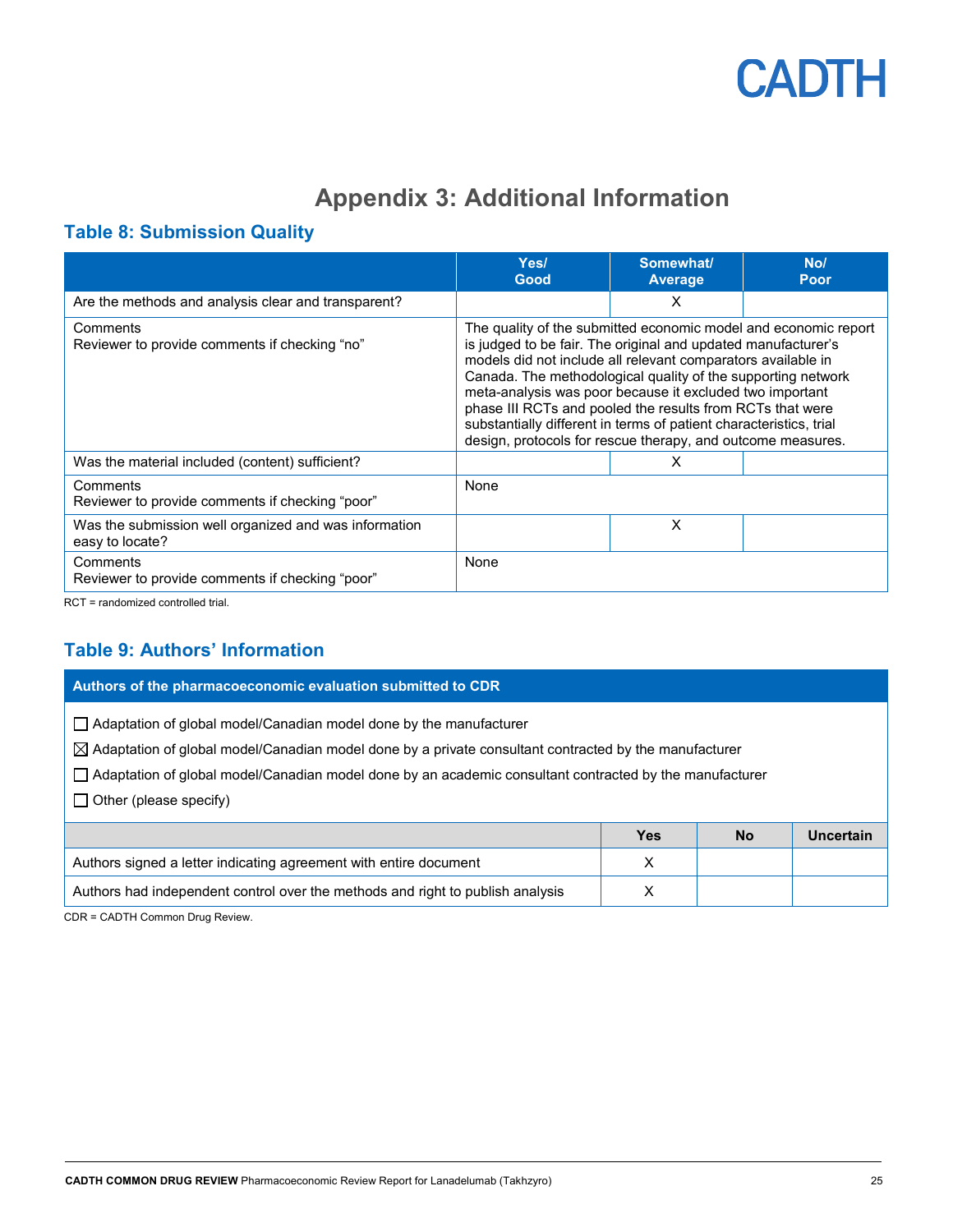### <span id="page-25-0"></span>**Appendix 4: Summary of Other Health Technology Assessment Reviews of Drug**

The Australia Pharmaceutical Benefits Advisory Committee was scheduled to discuss lanadelumab for a similar but more restricted authorization in July 2019 but had not yet posted the result at the time of this review.<sup>16</sup> The Federal Joint Committee in Germany determined that lanadelumab provided considerable additional benefit for patients 12 years of age and older with recurrent hereditary angioedema (HAE). <sup>17</sup> The Scottish Medicine Consortium is currently working on an unspecified review of lanadelumab, scheduled for completion in the fourth quarter of 2019.<sup>18</sup> The Institut national d'excellence en santé et en services sociaux (INESSS, Quebec)<sup>19</sup> and the Institute for Clinical and Economic Review (ICER, US)<sup>20</sup> have published reviews including lanadelumab, which are outlined i[n Table 10.](#page-25-1) The National Institute for Health and Care Excellence (NICE, UK) was currently reviewing lanadelumab and, at the time of this review, had posted a Final Appraisal Document, which was undergoing final consultation and thus not yet final [\(Table 10\)](#page-25-1).<sup>21</sup> In France, the Haute Autorité de Santé gave a positive opinion in favour of listing lanadelumab in patients experiencing severe and recurrent HAE attacks insufficiently controlled by first-line preventive treatments for three to six months.22

|                                                   | <b>INESSS (August 2019)<sup>19</sup></b>                                                                                                                                                                                                                                                                        | ICER (November 2018) <sup>20</sup>                                                                                                                                | NICE (September 2019) <sup>21</sup>                                                                                                                                       |
|---------------------------------------------------|-----------------------------------------------------------------------------------------------------------------------------------------------------------------------------------------------------------------------------------------------------------------------------------------------------------------|-------------------------------------------------------------------------------------------------------------------------------------------------------------------|---------------------------------------------------------------------------------------------------------------------------------------------------------------------------|
| <b>Treatment</b>                                  | Lanadelumab 300 mg every 2<br>weeks or every 4 weeks when<br>HAE is well-controlled (no<br>crises for at least 6 months)                                                                                                                                                                                        | Lanadelumab 300 mg every 2<br>weeks                                                                                                                               | Lanadelumab 300 mg every 2<br>weeks or every 4 weeks in patients<br>who are stably attack-free on<br>treatment may be considered,<br>especially in patients of low weight |
| <b>Price</b>                                      | Not reported                                                                                                                                                                                                                                                                                                    | List price: US\$16,520 per<br>300 mg (C\$21,955) <sup>23</sup>                                                                                                    | List price: £12,420 (C\$20,463) <sup>23</sup> per<br>300 mg, not including confidential<br>discount for patient access scheme                                             |
| <b>Similarities with</b><br><b>CDR</b> submission | Unknown; economic evaluation<br>not reported                                                                                                                                                                                                                                                                    | ICER conducted a two-state<br>Markov CUA, no manufacturer<br>submission. Lifetime time<br>horizon.                                                                | Cohort, two-state Markov CUA.<br>Utilities from Nordenfelt study.<br>Comparators included Berinert and<br>Cinryze but did not appear to<br>include no prophylaxis.        |
| <b>Differences from</b><br><b>CDR</b> submission  | Unknown; economic evaluation<br>not reported. The INESSS<br>clinical assessment did not<br>appear to have access to<br>interim results from the HELP-<br>04 extension or the<br>manufacturer-sponsored ITC<br>included in the CDR<br>submission; thus, INESSS had<br>less access to long-term data<br>than CDR. | Prophylaxis with lanadelumab,<br>Cinryze, or Haegarda (all<br>indicated in the US) were<br>individually compared with no<br>prophylaxis (on-demand<br>treatment). | Unclear; full description of economic<br>analysis was not available                                                                                                       |
| Manufacturer's<br>results                         | Not reported                                                                                                                                                                                                                                                                                                    | None                                                                                                                                                              | Lanadelumab dominant compared<br>with C1-INHs                                                                                                                             |
| <b>Issues noted by</b><br>the review group        | Economic issues not reported.<br>The committee focused on lack<br>of evidence for long-term<br>safety of lanadelumab, as well                                                                                                                                                                                   | ICER's highlighted limitations:<br>• Long-term comparative clinical<br>effectiveness of prophylaxis<br>uncertain due to lack of data                              | Manufacturer used list prices of<br>$\bullet$<br>C1-INHs rather than current<br>NHS prices.                                                                               |

#### <span id="page-25-1"></span>**Table 10: Other Health Technology Assessment Findings**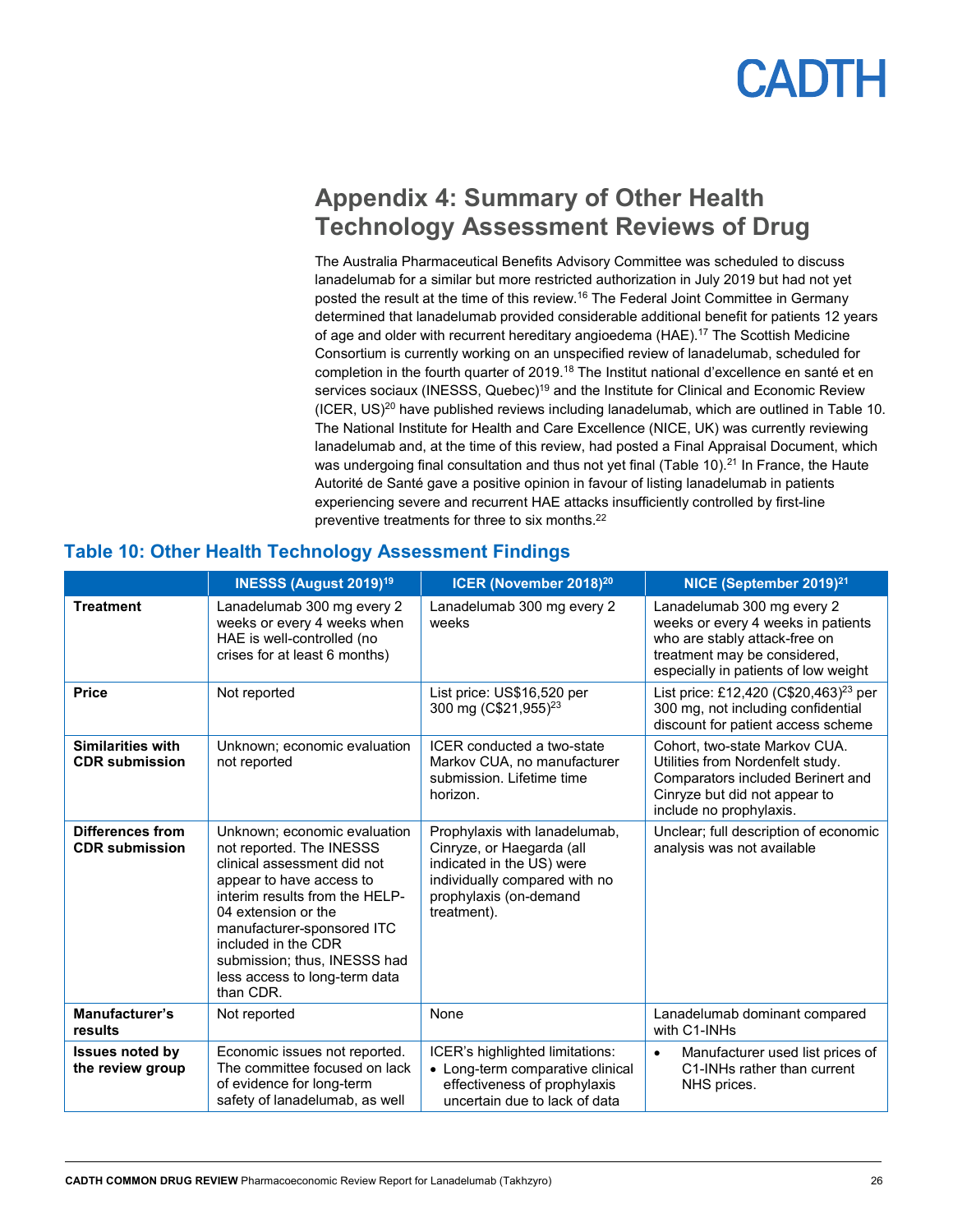|                                                                    | <b>INESSS (August 2019)<sup>19</sup></b>                                                                                                                                      | ICER (November 2018) <sup>20</sup>                                                                                                                                                                                                                                                                                                                                                                                                                  | NICE (September 2019) <sup>21</sup>                                                                                                                                                                                                                                                                                                                                                                                                                       |
|--------------------------------------------------------------------|-------------------------------------------------------------------------------------------------------------------------------------------------------------------------------|-----------------------------------------------------------------------------------------------------------------------------------------------------------------------------------------------------------------------------------------------------------------------------------------------------------------------------------------------------------------------------------------------------------------------------------------------------|-----------------------------------------------------------------------------------------------------------------------------------------------------------------------------------------------------------------------------------------------------------------------------------------------------------------------------------------------------------------------------------------------------------------------------------------------------------|
|                                                                    | as lack of evidence comparing<br>lanadelumab to active and<br>effective comparators currently<br>used in clinical practice.                                                   | on natural history of attack<br>rates over patients' lifetimes<br>and small clinical trials of short<br>duration.<br>• Utilities were from European<br>sources.<br>• Data regarding Haegarda<br>prophylaxis reducing the<br>severity of subsequent attacks<br>were assumed equivalent for<br>lanadelumab and Cinryze due<br>to lack of data.                                                                                                        | Uncertainty in the dosage of<br>$\bullet$<br>Berinert in clinical practice.<br>The scenario analysis in which<br>$\bullet$<br>61% of patients reduced<br>lanadelumab dose was<br>preferable to the 77% base<br>case estimate.                                                                                                                                                                                                                             |
| <b>Results of</b><br>reanalyses by the<br>review group (if<br>any) | <b>NA</b>                                                                                                                                                                     | Prophylactic lanadelumab every<br>two weeks had an ICUR of<br>US\$1,108,000 (C\$1,472,532) <sup>23</sup><br>compared with no prophylaxis.                                                                                                                                                                                                                                                                                                           | ICURs less than £20,000<br>$(C$32,952)23$ compared with C1-<br>INHs, when confidential pricing of<br>all comparators was considered<br>(exact results confidential).                                                                                                                                                                                                                                                                                      |
| <b>Recommendation</b>                                              | Adding lanadelumab to the<br>Liste des produits du système<br>du sang du Québec for the<br>prevention of HAE attacks<br>would not constitute a fair and<br>reasonable option. | No direct recommendation. In<br>summary, at current drug prices,<br>no prophylactic treatment for<br>HAE compared with<br>lanadelumab every two weeks<br>meets traditional cost-<br>effectiveness thresholds within<br>the health care system; however,<br>significant uncertainty exists.<br>Most forum members voted that<br>prophylactic lanadelumab<br>represents low value for money<br>compared with no prophylaxis<br>(on-demand treatment). | Recommended for patients age 12<br>and older with recurring HAE<br>attacks if:<br>Eligible for C1-INH treatment<br>$\bullet$<br>(i.e., having two or more<br>attacks per 8 weeks despite<br>oral prevention therapy or if<br>oral therapy is contraindicated<br>or not tolerated)<br>Lowest dosage of lanadelumab<br>$\bullet$<br>is used when condition is stable<br>Company provides<br>$\bullet$<br>lanadelumab according to<br>patient access scheme. |

C1-INH = C1 esterase inhibitor; CUA = cost-utility analysis; HAE = hereditary angioedema; ICER = Institute for Clinical and Economic Review; ICUR = incremental costutility ratio; INESSS = Institut national d'excellence en santé et en services sociaux; ITC = indirect treatment comparison; NA = not applicable; NICE = National Institute for Health and Care Excellence.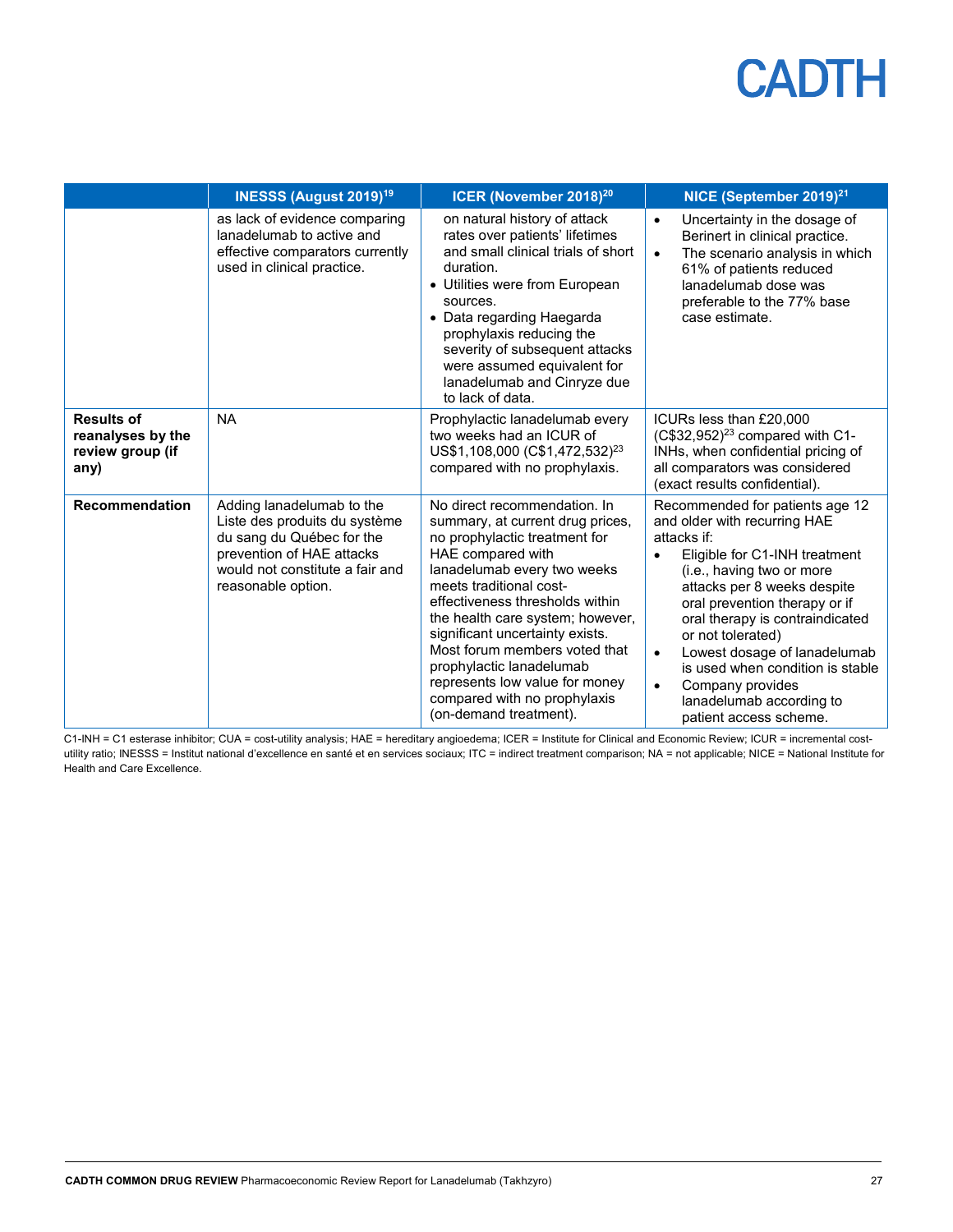### **Appendix 5: Reviewer Worksheets**

#### **Manufacturer's Model Structure**

The manufacturer used a cohort Markov model to simulate total costs and quality-adjusted life-years (QALYs) over a lifetime horizon (60 years). The cohort Markov model consisted of "alive with hereditary angioedema (HAE)" and "dead" health states (Figure 1). Key data sources used in the model are shown in Table 11 and the manufacturer's key assumptions in [Table 12.](#page-30-0)

#### <span id="page-27-2"></span><span id="page-27-0"></span>**Figure 1: Model Structure**



Source: Manufacturer's pharmacoeconomic submission. 2

#### <span id="page-27-1"></span>**Table 11: Data Sources**

| <b>Data Input</b>               | <b>Description of Data Source</b>                                                                                                                | <b>Comment</b>                                                                                                                                                                                                                                                                                                                                                                                                                                                                                                                                   |
|---------------------------------|--------------------------------------------------------------------------------------------------------------------------------------------------|--------------------------------------------------------------------------------------------------------------------------------------------------------------------------------------------------------------------------------------------------------------------------------------------------------------------------------------------------------------------------------------------------------------------------------------------------------------------------------------------------------------------------------------------------|
| <b>Baseline characteristics</b> | Characteristics of the patient population<br>were based on the HELP-03 trial.                                                                    | Appropriate. CADTH clinical experts<br>suggested that patients enrolled in the HELP-<br>03 trial might have mild HAE symptoms. In<br>particular, the HELP-03 trial recruited patients<br>who had $\geq 1$ investigator-confirmed attack per<br>month. The COMPACT and SAHARA trials,<br>however, recruited HAE patients $\geq 2$ attacks<br>requiring immediate treatment or medical<br>attention per month. There was no evidence<br>on the variation in efficacy by HAE attack<br>severity at baseline; its impact on the ICURs<br>is unknown. |
| <b>Efficacy</b>                 | Efficacy of lanadelumab (the number of<br>attacks) and no prophylaxis were derived<br>from the Poisson regression on the HELP-<br>03 trial data. | Appropriate. CADTH agrees that it is<br>appropriate to derive the HAE attack rates of<br>patients receiving lanadelumab and placebo<br>from the HELP-03 trial. The manufacturer<br>used a Poisson regression model with two<br>covariates (baseline risk and the number of<br>attacks in the previous cycle) to estimate the<br>number of HAE attacks for each cycle.                                                                                                                                                                            |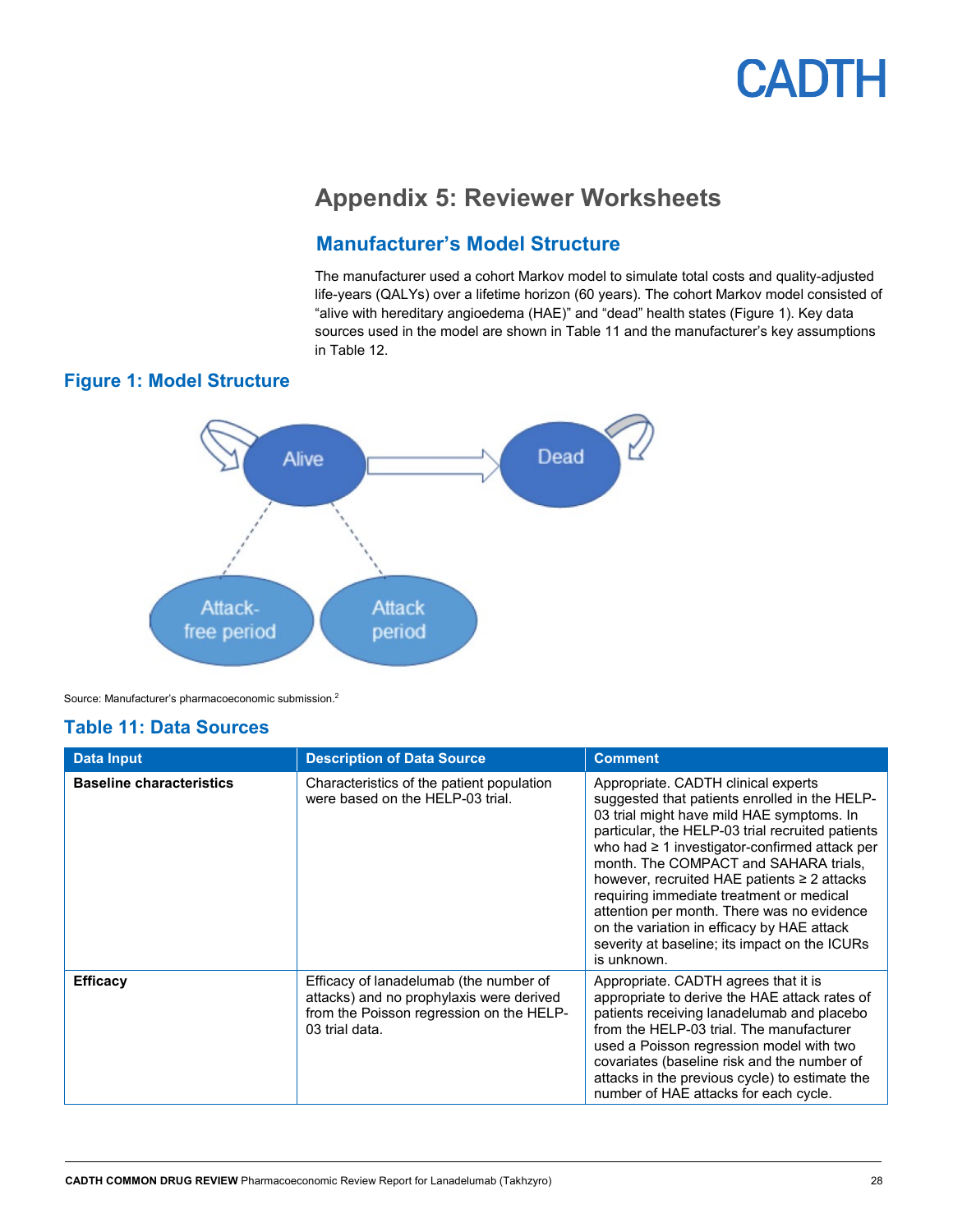| <b>Data Input</b> | <b>Description of Data Source</b>                                                                                                                                                                                                                                                                                                                                                                                                                      | <b>Comment</b>                                                                                                                                                                                                                                                                                                                                                                                                                                                                                                                                                                                                                                                                                                                                                                                                                                                                                                       |
|-------------------|--------------------------------------------------------------------------------------------------------------------------------------------------------------------------------------------------------------------------------------------------------------------------------------------------------------------------------------------------------------------------------------------------------------------------------------------------------|----------------------------------------------------------------------------------------------------------------------------------------------------------------------------------------------------------------------------------------------------------------------------------------------------------------------------------------------------------------------------------------------------------------------------------------------------------------------------------------------------------------------------------------------------------------------------------------------------------------------------------------------------------------------------------------------------------------------------------------------------------------------------------------------------------------------------------------------------------------------------------------------------------------------|
|                   | The comparative efficacy of lanadelumab<br>and C1-INHs was derived from a fixed-<br>effects NMA. The efficacy of Cinryze IV<br>was used as a proxy for all C1-INHs.                                                                                                                                                                                                                                                                                    | CADTH is concerned about the<br>methodological quality of the NMA, given the<br>substantial clinical and methodological<br>heterogeneity of RCTs included in the NMA<br>(Table 12). More importantly, CADTH clinical<br>experts are concerned by the exclusion of<br>two important RCTs assessing the efficacy of<br>a subcutaneous C1-INH. Although Haegarda<br>has not been marketed in Canada, a<br>subcutaneous C1-INH (Berinert 1,500 IU) has<br>long been used off-label as a long-term<br>prophylaxis treatment.<br>CADTH notes that the average attack<br>duration for each comparator was based on<br>two RCTs (HELP-03 trial for lanadelumab<br>and CHANGE trial for C1-INHs). The<br>observed differences in attack duration<br>between the two treatments should be<br>interpreted cautiously, because they were<br>based on a naive direct comparison in which<br>there is no attempt to adjust for any |
|                   |                                                                                                                                                                                                                                                                                                                                                                                                                                                        | difference in patient characteristics between<br>the trials.                                                                                                                                                                                                                                                                                                                                                                                                                                                                                                                                                                                                                                                                                                                                                                                                                                                         |
| <b>Mortality</b>  | Probabilities that HAE patients transited to<br>death were derived from the weighted<br>average of age-sex-specific mortality rates<br>of Canada's general population.                                                                                                                                                                                                                                                                                 | Inappropriate. The manufacturer assumed<br>that HAE did not affect the risk of death.<br>CADTH clinical experts disagreed with this<br>assumption and suggested that a severe form<br>of HAE attack, such as a laryngeal attack, is<br>life-threatening and may increase the<br>mortality rates of HAE patients.                                                                                                                                                                                                                                                                                                                                                                                                                                                                                                                                                                                                     |
|                   |                                                                                                                                                                                                                                                                                                                                                                                                                                                        | HAE may lead to a laryngeal attack that can<br>be fatal, with a mortality rate of 40% if left<br>untreated. The manufacturer did not account<br>for the potential increased risk of death in the<br>submitted economic model. However, this<br>limitation is not expected to have a large<br>impact on the cost-effectiveness findings, as<br>the mortality rates were assumed to be equal<br>between all prophylactic options.                                                                                                                                                                                                                                                                                                                                                                                                                                                                                      |
| <b>Utilities</b>  | Health utility values for patients<br>experiencing HAE attack were based on a<br>retrospective analysis of a cohort of<br>Swedish patients with HAE. Health utility<br>associated with being attack-free was<br>derived from the following formula:<br>Attack-free utility = $0.825 - 0.02205 \times age$<br>$-0.0043 \times$ number of attacks in the<br>previous cycle<br>A health utility increment of 0.024 was<br>added to HAE patients receiving | Uncertain. The health utility value associated<br>with HAE attack was appropriate, given the<br>lack of health utility data in HAE Canadian<br>patients. However, CADTH is concerned<br>about the equation used to derive the HAE<br>attack-free health utility value. The Swedish<br>study showed that attack frequency (-0.0043<br>per attack; $P < 0.0001$ ) and older age (-<br>0.02205 per 10 years of age; $P < 0.0001$ )<br>were associated with reduced health utility<br>scores, while days since last attack has a<br>positive correlation with health utility scores.<br>The manufacturer did not describe the reason                                                                                                                                                                                                                                                                                     |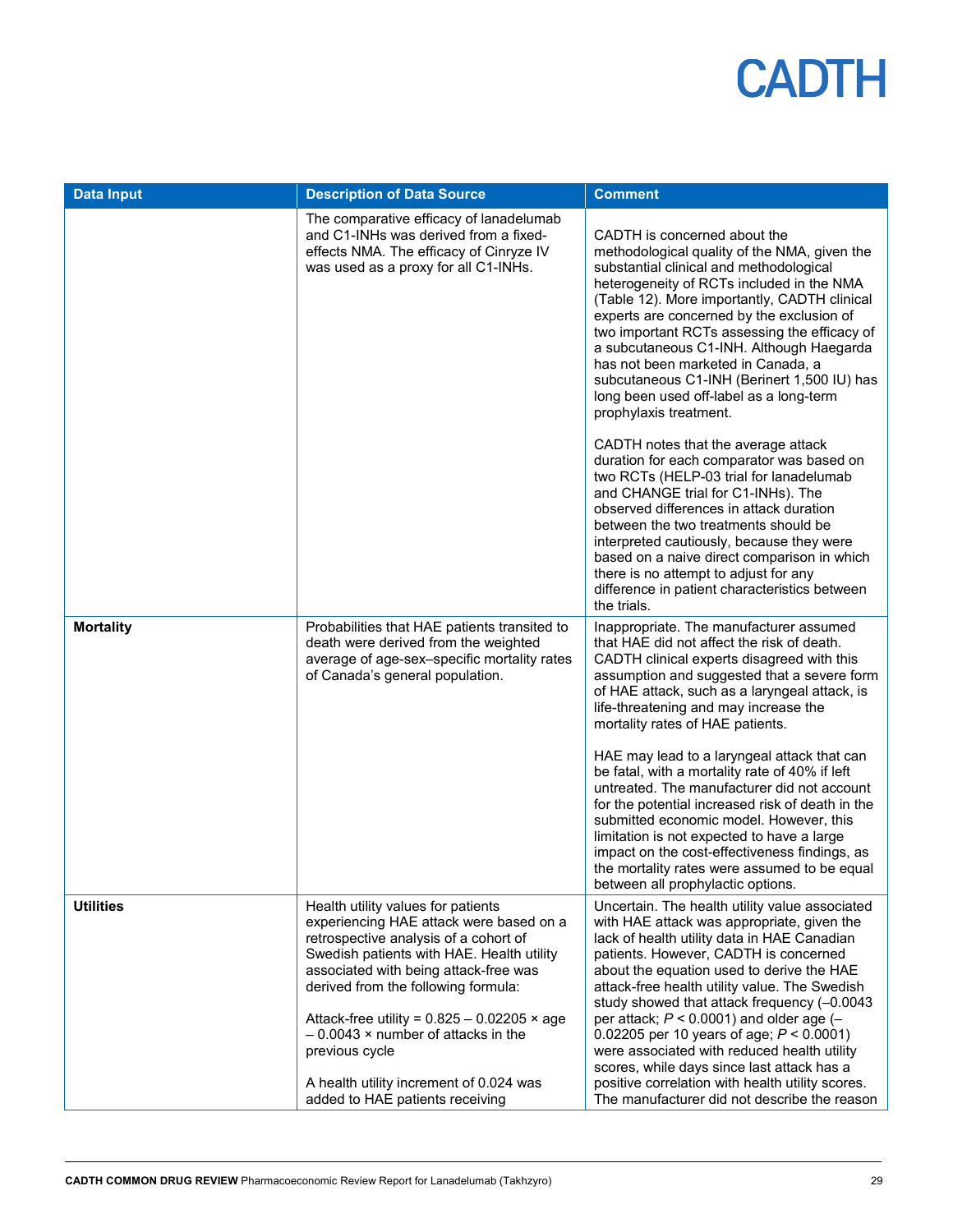| <b>Data Input</b>             | <b>Description of Data Source</b>                                                                                                                                                                                                                                                                                                                                                                                                                                                                                                    | <b>Comment</b>                                                                                                                                                                                                                                                                                                                                                                                                                                                                                |
|-------------------------------|--------------------------------------------------------------------------------------------------------------------------------------------------------------------------------------------------------------------------------------------------------------------------------------------------------------------------------------------------------------------------------------------------------------------------------------------------------------------------------------------------------------------------------------|-----------------------------------------------------------------------------------------------------------------------------------------------------------------------------------------------------------------------------------------------------------------------------------------------------------------------------------------------------------------------------------------------------------------------------------------------------------------------------------------------|
|                               | lanadelumab to account for less invasive<br>and less frequent drug administration.                                                                                                                                                                                                                                                                                                                                                                                                                                                   | why the coefficient of days since last attack<br>was excluded from the equation and whether<br>the manufacturer contacted the authors to<br>access all regression coefficients that were<br>significantly associated with the health utility<br>values of HAE patients.<br>CADTH notes that a health utility increment<br>due to more preferential drug administration<br>was derived from the adult UK general<br>population. This value may not reflect the<br>health utility of Canadians. |
| <b>Adverse events</b>         | The PE model includes severe treatment-<br>related AEs (grade $\geq$ 3) occurring in $>$ 2%<br>of patients in any treatment arm. These<br>AEs consisted of the increased liver<br>enzyme for lanadelumab and chest<br>discomfort for Cinryze IV. The<br>manufacturer accounted for the costs of<br>AEs but did not consider health utility<br>decrements due to AEs.                                                                                                                                                                 | Appropriate. CADTH agrees that it is<br>appropriate to assume no health utility<br>decrement due to AEs due to the absence of<br>studies reporting the impact of increased liver<br>enzyme for lanadelumab and chest<br>discomfort on the health utility of HAE<br>patients.                                                                                                                                                                                                                  |
| <b>Resource use and costs</b> |                                                                                                                                                                                                                                                                                                                                                                                                                                                                                                                                      |                                                                                                                                                                                                                                                                                                                                                                                                                                                                                               |
| <b>Drug</b>                   | Costs of lanadelumab and C1-INHs<br>(Cinryze IV and Berinert IV) were obtained<br>from the manufacturer.                                                                                                                                                                                                                                                                                                                                                                                                                             | Appropriate                                                                                                                                                                                                                                                                                                                                                                                                                                                                                   |
| <b>Administration</b>         | The manufacturer's base case assumed<br>self-administration. The model only<br>considered a nurse training fee of \$20 for<br>the first administration. In scenario<br>analyses, unit costs for drug administration<br>were obtained from the Ontario Schedule<br>of Benefits.                                                                                                                                                                                                                                                       | Appropriate                                                                                                                                                                                                                                                                                                                                                                                                                                                                                   |
| <b>AEs</b>                    | Costs of AEs (increased liver enzymes and<br>chest discomfort) were assumed to include<br>an extra physician visit.                                                                                                                                                                                                                                                                                                                                                                                                                  | Appropriate                                                                                                                                                                                                                                                                                                                                                                                                                                                                                   |
| Health state - acute attack   | In the base case, the manufacturer<br>assumed that the proportions of HAE<br>attacks requiring hospitalization and ER<br>visit were 10% and 100%, respectively. As<br>a scenario analysis, the manufacturer used<br>the proportions of patients requiring<br>hospitalization, ER visits, and physician<br>visits during an attack, based on a study<br>conducted by Wilson et al. (2010). <sup>12</sup><br>Hospital length of stay for the acute attack<br>in Canada was assumed to be one day,<br>based on clinical expert opinion. | Inappropriate. The clinical experts consulted<br>by CADTH noted that the proportions of<br>hospitalizations and ER visit were too high,<br>given that they would be required only for<br>patients with severe attacks. Most attacks<br>would be self-treated at home.<br>The additional hospital day due to HAE attack<br>was based on clinical expert opinion. The<br>manufacturer did not describe how expert<br>opinion was elicited.                                                      |

AE = adverse event; C1-INH = C1 esterase inhibitor; CDR = CADTH Common Drug Review; ER = emergency room; HAE = hereditary angioedema; IV = intravenous infusion; NMA = network meta-analysis; PE = pharmacoeconomic; RCT = randomized controlled trial.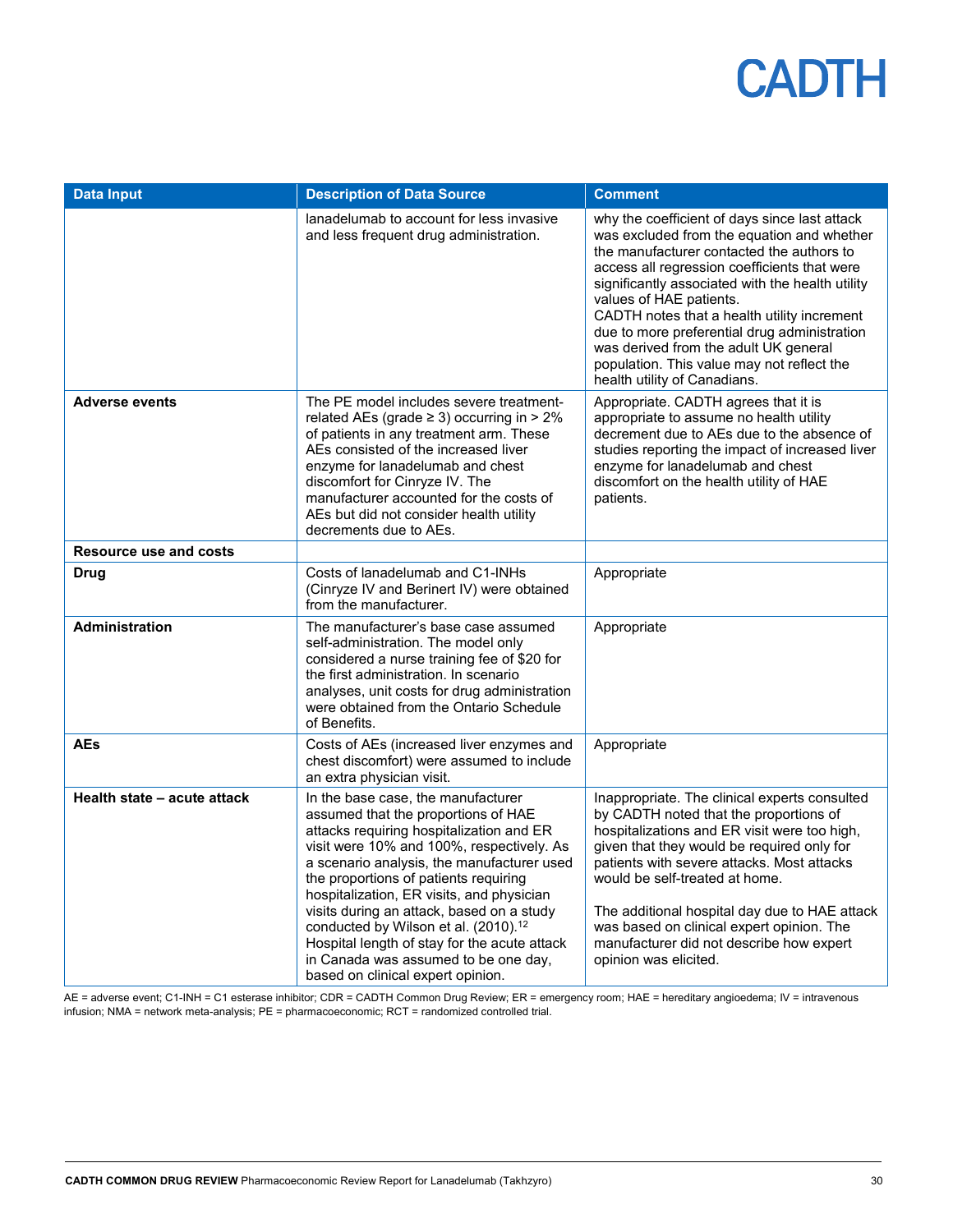#### <span id="page-30-0"></span>**Table 12: Manufacturer's Key Assumptions**

| <b>Assumption</b>                                                                                                                                                                                                                                                                | <b>Comment</b>                                                                                                                                                                                                                                                                                                                                                                                                                                                                                                                                                                                                |
|----------------------------------------------------------------------------------------------------------------------------------------------------------------------------------------------------------------------------------------------------------------------------------|---------------------------------------------------------------------------------------------------------------------------------------------------------------------------------------------------------------------------------------------------------------------------------------------------------------------------------------------------------------------------------------------------------------------------------------------------------------------------------------------------------------------------------------------------------------------------------------------------------------|
| Characteristics of the patient population (i.e.,<br>mean age, % female, and weight) were<br>consistent with patients who enrolled in the<br>HELP-03 trial.                                                                                                                       | Appropriate                                                                                                                                                                                                                                                                                                                                                                                                                                                                                                                                                                                                   |
| It was assumed that 80% of patients<br>receiving lanadelumab 300 mg every two<br>weeks would switch to receiving it every four<br>weeks.                                                                                                                                         | Inappropriate. According to a clinical expert consulted by CADTH, the optimal<br>dosage for patients with well-controlled HAE remains unknown, given that the<br>evidence from the HELP-03 trial suggests that 300 mg every four weeks may be<br>less efficacious than 300 mg every two weeks; however, no statistical<br>comparisons were conducted between treatment groups in HELP-03.                                                                                                                                                                                                                     |
| Efficacy of Cinryze IV was used as a proxy<br>for all C1-INHs, since the efficacy of Berinert<br>IV for long-term prophylaxis is unavailable.                                                                                                                                    | Inappropriate. Although it is reasonable to assume the same efficacy for Cinryze<br>IV and Berinert IV, CADTH believes that it is inappropriate to combine Cinryze IV<br>and Berinert IV as a single blended comparator (C1-INHs), because the efficacy<br>of Berinert IV for long-term prophylaxis remains unknown. It would be more<br>appropriate to consider each C1-INH separately. This approach would allow the<br>manufacturer to perform a sequential analysis and test the uncertainty in the<br>comparative efficacy of lanadelumab versus Cinryze IV versus Berinert IV versus<br>no prophylaxis. |
| Distribution of attack severity was assumed<br>to be the same among all comparators for<br>HAE patients who experienced an attack.                                                                                                                                               | Appropriate given the lack of severity distribution data for C1-INHs.                                                                                                                                                                                                                                                                                                                                                                                                                                                                                                                                         |
| The discontinuation rates of lanadelumab<br>and C1-INHs were assumed to be equal. For<br>patients who discontinued the treatment, no<br>subsequent prophylactic treatment was<br>assumed in the long term due to lack of data<br>to inform long-term predictions.                | Inappropriate. CADTH clinical experts disagreed with this assumption. CADTH<br>was unable to assess the impact of this assumption on the ICURs due to limited<br>evidence on subsequent prophylactic treatments that patients would receive in<br>practice.                                                                                                                                                                                                                                                                                                                                                   |
| The mortality rates of HAE patients were<br>assumed to be the same as the general<br>Canadian population, given the absence of<br>published HAE-specific mortality rates.                                                                                                        | Inappropriate. HAE may lead to a laryngeal attack that can be fatal with a<br>mortality rate of 40% if left untreated. The manufacturer did not account for the<br>potential increased risk of death in the submitted model. Given the model<br>structure, this limitation is, however, expected to have minimal impact on the<br>cost-effectiveness findings, as the mortality rates were assumed to be equal<br>across the prophylactic treatment options.                                                                                                                                                  |
| Patients receiving lanadelumab had a higher<br>health utility increment of 0.024 because<br>patients were assumed to prefer less<br>frequent and invasive administrations.                                                                                                       | Uncertain. This health utility increment was based on the UK general population.<br>The value may not reflect the preferences of Canadians.                                                                                                                                                                                                                                                                                                                                                                                                                                                                   |
| AEs were assumed to occur in every cycle<br>throughout the treatment duration.                                                                                                                                                                                                   | Appropriate, given that the two AEs (increased liver enzyme and chest<br>discomfort) are acute.                                                                                                                                                                                                                                                                                                                                                                                                                                                                                                               |
| The economic model assumed that both<br>prophylactic treatments were self-<br>administered. Regardless of the mode of<br>administration (subcutaneous or<br>intravenous), patients required only 30<br>minutes of nursing training, provided during<br>the first administration. | Appropriate.                                                                                                                                                                                                                                                                                                                                                                                                                                                                                                                                                                                                  |
| Patients who received C1-INHs were<br>assumed to receive the same rescue<br>treatment when they experienced an acute<br>attack.                                                                                                                                                  | Inappropriate. CADTH believes that this assumption is inappropriate for Cinryze<br>IV because this treatment is approved for routine prevention of HAE attacks in<br>adults and adolescents with HAE, not as a rescue treatment.                                                                                                                                                                                                                                                                                                                                                                              |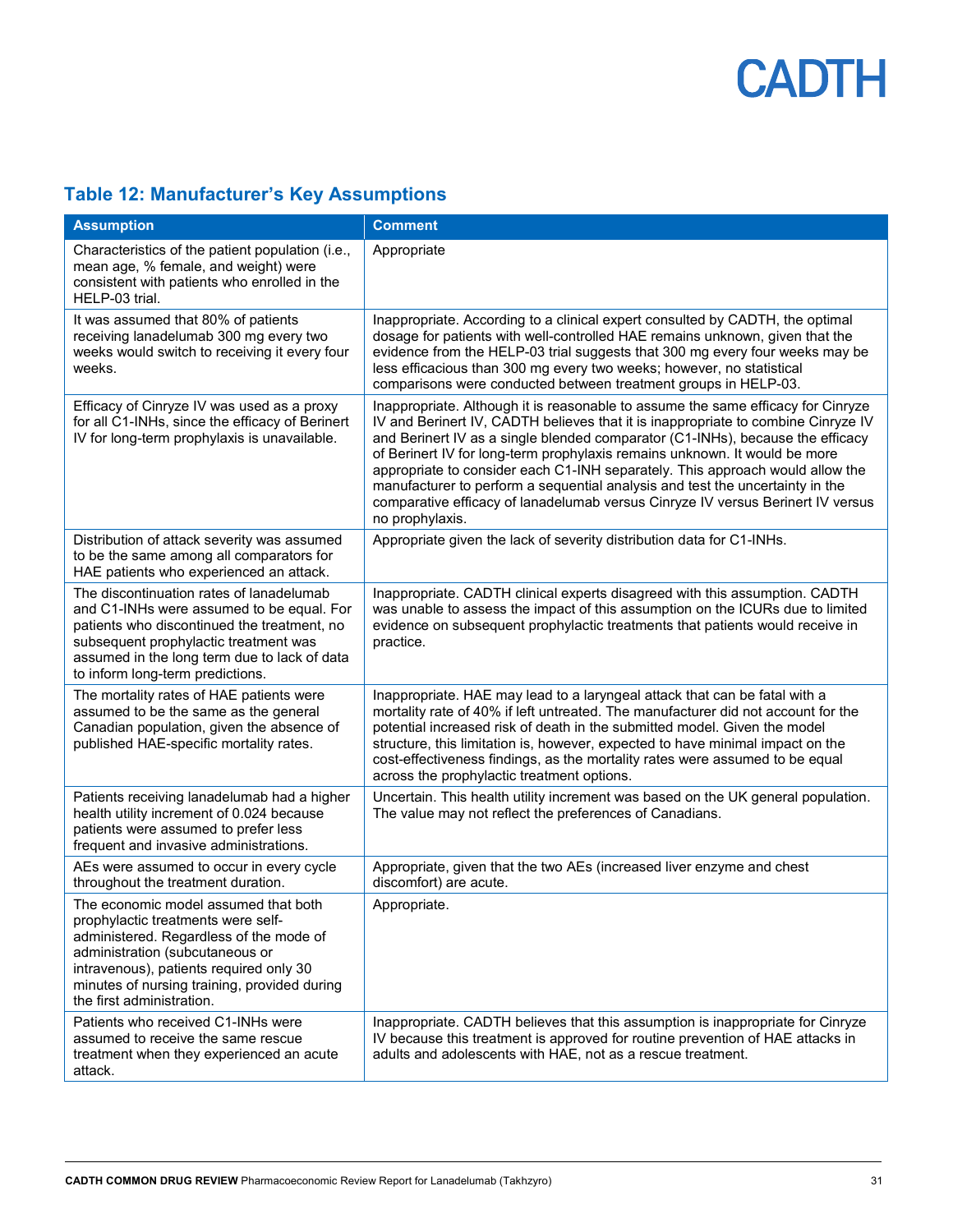

| <b>Assumption</b>                                                                                                                                                              | <b>Comment</b> |
|--------------------------------------------------------------------------------------------------------------------------------------------------------------------------------|----------------|
| Patients receiving C1-INHs and lanadelumab<br>were assumed to have a similar number of<br>monitoring tests/visits due to very few and<br>infrequent monitoring tests required. | Appropriate    |

<span id="page-31-0"></span>AE = adverse event; C1-INH = C1 esterase inhibitor; ER = emergency room; HAE = hereditary angioedema; ICUR = incremental cost-utility ratio; IV = intravenous infusion.

#### **Table 13: Characteristics of HELP-03 and CHANGE Trials**

|                          | HELP-03 (Banerji et al., 2018) <sup>8</sup>                                                                             | CHANGE (Zuraw et al., 2010) <sup>5</sup>                                           |
|--------------------------|-------------------------------------------------------------------------------------------------------------------------|------------------------------------------------------------------------------------|
| Study design             | Phase III, parallel-arm RCT                                                                                             | Phase III, crossover, RCT                                                          |
| Key eligibility criteria | Age $\geq$ 12 years with a confirmed<br>diagnosis of HAE type I or II, ≥ 1<br>confirmed investigator attack per 4 weeks | Age $\geq 6$ years with frequent HAE attack (i.e., $\geq 2$<br>attacks per months) |
| Outcome definition       | Investigator-confirmed HAE attacks                                                                                      | Patient-reported HAE attacks                                                       |
| Treatment duration       | 26 weeks                                                                                                                | 12 weeks                                                                           |

HAE = hereditary angioedema; RCT = randomized controlled trial.

#### **Manufacturer's Results**

Results of the manufacturer's model are shown in Table 14. Drug acquisition costs accounted for the largest share of cost savings, followed by attack-related costs and administration costs (Table 15).

#### <span id="page-31-1"></span>**Table 14: Summary of Results of the Manufacturer's Base Case**

|             | <b>Total Costs (\$)</b> | <b>Incremental Cost</b><br>of Lanadelumab | <b>Total QALYs</b> | <b>Incremental</b><br><b>QALYs of</b><br>Lanadelumab | <b>Incremental</b><br><b>Cost per QALY</b> |
|-------------|-------------------------|-------------------------------------------|--------------------|------------------------------------------------------|--------------------------------------------|
| C1-INHs     | 10,866,545              |                                           | 22.955             |                                                      |                                            |
| Lanadelumab | 9,091,303               | $-1,775,242$                              | 24.347             | 1.391                                                | dominant                                   |

<span id="page-31-2"></span>C1-INH = C1 esterase inhibitor; QALY = quality-adjusted life-year.

#### **Table 15: Breakdown of Deterministic Results**

|                             | <b>Lanadelumab</b> | <b>C1-INHs IV</b> | <b>Incremental</b> | % Difference |
|-----------------------------|--------------------|-------------------|--------------------|--------------|
| Total costs (\$)            | \$9,196,214        | \$10,992,948      | $-$1,796,734$      | 100%         |
| <b>Prophylaxis costs</b>    |                    |                   |                    |              |
| Drug acquisition            | \$8,973,417        | \$10,587,233      | $-$1,613,817$      | 90%          |
| Administration              | \$0                | \$31,272          | $-$ \$31,272       | 2%           |
| <b>AEs</b>                  | \$487              | \$797             | $-$ \$310          | 0%           |
| <b>Attack-related costs</b> |                    |                   |                    |              |
| Treatment                   | \$196,685          | \$283,841         | $-$ \$87,156       | 5%           |
| Hospitalization             | \$13,998           | \$49.056          | $-$ \$35,058       | 2%           |
| <b>ER</b> visits            | \$11,627           | \$40.748          | $-$ \$29,121       | 2%           |
| Physician visits            | \$0                | \$0               | \$0                | \$0          |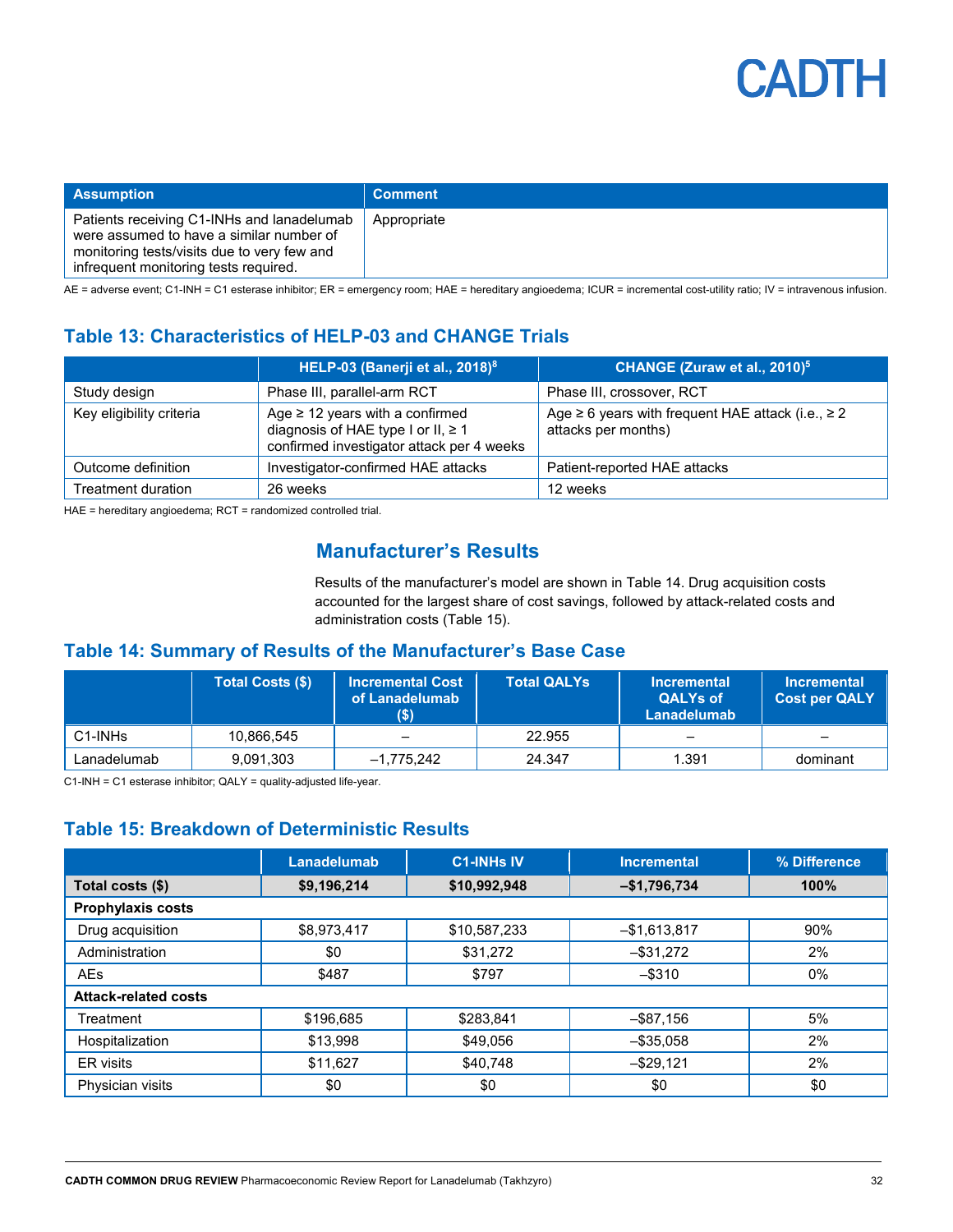|                | Lanadelumab | <b>C1-INHs IV</b> | <b>Incremental</b> | % Difference |
|----------------|-------------|-------------------|--------------------|--------------|
| Societal costs | \$0         | \$0               | \$0                | \$0          |
| Monitoring     | \$0         | \$0               | \$0                | \$0          |
| <b>QALYs</b>   | 24.52       | 22.00             | 1.30               | 100%         |
| Without attack | 24.32       | 22.00             | 2.33               | 69%          |
| With attack    | 0.20        | 1.23              | $-1.03$            | 31%          |

AE = adverse event; C1-INH = C1 esterase inhibitor; ER = emergency room; IV = intravenous; QALY = quality-adjusted life-year.

In all 5,000 iterations of a probabilistic sensitivity analysis, lanadelumab was a cost-saving option compared with C1 esterase inhibitors (C1-INHs). However, there was a 36.8% chance that lanadelumab would lead to fewer QALYs compared with C1-INHs (Figure 2). Lanadelumab was the dominant option compared with C1-INHs in all deterministic analyses. In a scenario analysis in which no prophylaxis was considered, C1-INHs were still dominated by lanadelumab. Compared with no prophylaxis, lanadelumab was associated with an additional cost of \$7,162,822 (\$9,097,786 versus \$1,934,964) and extra 1.840 (24.233 versus 22.393) QALYs, with an incremental cost-utility ratio (ICUR) of \$3,893,812 per QALY (Table 16). Under this scenario, the probability that lanadelumab being costeffective was 0% at a willingness to pay (WTP) of \$50,000/QALY.

#### <span id="page-32-0"></span>**Figure 2: Cost-Effectiveness Plane Obtained From the Manufacturer's Base Case**



Source: Manufacturer's pharmacoeconomic submission. 2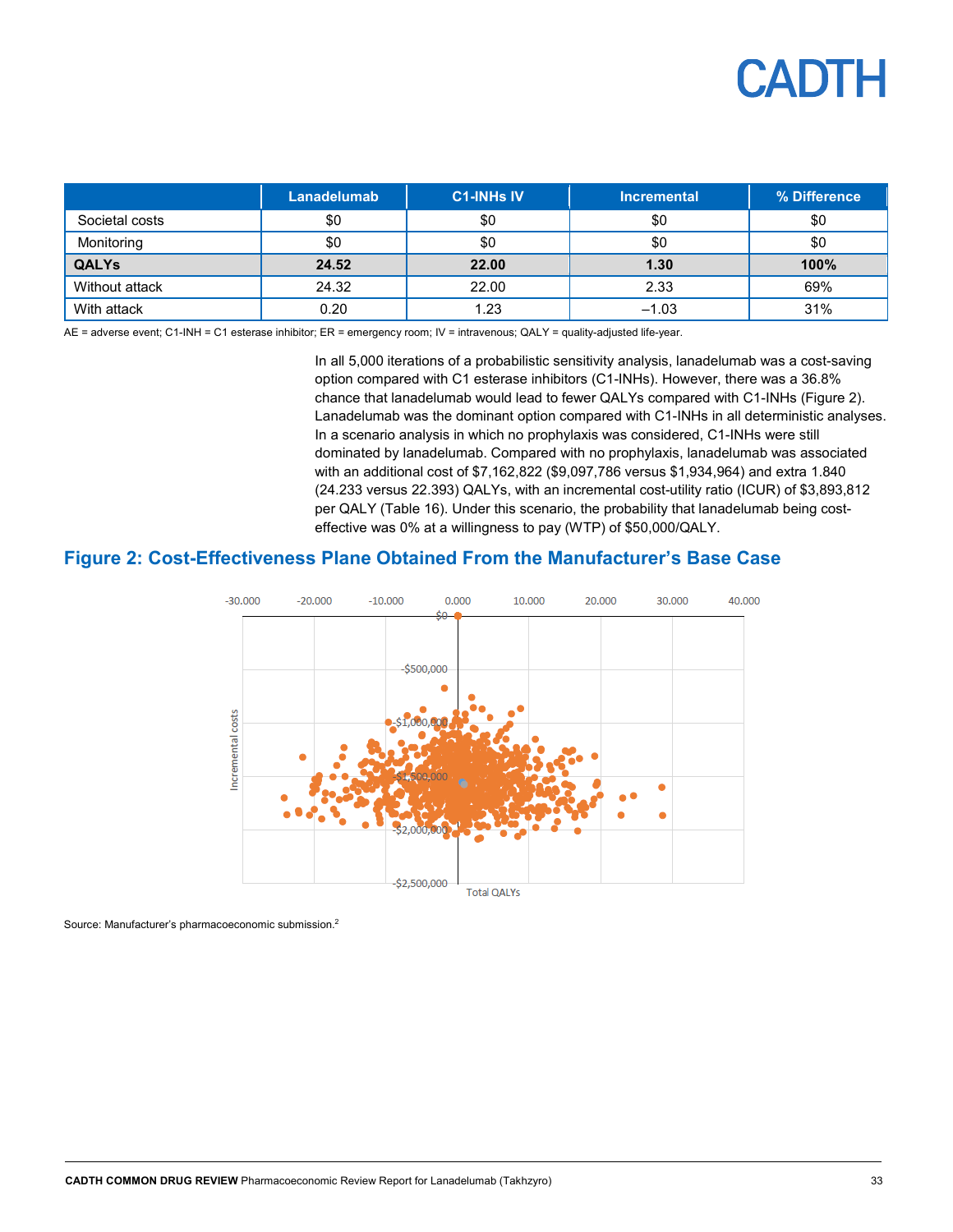### <span id="page-33-0"></span>**Table 16: Results of Manufacturer's Scenario Analyses**

|    |                                                                                                               | <b>Incremental Costs</b><br><b>Lanadelumab Versus</b><br><b>C1-INHs IV</b> | <b>Incremental QALYs</b><br><b>Lanadelumab Versus</b><br><b>C1-INHs IV</b> | <b>ICUR</b><br><b>Lanadelumab Versus</b><br><b>C1-INHs IV</b> |
|----|---------------------------------------------------------------------------------------------------------------|----------------------------------------------------------------------------|----------------------------------------------------------------------------|---------------------------------------------------------------|
|    | <b>Base-Case Results</b>                                                                                      | $-$1,796,734$                                                              | 1.296                                                                      | <b>Dominant</b>                                               |
| 1. | Assuming a steady state + RR applied to<br>placebo arm for lanadelumab                                        | $-$ \$446.318                                                              | 0.919                                                                      | Dominant                                                      |
| 2. | Excluding drug wastage                                                                                        | $-$ \$64,116                                                               | 0.930                                                                      | Dominant                                                      |
| 3. | Assuming a hospital length of stay of<br>$3.22$ days                                                          | $-$ \$609,941                                                              | 0.962                                                                      | Dominant                                                      |
| 4. | Using the efficacy from the HELP-03 trial<br>regression                                                       | $-$ \$361,010                                                              | 0.852                                                                      | Dominant                                                      |
| 5. | Deriving the efficacy by applying the risk<br>ratio of lanadelumab to the placebo arm<br>of the HELP-03 trial | $-$ \$386,085                                                              | 0.880                                                                      | Dominant                                                      |
| 6. | Using alternative health utility values<br>(Aygören-Pürsün et al., 2006)                                      | $-$ \$462,418                                                              | 0.895                                                                      | Dominant                                                      |
| 7. | Varying health utility values by attack<br>severity                                                           | $-$ \$462,418                                                              | 0.894                                                                      | Dominant                                                      |
| 8. | Combine scenarios (6) and (7)                                                                                 | $-$ \$462,418                                                              | 0.826                                                                      | Dominant                                                      |
| 9. | Excluding health utility increment due to<br>drug administration                                              | $-$ \$462,418                                                              | 0.415                                                                      | Dominant                                                      |
|    | 10. Using alternative health utility values<br>associated with drug administration<br>(Holko et al., 2018)    | $-$ \$462,418                                                              | 0.780                                                                      | Dominant                                                      |
|    | 11. Using alternative health utility values<br>associated with drug administration<br>(Evans et al., 2013)    | $-$ \$462,418                                                              | 1.252                                                                      | Dominant                                                      |
|    | 12. Shorten time horizon to 5 years                                                                           | $-$ \$55,514                                                               | 0.208                                                                      | Dominant                                                      |
|    | 13. Shorten time horizon to 10 years                                                                          | $-$ \$147,132                                                              | 0.378                                                                      | Dominant                                                      |
|    | 14. Shorten time horizon to 20 years                                                                          | $-$ \$286,326                                                              | 0.629                                                                      | Dominant                                                      |
|    | 15. Shorten time horizon to 30 years                                                                          | $-$ \$379,459                                                              | 0.792                                                                      | Dominant                                                      |
|    | 16. Considering societal costs                                                                                | $-$490,171$                                                                | 0.930                                                                      | Dominant                                                      |
|    | 17. Considering no prophylaxis as one of the<br>comparators                                                   | $-$2,202,806$                                                              | 1.257                                                                      | Dominant                                                      |

C1-INH = C1 esterase inhibitor; ICUR = incremental cost-utility ratio; IV = intravenous; QALY = quality-adjusted life-year; RR = rate ratio.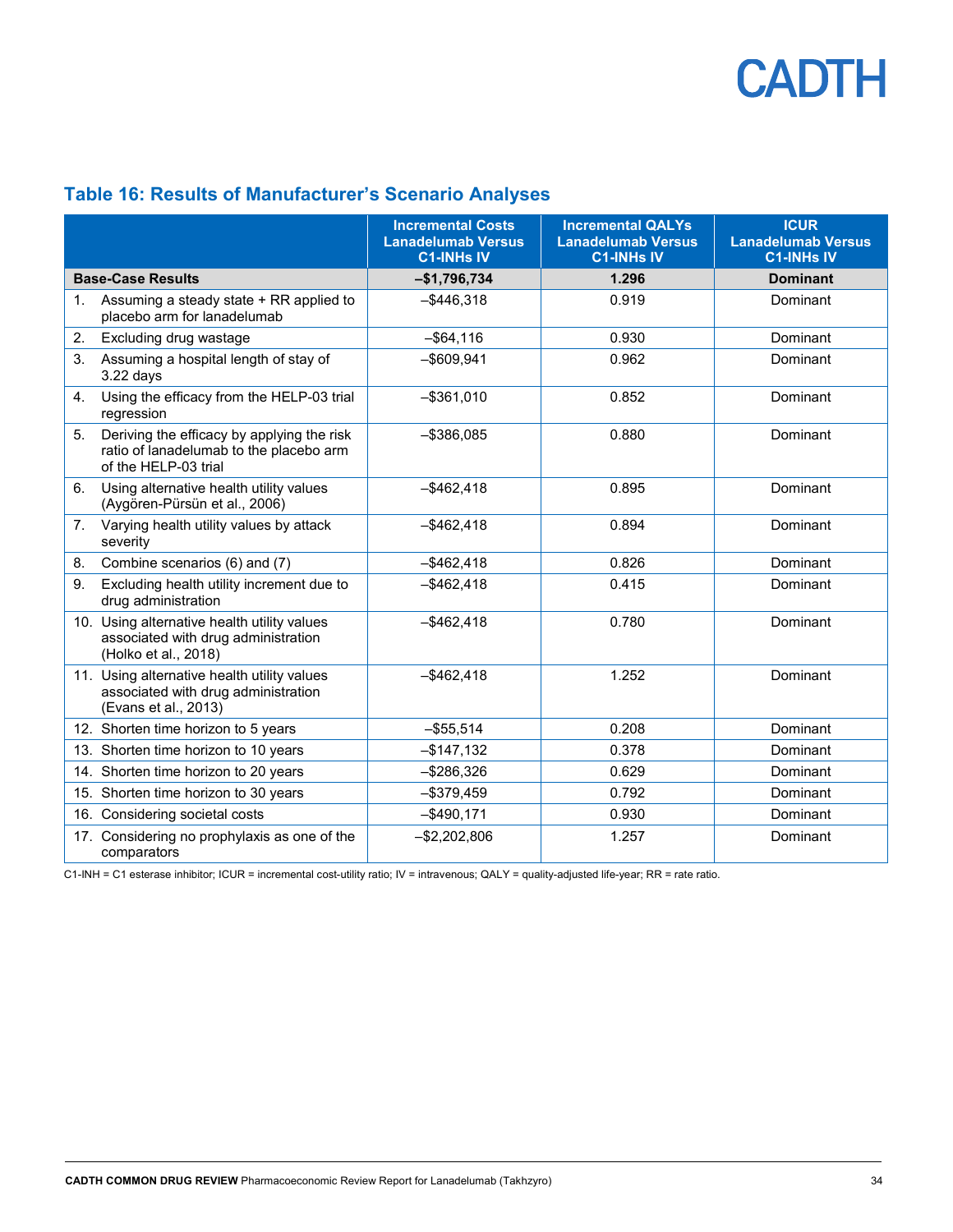

#### **CADTH Common Drug Review Reanalyses**

CADTH conducted the following reanalyses:

- As suggested by CADTH clinical experts, CADTH applied the lower proportions of HAE attacks requiring hospitalization, emergency room (ER), or physician visits by assuming that only patients with a severe attack (8%) would require hospitalization or ER visit (scenarios 1 to 3). The proportion of HAE patients with severe attacks was obtained from the HFI P-03 trial.
- Instead of using Poisson models by treatment arm, a pooled (dependent) Poisson model that included treatment assignment, baseline risk, and the number of previous attacks in previous 28 days was used to estimate the average number of attacks per cycle (scenario 4).
- CADTH tested the effect of including HAE-specific mortality by adding a constant mortality rate of 0.0022% from asphyxiation due to laryngeal attack (scenario 5). This mortality rate was obtained from the US Institute for Clinical and Economic Review (ICER) report<sup>20</sup> that assessed the effectiveness and value of lanadelumab and C1-INHs as the prophylaxis treatments for HAE.
- The health utility increment for lanadelumab resulting from a more preferential mode was uncertain as it was derived from a UK population. Health utility values may also be dependent upon the severity of HAE attacks and not just their frequency. CADTH excluded the health utility increment (scenario 6) and assumed that health utility values varied by HAE attack severity (scenario 7).
- Because there are no health utility data specific to Canadian patients with HAE, CADTH assessed the uncertainty in this parameter by changing health utility values specific to HAE obtained from Nordenfelt et al. (2014) to those obtained from Aygören-Pürsün et al. (scenario 8). The study by Aygören-Pürsün et al. (2016) included 111 HAE patients from Germany, Denmark, and Spain.
- There was a high uncertainty in the long-term efficacy of lanadelumab, as the manufacturer used data observed from an RCT with a short follow-up period (26 weeks) to extrapolate the efficacy of lanadelumab over patient lifetime (60 years). CADTH assessed the impact of this uncertainty by reducing the time horizon to 40, 20, and 10 years (scenarios 9 to 11).
- CADTH tested the uncertainty in the efficacy of lanadelumab compared with C1-INHs by changing the approach used to estimate HAE attack rates from a regression analysis based on the HELP-03 trial to the application of rate ratios (RRs) estimated from the network meta-analysis (NMA) to the placebo arm of the HELP-3 trial (scenarios 12 and 13).
- CADTH tested the effects of the proportion of HAE patients who switch to a less frequent dosage schedule, i.e., every four weeks, by changing the proportion to 80% (as submitted by the manufacturer) and 44.4% (the proportion of patients receiving lanadelumab 300 mg every two weeks in the HELP-03 study who had attack-free intervals at six months<sup>3</sup>).

Results of CADTH reanalyses are shown in [Table 17.](#page-35-0)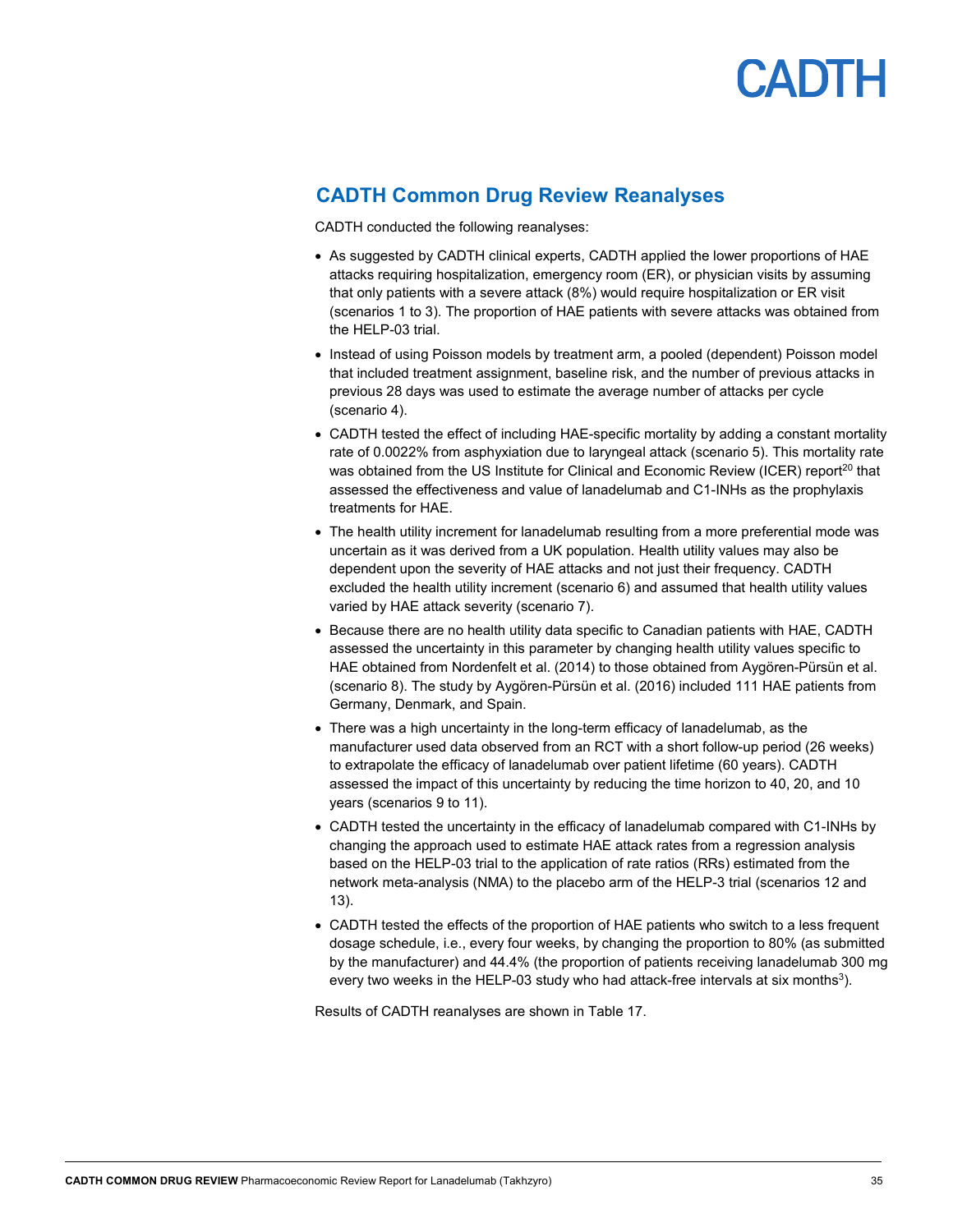

|                                                                      | <b>Total Cost</b>                                              | <b>Incremental Costa</b> | <b>Total QALY</b> | <b>Incremental</b><br><b>QALY</b> <sup>a</sup> | <b>Sequential ICUR</b><br>(S/QALY)     |  |
|----------------------------------------------------------------------|----------------------------------------------------------------|--------------------------|-------------------|------------------------------------------------|----------------------------------------|--|
| <b>CADTH's revised base case</b>                                     |                                                                |                          |                   |                                                |                                        |  |
| <b>Non-dominated options</b>                                         |                                                                |                          |                   |                                                |                                        |  |
| <b>No</b><br>prophylaxis                                             | \$2,433,840                                                    | $\overline{\phantom{0}}$ | 22.398            | $\qquad \qquad -$                              |                                        |  |
| Lanadelumab                                                          | \$14,925,075                                                   | \$12,491,235             | 24.215            | 1.817                                          | \$6,872,940                            |  |
| <b>Dominated options</b>                                             |                                                                |                          |                   |                                                |                                        |  |
| Cinryze IV                                                           | \$6,288,708                                                    | \$3,854,868              | 22.978            | 0.580                                          | Extendedly dominated<br>by lanadelumab |  |
| <b>Berinert IV</b>                                                   | \$12,361,630                                                   | \$9,927,791              | 22.977            | 0.579                                          | Dominated by Cinryze<br>IV             |  |
|                                                                      | Scenario 1: Assuming 8% of HAE attacks require an ER visit     |                          |                   |                                                |                                        |  |
| <b>Non-dominated options</b>                                         |                                                                |                          |                   |                                                |                                        |  |
| No<br>prophylaxis                                                    | \$2,124,016                                                    | $\equiv$                 | 22.353            |                                                |                                        |  |
| Lanadelumab                                                          | \$14,881,280                                                   | \$12,757,264             | 24.195            | 1.843                                          | \$6,923,641                            |  |
| <b>Dominated options</b>                                             |                                                                |                          |                   |                                                |                                        |  |
| Cinryze IV                                                           | \$6,117,096                                                    | \$3,993,080              | 22.964            | 0.612                                          | Extendedly dominated<br>by lanadelumab |  |
| <b>Berinert IV</b>                                                   | \$12,194,176                                                   | \$10,070,160             | 22.963            | 0.610                                          | Dominated by Cinryze<br>IV             |  |
|                                                                      | Scenario 2: Assuming 8% of HAE attacks require hospitalization |                          |                   |                                                |                                        |  |
| <b>Non-dominated options</b>                                         |                                                                |                          |                   |                                                |                                        |  |
| No<br>prophylaxis                                                    | \$2,166,196                                                    | $\qquad \qquad -$        | 22.395            | $\overline{\phantom{m}}$                       | $\overline{\phantom{0}}$               |  |
| Lanadelumab                                                          | \$14,891,697                                                   | \$12,725,501             | 24.335            | 1.356                                          | \$6,561,818                            |  |
| <b>Dominated options</b>                                             |                                                                |                          |                   |                                                |                                        |  |
| Cinryze IV                                                           | \$6,146,484                                                    | \$10,060,921             | 22.975            | 0.583                                          | Extendedly dominated<br>by lanadelumab |  |
| <b>Berinert IV</b>                                                   | \$12,227,117                                                   | \$10,060,921             | 22.978            | 0.583                                          | Extendedly dominated<br>by lanadelumab |  |
|                                                                      | Scenario 3: Assuming 8% of HAE attacks require physician visit |                          |                   |                                                |                                        |  |
| <b>Non-dominated options</b>                                         |                                                                |                          |                   |                                                |                                        |  |
| No<br>prophylaxis                                                    | \$2,106,723                                                    | $\qquad \qquad -$        | 22.490            | $\qquad \qquad -$                              |                                        |  |
| Lanadelumab                                                          | \$14,954,526                                                   | \$12,847,804             | 24.256            | 1.766                                          | \$7,276,740                            |  |
| <b>Dominated options</b>                                             |                                                                |                          |                   |                                                |                                        |  |
| Cinryze IV                                                           | \$6,138,690                                                    | \$4,031,968              | 23.087            | 0.597                                          | Extendedly dominated<br>by lanadelumab |  |
| <b>Berinert IV</b>                                                   | \$12,245,891                                                   | \$10,139,168             | 23.095            | 0.604                                          | Extendedly dominated<br>by lanadelumab |  |
| Scenario 4: Using a pooled Poisson model to predict HAE attack rates |                                                                |                          |                   |                                                |                                        |  |
| <b>Non-dominated options</b>                                         |                                                                |                          |                   |                                                |                                        |  |
| No.<br>prophylaxis                                                   | \$1,974,620                                                    | $\overline{\phantom{0}}$ | 22.7047           | $\overline{\phantom{0}}$                       | $\overline{\phantom{0}}$               |  |
| Lanadelumab                                                          | \$14,781,641                                                   | \$12,807,022             | 24.4267           | 1.722                                          | \$7,437,261                            |  |

#### <span id="page-35-0"></span>**Table 17: Results of CADTH Scenario Analyses (Including No Prophylaxis)**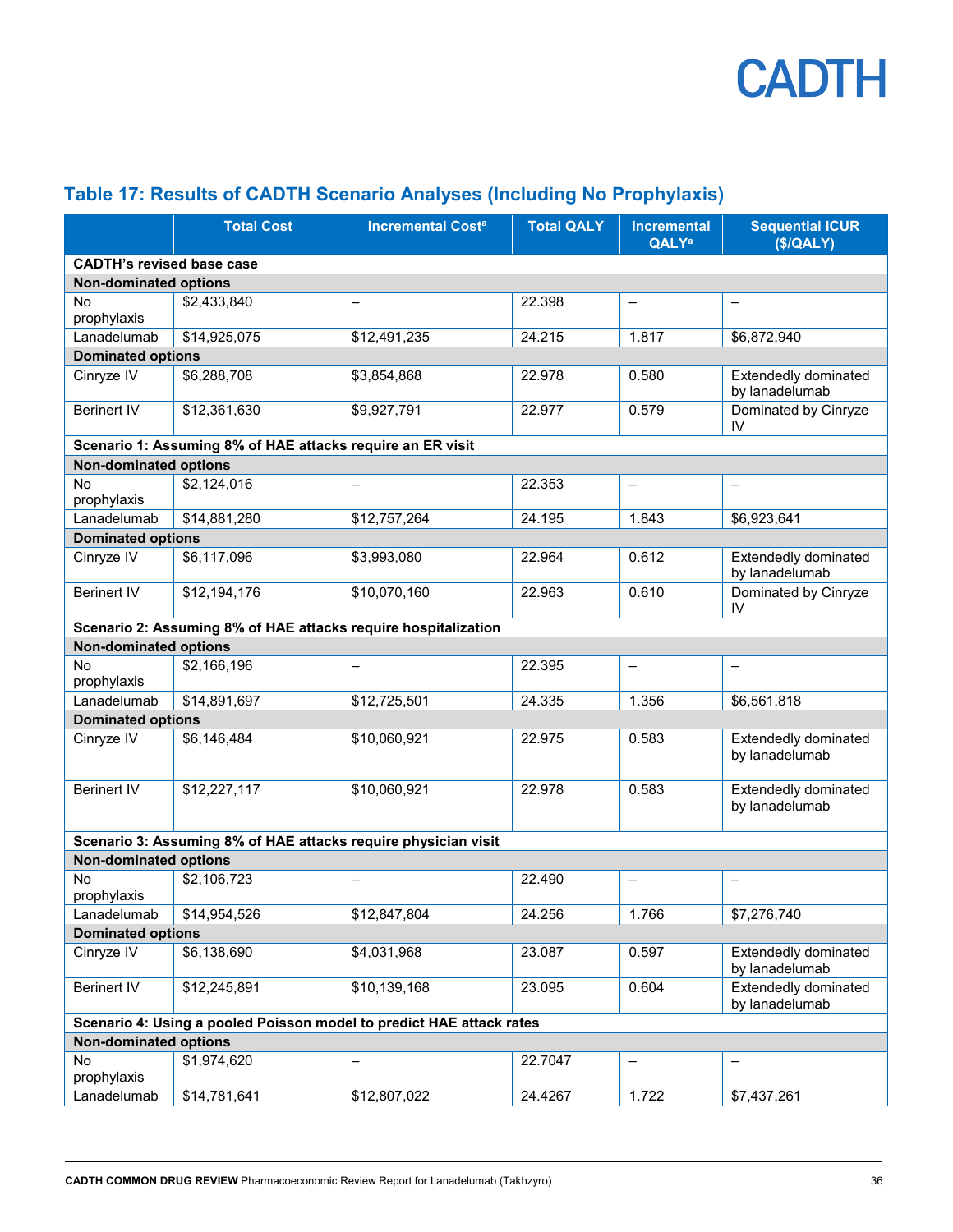|                              | <b>Total Cost</b>                               | <b>Incremental Cost<sup>a</sup></b>                                                                 | <b>Total QALY</b> | <b>Incremental</b><br><b>QALY<sup>a</sup></b> | <b>Sequential ICUR</b><br>(\$/QALY)    |
|------------------------------|-------------------------------------------------|-----------------------------------------------------------------------------------------------------|-------------------|-----------------------------------------------|----------------------------------------|
| <b>Dominated options</b>     |                                                 |                                                                                                     |                   |                                               |                                        |
| Cinryze IV                   | \$6,010,033                                     | \$4,035,414                                                                                         | 23.2134           | 0.509                                         | Extendedly dominated<br>by lanadelumab |
| <b>Berinert IV</b>           | \$12,101,541                                    | \$10,126,921                                                                                        | 23.2129           | 0.508                                         | Dominated by Cinryze<br>IV             |
|                              |                                                 | Scenario 5: Assuming increased mortality due to asphyxiation following a laryngeal attack           |                   |                                               |                                        |
| <b>Non-dominated options</b> |                                                 |                                                                                                     |                   |                                               |                                        |
| No<br>prophylaxis            | \$2,445,579                                     | $\overline{\phantom{0}}$                                                                            | 22.460            | $\overline{\phantom{m}}$                      |                                        |
| Lanadelumab                  | \$14,954,223                                    | \$12,508,644                                                                                        | 24.266            | 1.806                                         | \$6,927,036                            |
| <b>Dominated options</b>     |                                                 |                                                                                                     |                   |                                               |                                        |
| Cinryze IV                   | \$6,301,999                                     | \$3,856,420                                                                                         | 23.037            | 0.577                                         | Extendedly dominated<br>by lanadelumab |
| <b>Berinert IV</b>           | \$12,389,046                                    | \$9,943,467                                                                                         | 23.040            | 0.579                                         | Extendedly dominated<br>by lanadelumab |
|                              |                                                 | Scenario 6: Excluding health utility increment due to the more preferential route of administration |                   |                                               |                                        |
| <b>Non-dominated options</b> |                                                 |                                                                                                     |                   |                                               |                                        |
| No<br>prophylaxis            | \$2,438,789                                     | $\overline{\phantom{0}}$                                                                            | 22.417            | $\equiv$                                      | $\overline{\phantom{0}}$               |
| Lanadelumab                  | \$14,935,220                                    | \$12,496,431                                                                                        | 23.561            | 1.145                                         | \$10,918,255                           |
| <b>Dominated options</b>     |                                                 |                                                                                                     |                   |                                               |                                        |
| Cinryze IV                   | \$6,297,731                                     | \$3,858,943                                                                                         | 23.001            | 0.584                                         | Extendedly dominated<br>by lanadelumab |
| <b>Berinert</b>              | \$12,368,526                                    | \$9,929,738                                                                                         | 22.997            | 0.580                                         | Dominated by Cinryze<br>IV             |
|                              |                                                 | Scenario 7: Assuming health utility values to be varied by the severity of HAE attacks              |                   |                                               |                                        |
| <b>Non-dominated options</b> |                                                 |                                                                                                     |                   |                                               |                                        |
| <b>No</b><br>prophylaxis     | \$2,422,496                                     | $\overline{\phantom{0}}$                                                                            | 22.503            | $\qquad \qquad -$                             | $\equiv$                               |
| Lanadelumab                  | \$14,921,291                                    | \$12,498,794                                                                                        | 24.354            | 1.851                                         | \$6,752,288                            |
| <b>Dominated options</b>     |                                                 |                                                                                                     |                   |                                               |                                        |
| Cinryze IV                   | \$6,289,664                                     | \$3,867,168                                                                                         | 23.019            | 0.516                                         | Extendedly dominated<br>by lanadelumab |
| <b>Berinert IV</b>           | \$12,366,130                                    | \$9,943,633                                                                                         | 23.021            | 0.517                                         | Extendedly dominated<br>by lanadelumab |
|                              |                                                 | Scenario 8: Using health utility values from Aygören-Pürsün et al. (2016)                           |                   |                                               |                                        |
| <b>Non-dominated options</b> |                                                 |                                                                                                     |                   |                                               |                                        |
| <b>No</b><br>prophylaxis     | \$2,451,702                                     | $\overline{\phantom{0}}$                                                                            | 20.554            | $\qquad \qquad -$                             | $\overline{\phantom{0}}$               |
| Lanadelumab                  | \$14,991,872                                    | \$12,540,170                                                                                        | 22.362            | 1.808                                         | \$6,935,026                            |
| <b>Dominated options</b>     |                                                 |                                                                                                     |                   |                                               |                                        |
| Cinryze IV                   | \$6,316,573                                     | \$3,864,871                                                                                         | 21.106            | 0.553                                         | Extendedly dominated<br>by lanadelumab |
| <b>Berinert IV</b>           | \$12,417,997                                    | \$9,966,296                                                                                         | 21.107            | 0.553                                         | Extendedly dominated<br>by lanadelumab |
|                              | Scenario 9: Reducing a time horizon to 40 years |                                                                                                     |                   |                                               |                                        |
| <b>Non-dominated options</b> |                                                 |                                                                                                     |                   |                                               |                                        |
| No<br>prophylaxis            | \$2,199,184                                     | $\overline{\phantom{0}}$                                                                            | 20.303            | $\overline{\phantom{m}}$                      |                                        |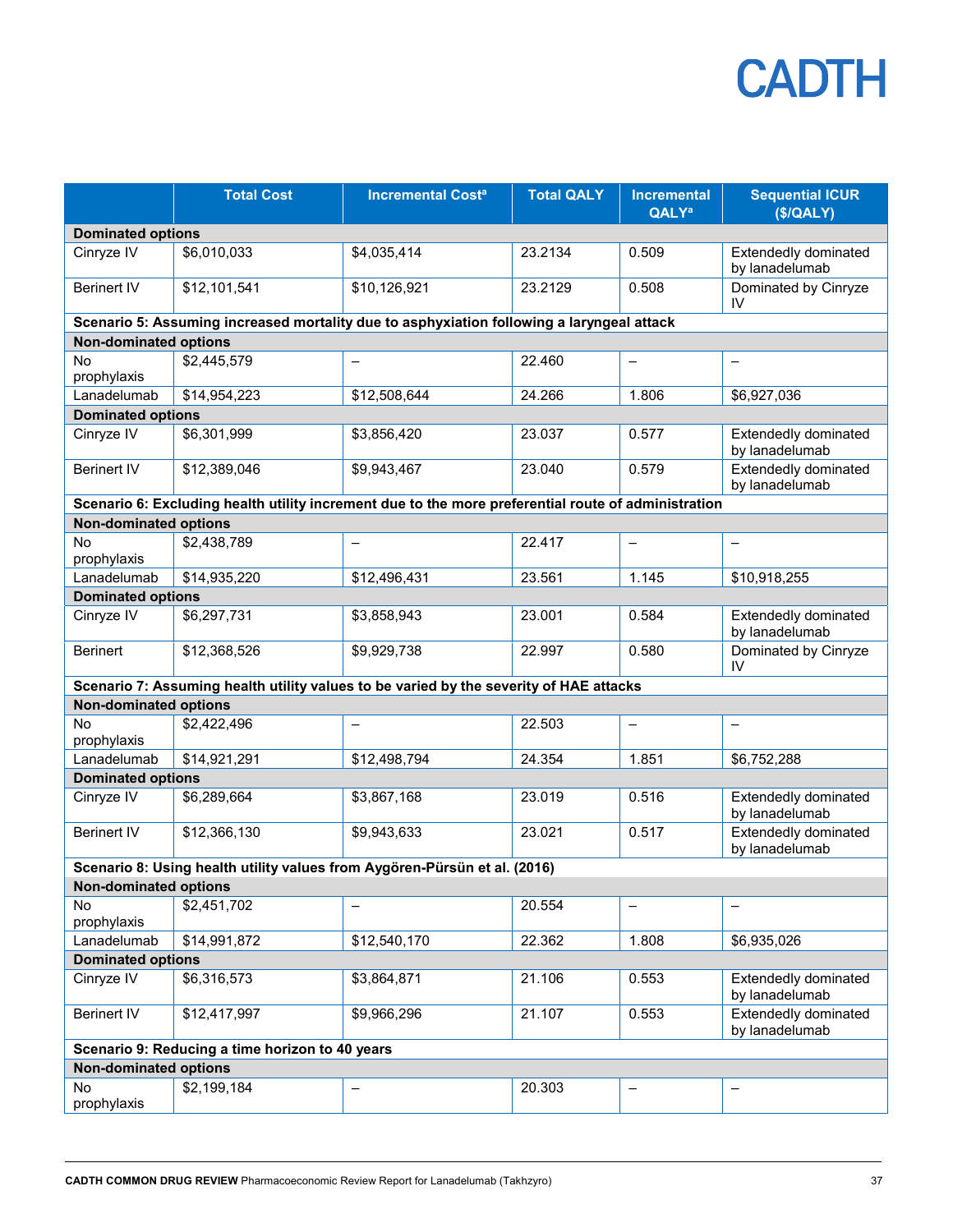|                              | <b>Total Cost</b>                                            | <b>Incremental Cost<sup>a</sup></b>                                                                              | <b>Total QALY</b> | <b>Incremental</b><br><b>QALY</b> <sup>a</sup> | <b>Sequential ICUR</b><br>(\$/QALY)           |  |  |
|------------------------------|--------------------------------------------------------------|------------------------------------------------------------------------------------------------------------------|-------------------|------------------------------------------------|-----------------------------------------------|--|--|
| Lanadelumab                  | \$13,459,395                                                 | \$11,260,211                                                                                                     | 22.000            | 1.697                                          | \$6,633,715                                   |  |  |
| <b>Dominated options</b>     |                                                              |                                                                                                                  |                   |                                                |                                               |  |  |
| Cinryze IV                   | \$5,672,626                                                  | \$3,473,442                                                                                                      | 20.841            | 0.538                                          | <b>Extendedly dominated</b><br>by lanadelumab |  |  |
| <b>Berinert IV</b>           | \$11,153,273                                                 | \$8,954,090                                                                                                      | 20.842            | 0.539                                          | Extendedly dominated<br>by lanadelumab        |  |  |
|                              | Scenario 10: Reducing a time horizon to 20 years             |                                                                                                                  |                   |                                                |                                               |  |  |
| <b>Non-dominated options</b> |                                                              |                                                                                                                  |                   |                                                |                                               |  |  |
| No<br>prophylaxis            | \$1,375,779                                                  | $\overline{\phantom{0}}$                                                                                         | 12.827            | $\qquad \qquad -$                              |                                               |  |  |
| Lanadelumab                  | \$8,374,127                                                  | \$6,998,348                                                                                                      | 13.880            | 1.053                                          | \$6,648,861                                   |  |  |
| <b>Dominated options</b>     |                                                              |                                                                                                                  |                   |                                                |                                               |  |  |
| Cinryze IV                   | \$3,529,513                                                  | \$2,153,734                                                                                                      | 13.174            | 0.347                                          | <b>Extendedly dominated</b><br>by lanadelumab |  |  |
| <b>Berinert IV</b>           | \$6,940,408                                                  | \$5,564,629                                                                                                      | 13.175            | 0.348                                          | Extendedly dominated<br>by lanadelumab        |  |  |
|                              | Scenario 11: Reducing a time horizon to 10 years             |                                                                                                                  |                   |                                                |                                               |  |  |
| <b>Non-dominated options</b> |                                                              |                                                                                                                  |                   |                                                |                                               |  |  |
| No<br>prophylaxis            | \$755,162                                                    | $\overline{\phantom{0}}$                                                                                         | 7.070             | $\qquad \qquad -$                              |                                               |  |  |
| Lanadelumab                  | \$4,580,313                                                  | \$3,825,151                                                                                                      | 7.651             | 0.581                                          | \$6,585,306                                   |  |  |
| <b>Dominated options</b>     |                                                              |                                                                                                                  |                   |                                                |                                               |  |  |
| Cinryze IV                   | \$1,931,303                                                  | \$1,176,141                                                                                                      | 7.266             | 0.196                                          | <b>Extendedly dominated</b><br>by lanadelumab |  |  |
| <b>Berinert IV</b>           | \$3,797,795                                                  | \$3,042,633                                                                                                      | 7.265             | 0.195                                          | Dominated by Cinryze<br>IV                    |  |  |
|                              | and assuming a steady state of attack rates for lanadelumab  | Scenario 12: Estimating the attack rates for lanadelumab by applying RRs to the placebo arm of the HELP-03 trial |                   |                                                |                                               |  |  |
| <b>Non-dominated options</b> |                                                              |                                                                                                                  |                   |                                                |                                               |  |  |
| No<br>prophylaxis            | \$2,348,093                                                  | $\overline{\phantom{m}}$                                                                                         | 22.491            | $\qquad \qquad -$                              | $\overline{\phantom{0}}$                      |  |  |
| Lanadelumab                  | \$14,792,833                                                 | \$12,444,741                                                                                                     | 24.470            | 1.979                                          | \$6,286,978                                   |  |  |
| <b>Dominated options</b>     |                                                              |                                                                                                                  |                   |                                                |                                               |  |  |
| Cinryze IV                   | \$6,132,151                                                  | \$3,784,059                                                                                                      | 23.120            | 0.629                                          | <b>Extendedly dominated</b><br>by lanadelumab |  |  |
| <b>Berinert IV</b>           | \$12,214,285                                                 | \$9,866,193                                                                                                      | 23.120            | 0.629                                          | Extendedly dominated<br>by lanadelumab        |  |  |
|                              | and assuming no steady state of attack rates for lanadelumab | Scenario 13: Estimating the attack rates for lanadelumab by applying RRs to the placebo arm of the HELP-03 trial |                   |                                                |                                               |  |  |
| <b>Non-dominated options</b> |                                                              |                                                                                                                  |                   |                                                |                                               |  |  |
| No.<br>prophylaxis           | \$2,346,340                                                  | $\overline{\phantom{0}}$                                                                                         | 22.506            | $\qquad \qquad -$                              | $\overline{\phantom{0}}$                      |  |  |
| Lanadelumab                  | \$14,874,819                                                 | \$12,528,478                                                                                                     | 24.316            | 1.810                                          | \$6,923,184                                   |  |  |
| <b>Dominated options</b>     |                                                              |                                                                                                                  |                   |                                                |                                               |  |  |
| Cinryze IV                   | \$6,134,378                                                  | \$3,788,038                                                                                                      | 23.136            | 0.630                                          | Extendedly dominated<br>by lanadelumab        |  |  |
| <b>Berinert IV</b>           | \$12,229,213                                                 | \$9,882,872                                                                                                      | 23.134            | 0.627                                          | Dominated by Cinryze<br>IV                    |  |  |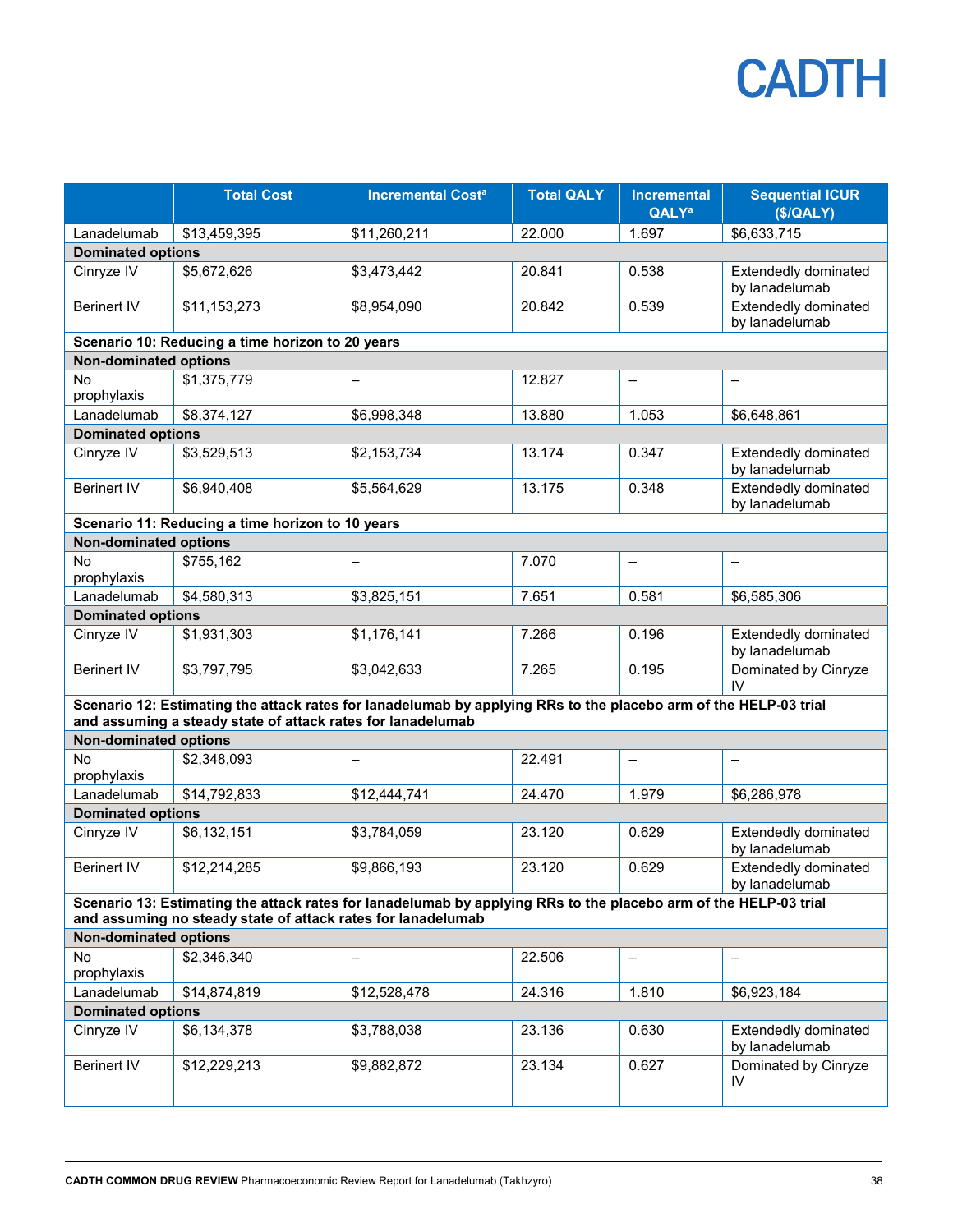|                              | <b>Total Cost</b>                                                                                                      | <b>Incremental Cost<sup>a</sup></b> | <b>Total QALY</b> | <b>Incremental</b><br><b>QALY</b> <sup>a</sup> | <b>Sequential ICUR</b><br>(S/QALY)            |  |
|------------------------------|------------------------------------------------------------------------------------------------------------------------|-------------------------------------|-------------------|------------------------------------------------|-----------------------------------------------|--|
|                              | Scenario 14: The proportion of patients who switch to a less frequent dosage regimen, i.e., every four weeks, is 80%   |                                     |                   |                                                |                                               |  |
| <b>Non-dominated options</b> |                                                                                                                        |                                     |                   |                                                |                                               |  |
| <b>No</b><br>prophylaxis     | \$2,442,890                                                                                                            | $\qquad \qquad$                     | 22.500            | $\overline{\phantom{m}}$                       | $\overline{\phantom{0}}$                      |  |
| Lanadelumab                  | \$9,198,893                                                                                                            | \$6,756,004                         | 24.171            | 1.671                                          | \$4,043,713                                   |  |
| <b>Dominated options</b>     |                                                                                                                        |                                     |                   |                                                |                                               |  |
| Cinryze IV                   | \$6,318,279                                                                                                            | \$3,875,389                         | 23.077            | 0.578                                          | Extendedly dominated<br>by lanadelumab        |  |
| <b>Berinert IV</b>           | \$12,408,549                                                                                                           | \$9,965,659                         | 23.074            | 0.574                                          | Dominated by Cinryze<br>IV                    |  |
|                              | Scenario 15: The proportion of patients who switch to a less frequent dosage regimen, i.e., every four weeks, is 44.4% |                                     |                   |                                                |                                               |  |
| <b>Non-dominated options</b> |                                                                                                                        |                                     |                   |                                                |                                               |  |
| No<br>prophylaxis            | \$2,440,271                                                                                                            |                                     | 22.492            |                                                |                                               |  |
| Lanadelumab                  | \$11,767,639                                                                                                           | \$9,327,368                         | 24.316            | 1.824                                          | \$5,113,723                                   |  |
| <b>Dominated options</b>     |                                                                                                                        |                                     |                   |                                                |                                               |  |
| Cinryze IV                   | \$6,308,427                                                                                                            | \$3,868,157                         | 23.064            | 0.572                                          | <b>Extendedly dominated</b><br>by lanadelumab |  |
| <b>Berinert IV</b>           | \$12,403,277                                                                                                           | \$9,963,006                         | 23.065            | 0.573                                          | Dominated by Cinryze<br>IV                    |  |

ER = emergency room; HAE = hereditary angioedema; ICUR = incremental cost-utility ratio; IV = intravenous; QALY = quality-adjusted life-year; RR = rate ratio.

a Compared with no prophylaxis.

#### <span id="page-38-0"></span>**Table 18: Results of CADTH Scenario Analyses (Excluding No Prophylaxis)**

|                                                                | <b>Total Cost</b> | <b>Incremental Cost<sup>a</sup></b> | <b>Total QALY</b> | <b>Incremental</b><br><b>QALY<sup>a</sup></b> | <b>Sequential ICUR</b><br>(S/QALY)     |
|----------------------------------------------------------------|-------------------|-------------------------------------|-------------------|-----------------------------------------------|----------------------------------------|
| <b>CADTH's revised base case</b>                               |                   |                                     |                   |                                               |                                        |
| <b>Non-dominated options</b>                                   |                   |                                     |                   |                                               |                                        |
| Cinryze IV                                                     | \$6,288,708       | $\overline{\phantom{m}}$            | 22.978            | $\overline{\phantom{0}}$                      | $\overline{\phantom{0}}$               |
| Lanadelumab                                                    | \$14,925,075      | \$8,636,367                         | 24.215            | 1.237                                         | \$6,981,558                            |
| <b>Dominated option</b>                                        |                   |                                     |                   |                                               |                                        |
| <b>Berinert IV</b>                                             | \$12,361,630      | \$6,072,922                         | 22.977            | $-0.001$                                      | Dominated by Cinryze IV                |
| Scenario 1: Assuming 8% of HAE attacks require an ER visit     |                   |                                     |                   |                                               |                                        |
| <b>Non-dominated options</b>                                   |                   |                                     |                   |                                               |                                        |
| Cinryze IV                                                     | \$6,117,096       | $\overline{\phantom{0}}$            | 22.964            | $\overline{\phantom{0}}$                      |                                        |
| Lanadelumab                                                    | \$14,881,280      | \$8,764,184                         | 24.195            | 1.231                                         | \$7,119,567                            |
| <b>Dominated option</b>                                        |                   |                                     |                   |                                               |                                        |
| <b>Berinert IV</b>                                             | \$12,194,176      | \$8,764,184                         | 22.963            | $-0.002$                                      | Dominated by Cinryze IV                |
| Scenario 2: Assuming 8% of HAE attacks require hospitalization |                   |                                     |                   |                                               |                                        |
| <b>Non-dominated options</b>                                   |                   |                                     |                   |                                               |                                        |
| Cinryze IV                                                     | \$6,146,484       |                                     | 22.975            | $\overline{\phantom{0}}$                      |                                        |
| Lanadelumab                                                    | \$14,891,697      | \$8,745,213                         | 24.335            | 1.356                                         | \$6,431,714                            |
| <b>Dominated option</b>                                        |                   |                                     |                   |                                               |                                        |
| <b>Berinert IV</b>                                             | \$12,227,117      | \$6,080,634                         | 22.978            | 0.003                                         | Extendedly dominated by<br>lanadelumab |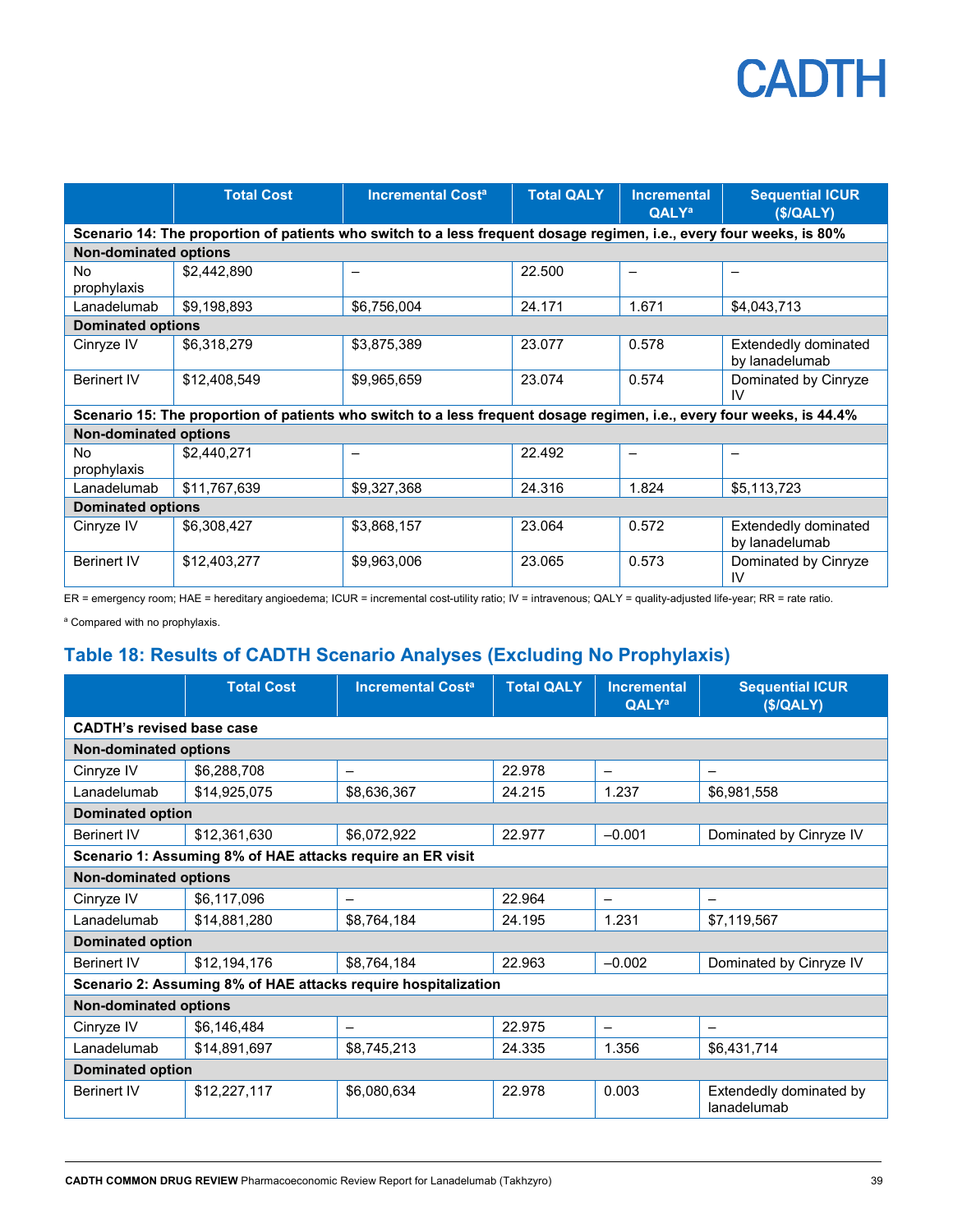|                                                                           | <b>Total Cost</b> | <b>Incremental Cost<sup>a</sup></b>                                                                 | <b>Total QALY</b> | <b>Incremental</b><br><b>QALY<sup>a</sup></b> | <b>Sequential ICUR</b><br>(\$/QALY)    |  |
|---------------------------------------------------------------------------|-------------------|-----------------------------------------------------------------------------------------------------|-------------------|-----------------------------------------------|----------------------------------------|--|
|                                                                           |                   | Scenario 3: Assuming 8% of HAE attacks require physician visit                                      |                   |                                               |                                        |  |
| <b>Non-dominated options</b>                                              |                   |                                                                                                     |                   |                                               |                                        |  |
| Cinryze IV                                                                | \$6,138,690       | $\overline{\phantom{0}}$                                                                            | 23.087            | $\equiv$                                      |                                        |  |
| Lanadelumab                                                               | \$14,954,526      | \$8,815,836                                                                                         | 24.256            | 1.169                                         | \$7,541,125                            |  |
| <b>Dominated option</b>                                                   |                   |                                                                                                     |                   |                                               |                                        |  |
| <b>Berinert IV</b>                                                        | \$12,245,891      | \$6,107,201                                                                                         | 23.095            | 0.008                                         | Extendedly dominated by<br>lanadelumab |  |
|                                                                           |                   | Scenario 4: Using a pooled Poisson model to predict HAE attack rates                                |                   |                                               |                                        |  |
| <b>Non-dominated options</b>                                              |                   |                                                                                                     |                   |                                               |                                        |  |
| Cinryze IV                                                                | \$6,010,033       | $\qquad \qquad -$                                                                                   | 23.213            | $\qquad \qquad -$                             |                                        |  |
| Lanadelumab                                                               | \$14,781,641      | \$3,102,953                                                                                         | 24.427            | 1.214                                         | \$7,229,598                            |  |
| <b>Dominated option</b>                                                   |                   |                                                                                                     |                   |                                               |                                        |  |
| <b>Berinert IV</b>                                                        | \$12,101,541      | \$6,091,507                                                                                         | 23.213            | 0.000                                         | Dominated by Cinryze IV                |  |
|                                                                           |                   | Scenario 5: Assuming increased mortality due to asphyxiation following a laryngeal attack           |                   |                                               |                                        |  |
| <b>Non-dominated options</b>                                              |                   |                                                                                                     |                   |                                               |                                        |  |
| Cinryze IV                                                                | \$6,301,999       | $\equiv$                                                                                            | 23.037            | $\equiv$                                      |                                        |  |
| Lanadelumab                                                               | \$14,954,223      | \$8,652,224                                                                                         | 24.266            | 1.229                                         | \$7,042,913                            |  |
| <b>Dominated option</b>                                                   |                   |                                                                                                     |                   |                                               |                                        |  |
| <b>Berinert IV</b>                                                        | \$12,389,046      | \$6,087,047                                                                                         | 23.040            | 0.002                                         | Extendedly dominated by<br>lanadelumab |  |
|                                                                           |                   | Scenario 6: Excluding health utility increment due to the more preferential route of administration |                   |                                               |                                        |  |
| <b>Non-dominated options</b>                                              |                   |                                                                                                     |                   |                                               |                                        |  |
| Cinryze IV                                                                | \$6,297,731       |                                                                                                     | 23.001            | $\overline{\phantom{0}}$                      |                                        |  |
| Lanadelumab                                                               | \$14,935,220      | \$8,637,489                                                                                         | 23.561            | 0.560                                         | \$15,417,069                           |  |
| <b>Dominated option</b>                                                   |                   |                                                                                                     |                   |                                               |                                        |  |
| <b>Berinert IV</b>                                                        | \$12,368,526      | \$6,070,795                                                                                         | 22.997            | $-0.004$                                      | Dominated by Cinryze IV                |  |
|                                                                           |                   | Scenario 7: Assuming health utility values to be varied by the severity of HAE attacks              |                   |                                               |                                        |  |
| <b>Non-dominated options</b>                                              |                   |                                                                                                     |                   |                                               |                                        |  |
| Cinryze IV                                                                | \$6,289,664       |                                                                                                     | 23.019            | $\equiv$                                      |                                        |  |
| Lanadelumab                                                               | \$14,921,291      | \$8,631,626                                                                                         | 24.354            | 1.335                                         | \$6,464,595                            |  |
| <b>Dominated options</b>                                                  |                   |                                                                                                     |                   |                                               |                                        |  |
| <b>Berinert IV</b>                                                        | \$12,366,130      | \$6,076,465                                                                                         | 23.021            | 0.002                                         | Extendedly dominated by<br>lanadelumab |  |
| Scenario 8: Using health utility values from Aygören-Pürsün et al. (2016) |                   |                                                                                                     |                   |                                               |                                        |  |
| <b>Non-dominated options</b>                                              |                   |                                                                                                     |                   |                                               |                                        |  |
| Cinryze IV                                                                | \$6,316,573       | $\qquad \qquad -$                                                                                   | 21.106            | $\overline{\phantom{0}}$                      |                                        |  |
| Lanadelumab                                                               | \$14,991,872      | \$8,675,299                                                                                         | 22.362            | 1.256                                         | \$6,908,564                            |  |
| <b>Dominated option</b>                                                   |                   |                                                                                                     |                   |                                               |                                        |  |
| <b>Berinert IV</b>                                                        | \$12,417,997      | \$6,101,425                                                                                         | 21.107            | 0.000                                         | Extendedly dominated by<br>lanadelumab |  |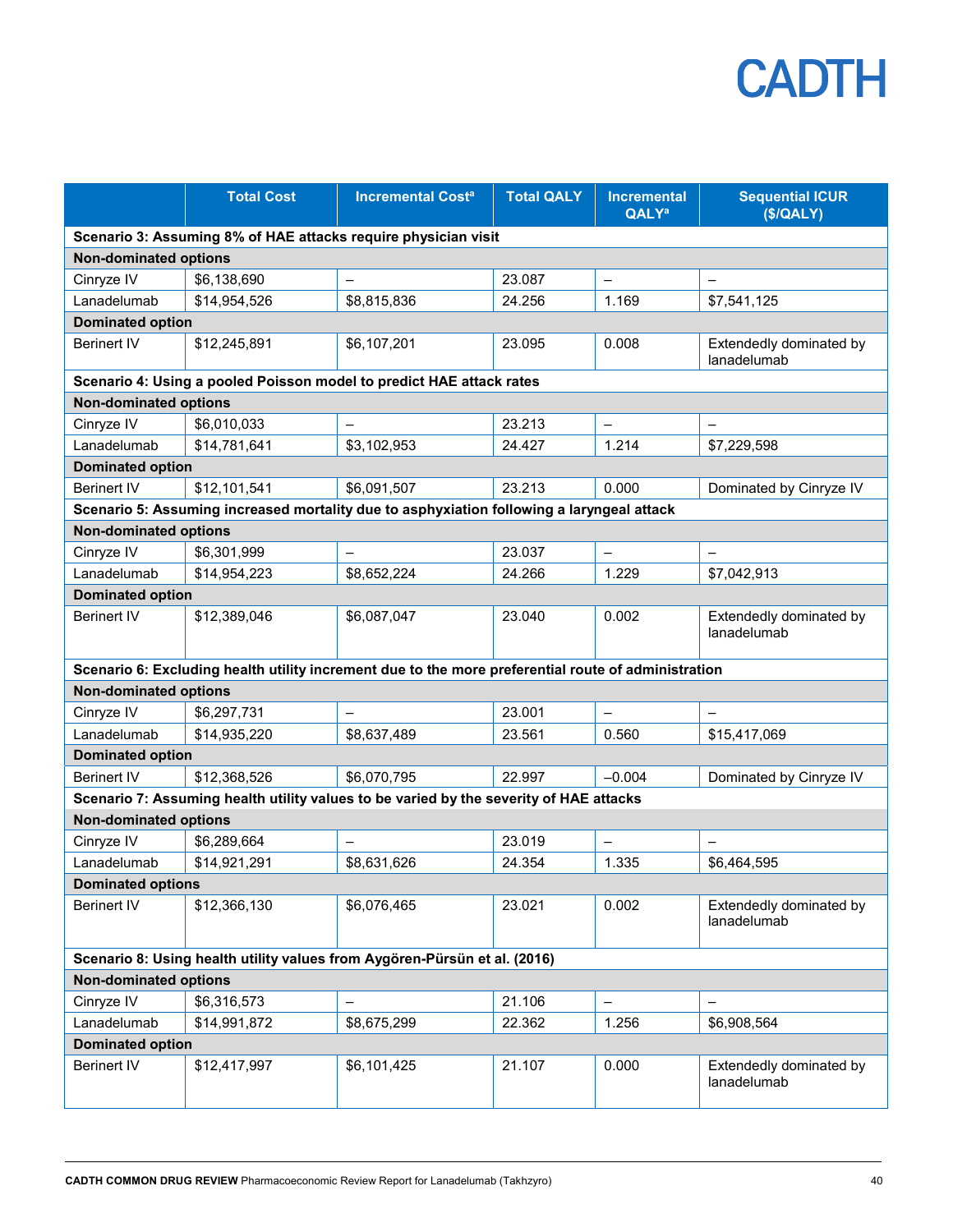|                              | <b>Total Cost</b>                                            | <b>Incremental Cost<sup>a</sup></b>                                                                                  | <b>Total QALY</b> | <b>Incremental</b><br><b>QALY<sup>a</sup></b> | <b>Sequential ICUR</b><br>(\$/QALY)    |  |
|------------------------------|--------------------------------------------------------------|----------------------------------------------------------------------------------------------------------------------|-------------------|-----------------------------------------------|----------------------------------------|--|
|                              | Scenario 9: Reducing a time horizon to 40 years              |                                                                                                                      |                   |                                               |                                        |  |
| <b>Non-dominated options</b> |                                                              |                                                                                                                      |                   |                                               |                                        |  |
| Cinryze IV                   | \$5,672,626                                                  |                                                                                                                      | 20.841            | $\qquad \qquad -$                             |                                        |  |
| Lanadelumab                  | \$13,459,395                                                 | \$7,786,769                                                                                                          | 22.000            | 1.160                                         | \$6,714,581                            |  |
| <b>Dominated option</b>      |                                                              |                                                                                                                      |                   |                                               |                                        |  |
| <b>Berinert IV</b>           | \$11,153,273                                                 | \$5,480,647                                                                                                          | 20.842            | 0.001                                         | Extendedly dominated by<br>lanadelumab |  |
|                              | Scenario 10: Reducing a time horizon to 20 years             |                                                                                                                      |                   |                                               |                                        |  |
| <b>Non-dominated options</b> |                                                              |                                                                                                                      |                   |                                               |                                        |  |
| Cinryze IV                   | \$3,529,513                                                  | $\qquad \qquad -$                                                                                                    | 13.174            | $\qquad \qquad -$                             | $\overline{\phantom{0}}$               |  |
| Lanadelumab                  | \$8,374,127                                                  | \$4,844,614                                                                                                          | 13.880            | 0.706                                         | \$6,865,017                            |  |
| <b>Dominated option</b>      |                                                              |                                                                                                                      |                   |                                               |                                        |  |
| <b>Berinert IV</b>           | \$6,940,408                                                  | \$3,410,895                                                                                                          | 13.175            | 0.001                                         | Extendedly dominated by<br>lanadelumab |  |
|                              | Scenario 11: Reducing a time horizon to 10 years             |                                                                                                                      |                   |                                               |                                        |  |
| <b>Non-dominated options</b> |                                                              |                                                                                                                      |                   |                                               |                                        |  |
| Cinryze IV                   | \$1,931,303                                                  |                                                                                                                      | 7.266             | $\qquad \qquad -$                             |                                        |  |
| Lanadelumab                  | \$4,580,313                                                  | \$2,649,010                                                                                                          | 7.651             | 0.385                                         | \$6,877,295                            |  |
| <b>Dominated option</b>      |                                                              |                                                                                                                      |                   |                                               |                                        |  |
| <b>Berinert IV</b>           | \$3,797,795                                                  | \$1,866,492                                                                                                          | 7.265             | $-0.001$                                      | Dominated by Cinryze IV                |  |
|                              | and assuming a steady state of attack rates for lanadelumab  | Scenario 12: Estimating the attack rates for lanadelumab by applying RRs to the placebo arm of the HELP-03 trial     |                   |                                               |                                        |  |
| <b>Non-dominated options</b> |                                                              |                                                                                                                      |                   |                                               |                                        |  |
| Cinryze IV                   | \$6,132,151                                                  |                                                                                                                      | 23.120            | $\overline{\phantom{0}}$                      |                                        |  |
| Lanadelumab                  | \$14,792,833                                                 | \$8,660,682                                                                                                          | 24.470            | 1.350                                         | \$6,414,002                            |  |
| <b>Dominated option</b>      |                                                              |                                                                                                                      |                   |                                               |                                        |  |
| <b>Berinert IV</b>           | \$12,214,285                                                 | \$6,082,134                                                                                                          | 23.120            | 0.000                                         | Extendedly dominated by<br>lanadelumab |  |
|                              | and assuming no steady state of attack rates for lanadelumab | Scenario 13: Estimating the attack rates for lanadelumab by applying RRs to the placebo arm of the HELP-03 trial     |                   |                                               |                                        |  |
| <b>Non-dominated options</b> |                                                              |                                                                                                                      |                   |                                               |                                        |  |
| Cinryze IV                   | \$6,134,378                                                  |                                                                                                                      | 23.136            | -                                             |                                        |  |
| Lanadelumab                  | \$14,874,819                                                 | \$8,740,440                                                                                                          | 24.316            | 1.180                                         | \$7,407,954                            |  |
| <b>Dominated option</b>      |                                                              |                                                                                                                      |                   |                                               |                                        |  |
| <b>Berinert IV</b>           | \$12,229,213                                                 | \$6,094,834                                                                                                          | 23.134            | $-0.002$                                      | Dominated by Cinryze IV                |  |
|                              |                                                              | Scenario 14: The proportion of patients who switch to a less frequent dosage regimen, i.e., every four weeks, is 80% |                   |                                               |                                        |  |
| <b>Non-dominated options</b> |                                                              |                                                                                                                      |                   |                                               |                                        |  |
| Cinryze IV                   | \$6,318,279                                                  |                                                                                                                      | 23.077            | $\qquad \qquad -$                             | $\qquad \qquad -$                      |  |
| Lanadelumab                  | \$9,198,893                                                  | \$2,880,615                                                                                                          | 24.171            | 1.093                                         | \$2,635,126                            |  |
| <b>Dominated option</b>      |                                                              |                                                                                                                      |                   |                                               |                                        |  |
| <b>Berinert IV</b>           | \$12,408,549                                                 | \$6,090,271                                                                                                          | 23.074            | $-0.003$                                      | Dominated by Cinryze IV                |  |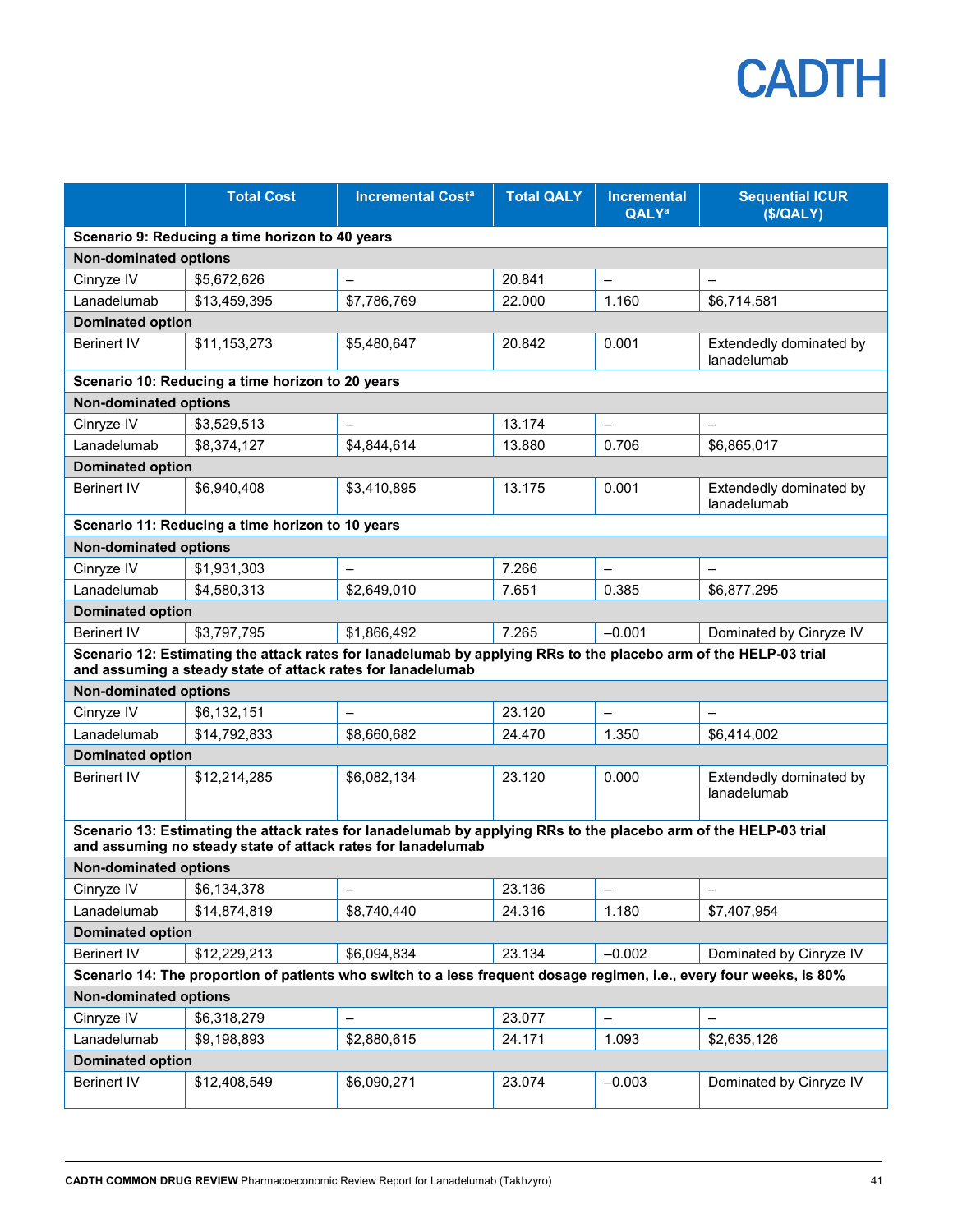|                                                                                                                        | <b>Total Cost</b> | <b>Incremental Cost<sup>a</sup></b> | <b>Total QALY</b> | <b>Incremental</b><br><b>QALY<sup>a</sup></b> | <b>Sequential ICUR</b><br>(S/QALY) |
|------------------------------------------------------------------------------------------------------------------------|-------------------|-------------------------------------|-------------------|-----------------------------------------------|------------------------------------|
| Scenario 15: The proportion of patients who switch to a less frequent dosage regimen, i.e., every four weeks, is 44.4% |                   |                                     |                   |                                               |                                    |
| <b>Non-dominated options</b>                                                                                           |                   |                                     |                   |                                               |                                    |
| Cinryze IV                                                                                                             | \$6,308,427       |                                     | 23.064            |                                               |                                    |
| Lanadelumab                                                                                                            | \$11,767,639      | \$5.459.211                         | 24.316            | 1.252                                         | \$4,360,881                        |
| <b>Dominated option</b>                                                                                                |                   |                                     |                   |                                               |                                    |
| <b>Berinert IV</b>                                                                                                     | \$12,403,277      | \$6,094,849                         | 23.065            | 0.001                                         | Dominated by Cinryze IV            |

ER = emergency room; HAE = hereditary angioedema; ICUR = incremental cost-utility ratio; IV = intravenous; QALY = quality-adjusted life-year; RR = rate ratio. <sup>a</sup> Compared with Cinryze.